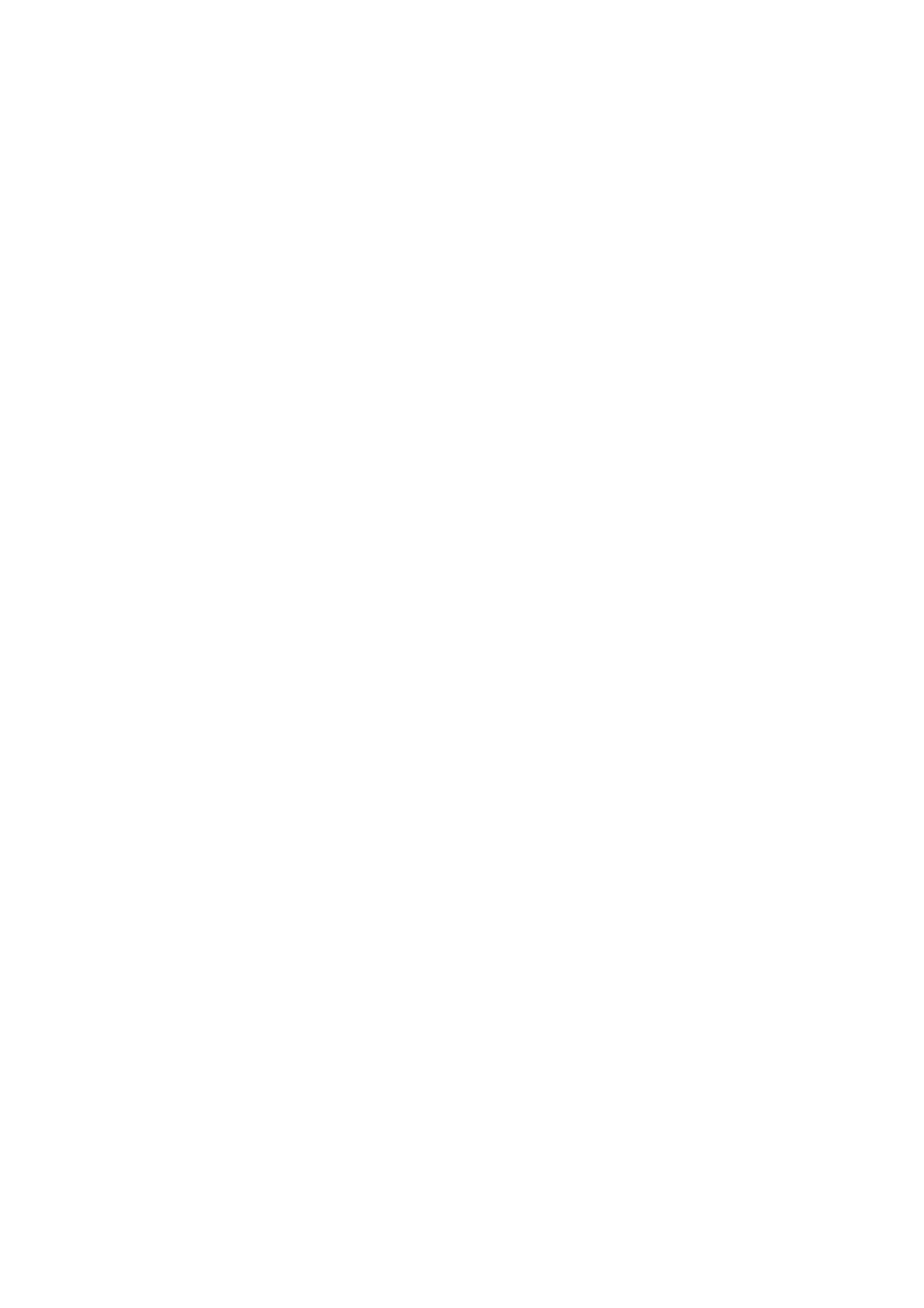# <span id="page-2-1"></span>Contents

<span id="page-2-0"></span>

|                | Summary                                            |                                                                  | $\overline{2}$ |
|----------------|----------------------------------------------------|------------------------------------------------------------------|----------------|
| $\mathbf 1$    |                                                    | Preface                                                          | 3              |
| $\overline{2}$ |                                                    | Preliminaries                                                    | 6              |
| $\bf{3}$       |                                                    | Symmetries and conservation laws                                 |                |
|                |                                                    | for evolution systems                                            | 12             |
|                | 3.1                                                |                                                                  | 12             |
|                | 3.2                                                | Conservation laws for linear evolution equations $\ldots \ldots$ | 14             |
|                | 3.3                                                | Hamiltonian structures and all that                              | 15             |
| $\overline{4}$ | Nonlocal objects related to integrable systems     |                                                                  | 22             |
|                | 4.1                                                | Commuting nonlocal symmetries                                    | 22             |
|                | 4.2                                                |                                                                  | 24             |
| $5^{\circ}$    |                                                    | Integrable systems in four independent variables                 | $27\,$         |
|                | List of publications constituting the dissertation |                                                                  |                |
|                | Other references                                   |                                                                  |                |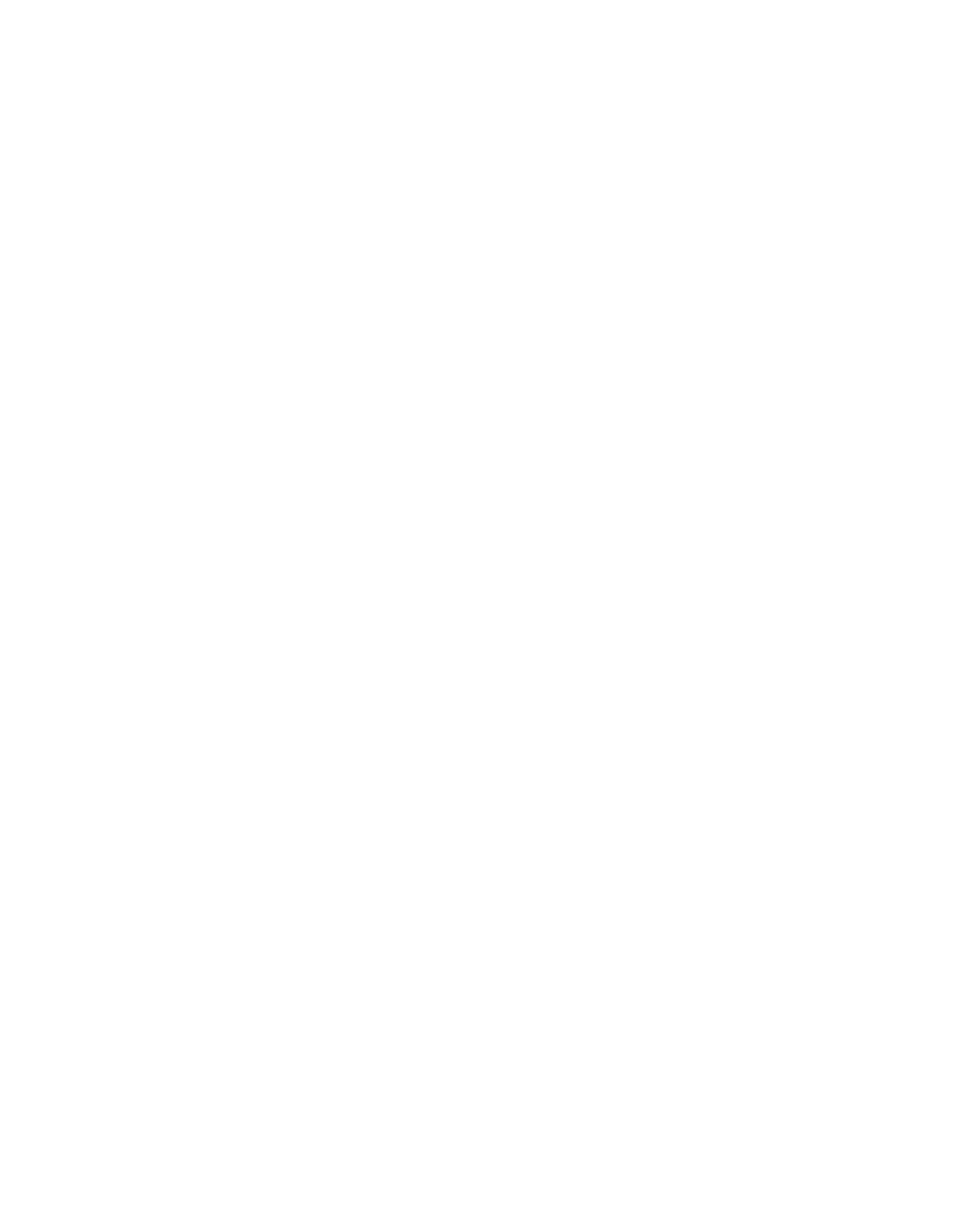## Summary

In the present dissertation we deal with two closely interwoven subjects, integrable systems, with integrability meant in the sense of soliton theory, and associated structures, in particular, symmetries, conservation laws, recursion operators and Hamiltonian structures, including some results on the said structures for both interable and nonintegrable systems.

Namely, we present a number of results on symmetries and conservation laws on evolution partial differential equations and systems in two independent variables. Namely, for the Bakirov system [\(14\)](#page-15-0) and equation [\(12\)](#page-14-2) we present complete descriptions of their generalized symmetries. We also give a number of results on conservation laws for linear evolution equations in two independent variables. For two more systems, [\(21\)](#page-22-0) and the Sasa– Satsuma system [\(22\)](#page-23-0) we give their bihamiltonian representations that lead to infinite hierarchies of commuting symmetries and integrals of motion. We also give a new compact description for Hamiltonian structures compatible with a given nondegenerate finite-dimensional Hamiltonian structure, and present a version of this result applicable to a broad class of Hamiltonian structures associated with evolution systems in two independent variables.

As far as integrable systems per se are concerned, in this dissertation we address in a positive fashion a longstanding problem of search for integrable partial differential systems in the case of four independent variables (4D), perhaps most relevant for possible applications, especially in physics, given that according to general relativity our spacetime has dimension four. Namely, we present an entirely new broad class of 4D integrable systems with Lax pairs involving contact vector fields. In particular, we show that this class contains two infinite families of such systems, thus establishing that there is significantly more integrable 4D systems than it was long believed. We also present what is, to the best of our knowledge, a first example of a 4D integrable system with an algebraic (rather than rational) nonisospectral Lax pair.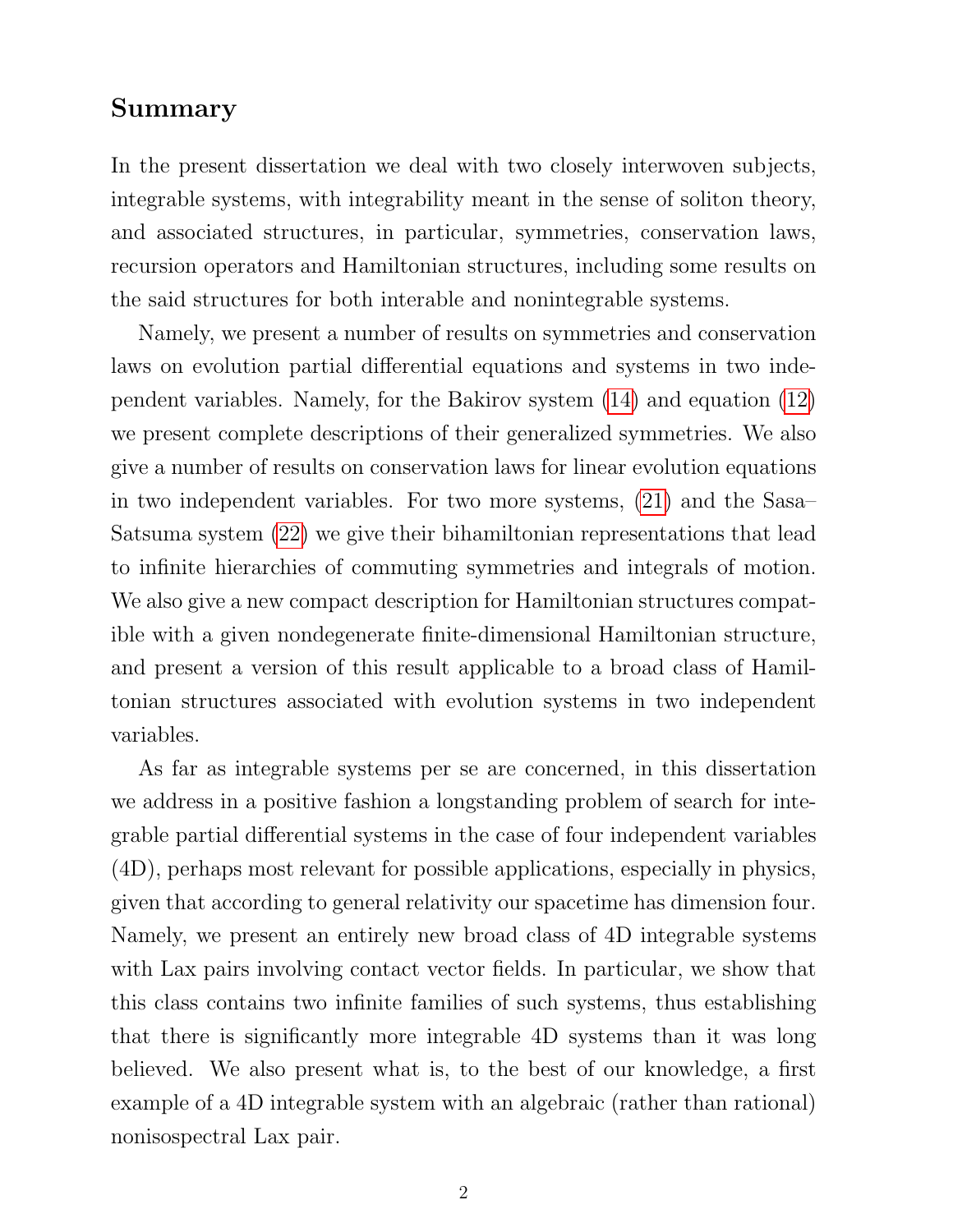# <span id="page-5-0"></span>1 Preface

The theory of integrable systems has its roots in trying to answer a simple and natural question: when an ordinary differential equation, or a system of such equations, can be integrated by quadratures? An important milestone here is the Liouville theorem [\[31\]](#page-38-0) in classical mechanics giving a sufficient condition for this to occur for an important class of Hamiltonian systems that are, inter alia, of considerable significance for applications, see e.g. [\[3,](#page-36-0) [9,](#page-36-1) [39\]](#page-39-0).

Another great breakthrough in the field of integrability has occurred about half a century ago with the discovery of the so-called inverse scattering transform (IST) in the seminal work [\[20\]](#page-37-0). In this paper it was shown that solving the Cauchy problem for the *nonlinear* Korteweg–de Vries (KdV) equation, a remarkable evolutionary partial differential equation in one dependent and two independent variables satisfied, inter alia, by a certain generating function for intersection numbers of complex curves arising in the Witten conjecture and its proof by Kontsevich, see e.g. [\[44\]](#page-39-1), can, under certain conditions, be reduced to a sequence of linear problems, and the procedure in question became known as IST. This is possible because the KdV equation can be written as a compatibility condition for an overdetermined system of linear equations (such overdetermined systems in the context of integrable systems are called the Lax pairs or the Lax/Laxtype representations in honour of P.D. Lax who discovered the Lax pair for the KdV, see e.g. [\[1,](#page-36-2) [16\]](#page-37-1) for details). An important consequence of the above is the construction of infinitely many explicit exact solutions of the KdV equation – the multisoliton solutions.

Moreover, existence of the Lax pair for the KdV paved the way to construction by S.P. Novikov et al. [\[14\]](#page-37-2) of other important classes of explicit exact solutions for this equation, namely, the quasiperiodic finite-gap solutions that are inextricably related to algebraic geometry. Note that making use of the counterparts of these solutions for the KP equation, a natural integrable generalization of the KdV equation to the case of three inde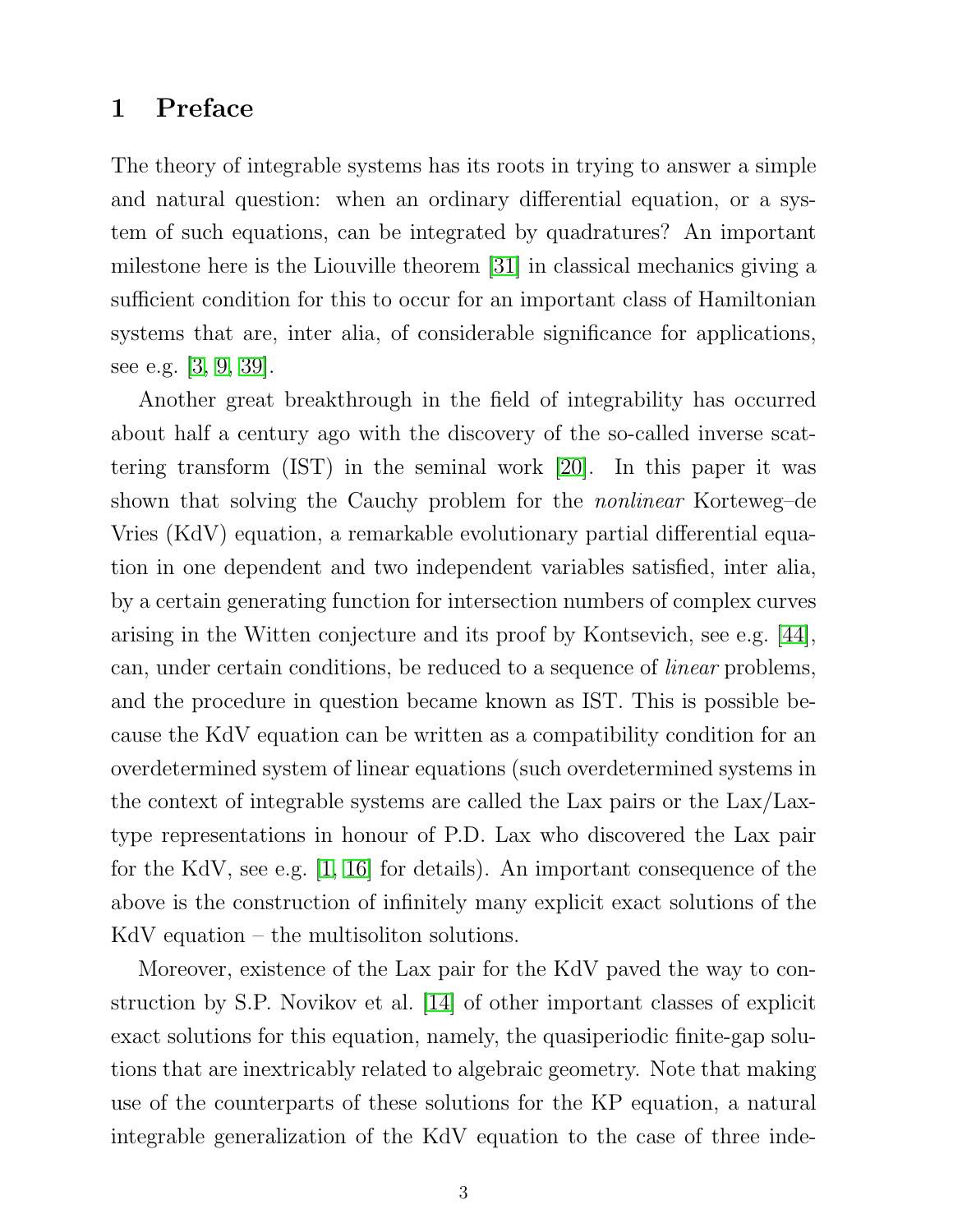pendent variables, enabled Shiota [\[42\]](#page-39-2) to prove the longstanding Schottky conjecture in algebraic geometry.

Yet another notable consequence of the presence of the Lax pair is existence of infinitely many nontrivial independent local conservation laws for the KdV equation, cf. e.g. [\[1\]](#page-36-2) and references therein, which shows, inter alia, that the associated dynamics is highly regular rather than chaotic.

It was quickly realized that the KdV equation is by no means an isolated example – there is plenty of partial differential systems that admit 'good' Lax pairs from which infinite hierarchies of conservation laws can be extracted and that are, at least in principle, amenable to the IST. In what follows we shall refer to the partial differential systems with 'good' Lax pairs in the above sense as to the *integrable* ones. While that some authors use the term integrable (or C-integrable) also for the systems that can be linearized by an appropriate change of variables but in the present dissertation we shall not do that.

Note that soliton and multisoliton solutions for KdV and many other integrable systems, as well as other types of exact solutions constructed using the Lax pairs, like, e.g., the multi-instanton solutions for the (anti)self-dual Yang–Mills equations obtained using the Atiyah–Drinfeld–Hitchin–Manin construction [\[5\]](#page-36-3), have found significant applications both in physics and in pure mathematics, see for example Donaldson's revolutionary works on geometry of four-dimensional manifolds using instantons, cf. e.g. [\[4\]](#page-36-4).

Integrable systems are well known to have a number of remarkable structures attached to them. These include Lax pairs, symmetries, conservation laws, Poisson structures and more, see e.g. [\[9,](#page-36-1) [12,](#page-37-3) [28,](#page-38-1) [39\]](#page-39-0). Exploring these structures and their properties can provide one with quite a bit of insight into the behavior of the systems under study and their properties, be these systems integrable or not. For one, the presence of large number of symmetries and/or conservation laws indicates that the system under study has a highly constrained, and hence likely quite regular, dynamics, cf. e.g. the discussion in [\[3,](#page-36-0) [9,](#page-36-1) [39\]](#page-39-0).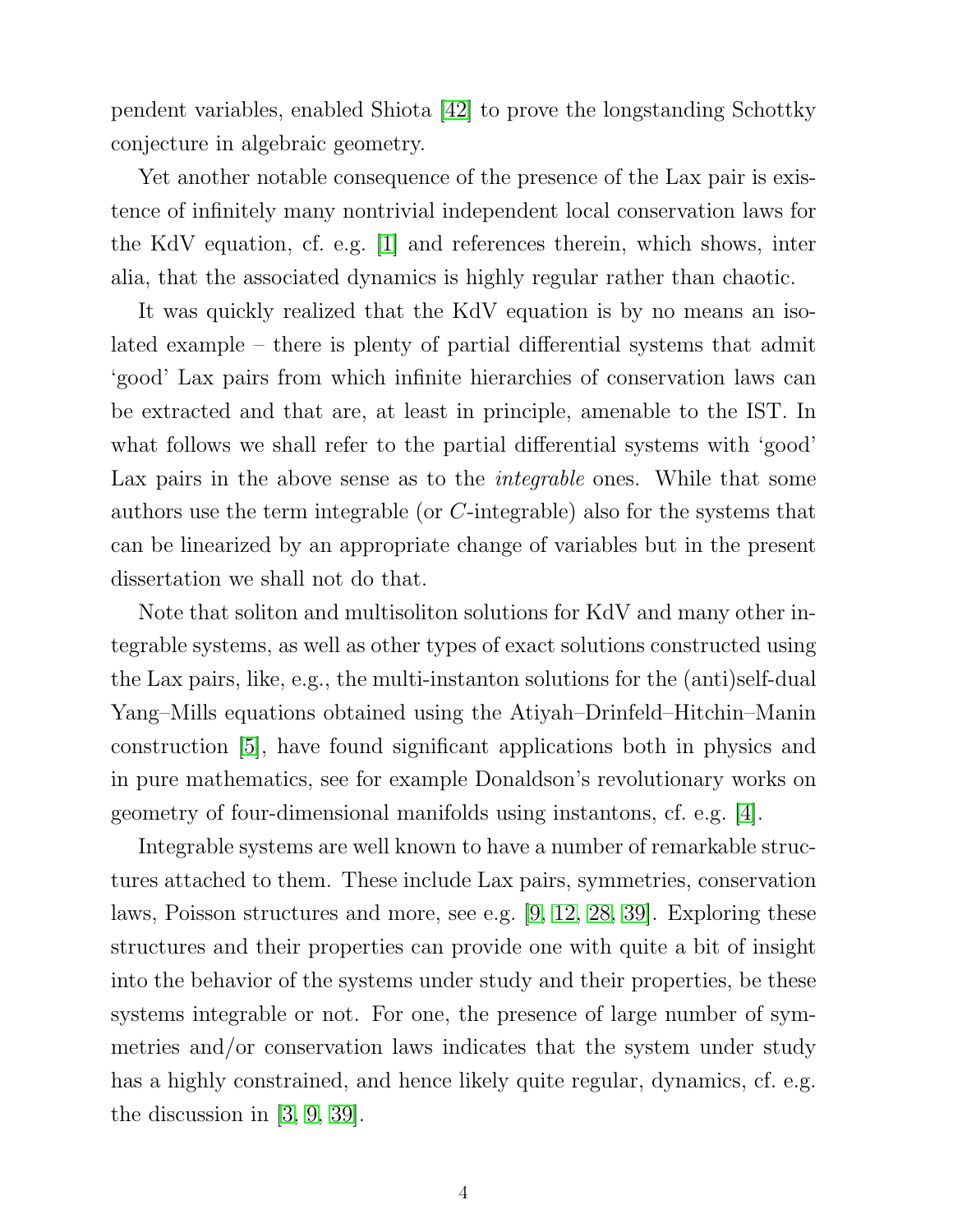For example, for certain classes of partial differential systems the presence of sufficiently many symmetries of certain kind can be employed for search and classification of integrable cases, cf. e.g. the survey [\[35\]](#page-39-3) and references therein, as well as for establishing nonintegrability.

The rest of the dissertation is organized as follows. Section [2](#page-8-0) provides a brief review of geometric approach to the study of ordinary and partial differential systems employing the jet bundle language. Section [3](#page-14-0) presents a number of results on generalized symmetries, conservation laws and Hamiltonian structures for evolution systems. Section [4](#page-24-0) presents two constructions for important objects associated to integrable systems, namely, hierarchies of commuting nonlocal symmetries and recursion operators. In Section [5](#page-29-0) we present a construction of a novel broad class of integrable systems in four independent variables using a new kind of Lax pairs related to contact geometry. After that comes the list of papers constituting the core of the dissertation, the reference list, and the reprints of the papers constituting the said core.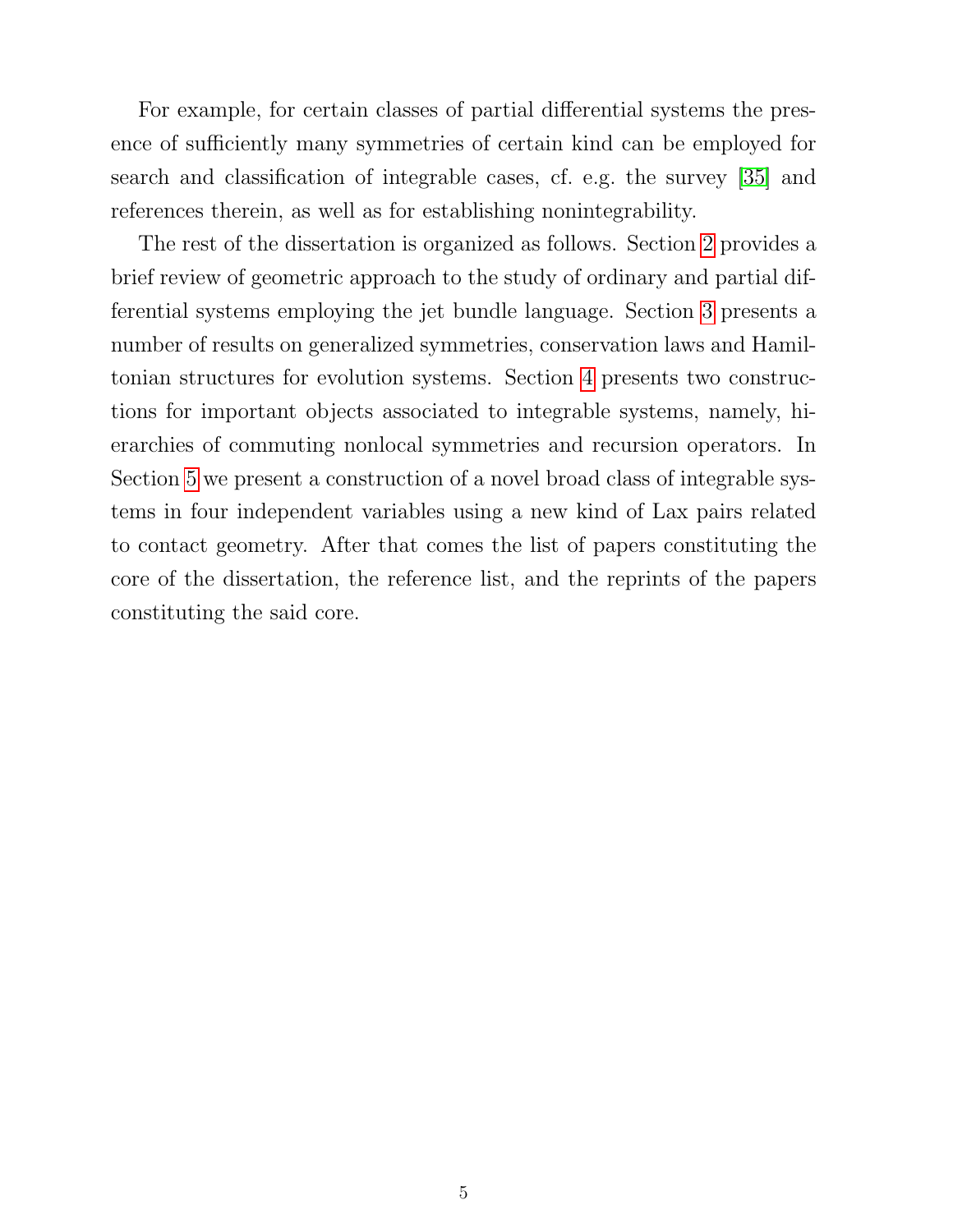## <span id="page-8-0"></span>2 Preliminaries

Following mostly [\[26,](#page-38-2) [27,](#page-38-3) [28\]](#page-38-1) (cf. also e.g. [\[25\]](#page-38-4) and references therein) we briefly recall here the basics of the geometric approach to partial differential systems.

For a smooth manifold M of dimension n and a vector bundle  $\pi: E \to M$ of rank N consider the bundles of k-jets  $\pi_k: J^k(\pi) \to M$ ,  $k \geq 0$  with the natural projections  $\pi_{k+1,k}: J^{k+1}(\pi) \to J^k(\pi)$ .

The manifold of infinite jets  $J^{\infty}(\pi)$  is then defined as the inverse limit with respect to the above projections, and we also can define the bundles  $\pi_{\infty} \colon J^{\infty}(\pi) \to M$  and  $\pi_{\infty,k} \colon J^{\infty}(\pi) \to J^{k}(\pi)$ . For any section  $s \colon M \to E$ of  $\pi$  its infinite jet  $j_{\infty}(s)$ :  $M \to J^{\infty}(\pi)$  is a section of  $\pi_{\infty}$ . We have the embeddings  $\pi_{k+1,k}^*$ :  $C^{\infty}(J^k(\pi)) \to C^{\infty}(J^{k+1}(\pi))$ , and define the algebra of smooth functions on  $J^{\infty}(\pi)$  as  $\mathcal{A}(\pi) = \bigcup_{k \geq 0} C^{\infty}(J^k(\pi)).$ 

One important geometric structure on  $J^{\infty}(\pi)$  that we will need is the Cartan distribution C: for any point  $\theta \in J^{\infty}(\pi)$  we define the Cartan plane  $C_{\theta}$  as the tangent plane to the graph of an infinite jet passing through this point. The said distribution is formally integrable, that is, if  $X$  and  $Y$ are vector fields in C then the commutator  $[X, Y]$  lies there as well. Every Cartan plane  $\mathcal{C}_{\theta}$  is *n*-dimensional and projects isomorphically to  $T_{\pi_{\infty}(\theta)}M$ by the differential of  $\pi_{\infty}$ . For this reason, any vector field Z on M can be uniquely lifted to a vector field  $\mathcal{C}_Z$  on  $J^{\infty}(\pi)$ . The correspondence  $Z \mapsto \mathcal{C}_Z$ is  $C^{\infty}(M)$ -linear and preserves the commutator. Moreover,  $\pi_{\infty,*}(\mathcal{C}_Z) = Z$ .

This gets us a connection known as the Cartan connection. In the standard local coordinates  $x^1, \ldots, x^n, u^1$  $u_{\alpha}^{1}, \ldots, u_{\alpha}^{N}$  in  $J^{\infty}(\pi)$ ,  $\alpha$  being symmetric multi-index consisting of the integers  $1, \ldots, n$ , the Cartan connection is determined by the correspondence

<span id="page-8-1"></span>
$$
\mathcal{C} \colon \frac{\partial}{\partial x^i} \mapsto D_{x^i} = \frac{\partial}{\partial x^i} + \sum_{\alpha, A} u^A_{\alpha i} \frac{\partial}{\partial u^A_{\alpha}},\tag{1}
$$

where the fields  $D_{x_i}$  are called the total derivatives. Differential operators in total derivatives are called  $C$ -differential operators.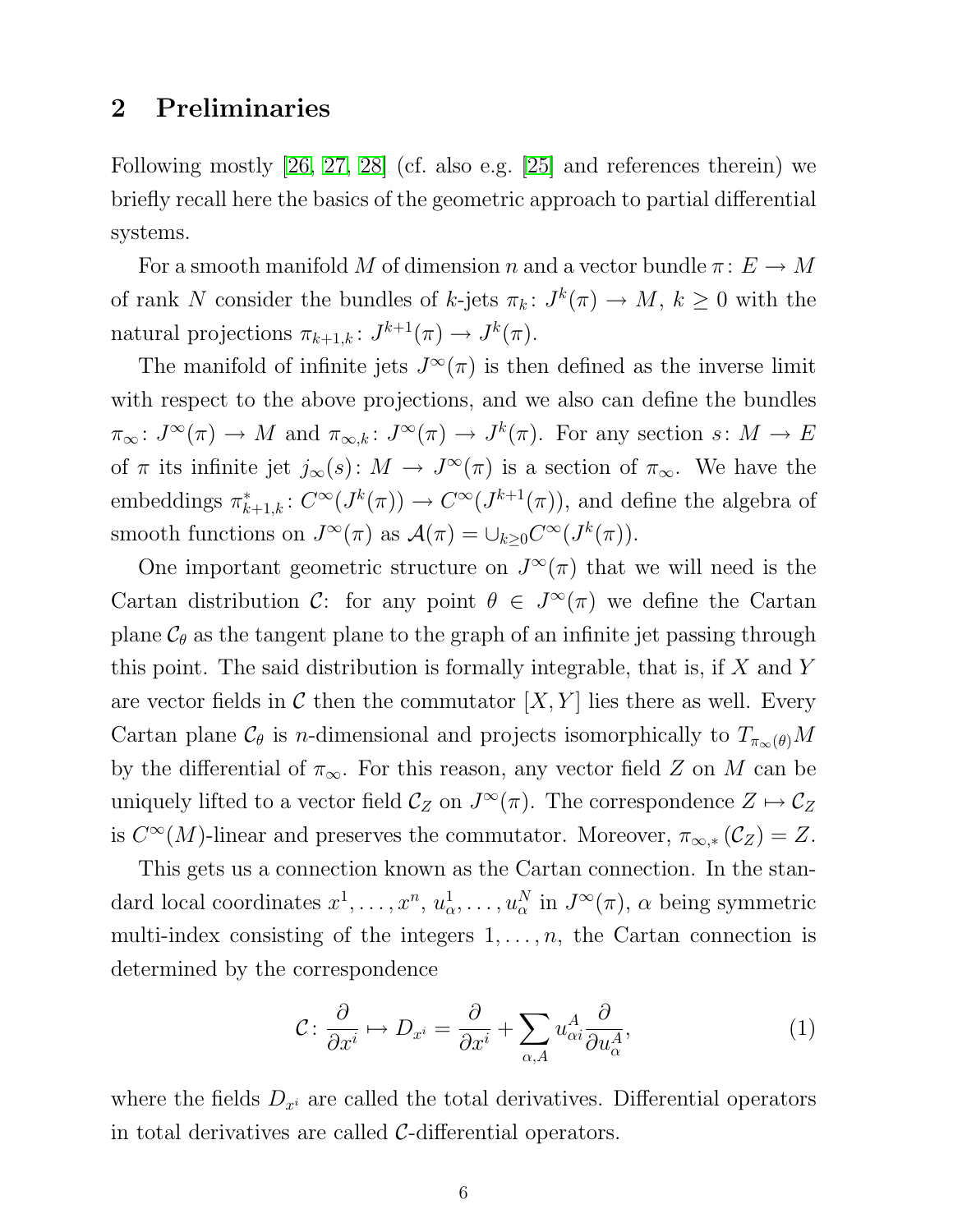To make contact with the standard setup for the study of partial differential systems, recall that  $x^i$  represent independent and  $u^A$  dependent variables. We shall occasionally use the notation  $\mathbf{u} = (u^1, \dots, u^N)^T$  and  $\vec{x} = (x^1, \dots, x^n)^T$ , where the superscript T indicates matrix transposition. A partial differential system in this setting is a submanifold in  $J^k(\pi)$ . Locally, such a system can be given by the conditions  $F_1 = \cdots = F_m = 0$ , where  $F_I$  are smooth functions on  $J^k(\pi)$ .

Such smooth functions will hereinafter often be referred to as local functions. We shall sometimes use the notation  $f(\vec{x}, [\boldsymbol{u}])$  to indicate that f is a local function.

The infinite prolongation of the system in question is the submanifold (in general, with singularities)  $\mathcal E$  in  $J^{\infty}(\pi)$  satisfying the conditions  $(D_{x^{i_1}} \circ$  $\cdots \circ D_{x^{i_s}}(F_I) = 0$  for all  $I = 1, \ldots, m, s \ge 0$ , and  $1 \le i_1, \ldots, i_s \le n$ . Such a prolongation is known as a diffiety.

*Notation:*  $nD$  indicates  $n$  independent variables a.k.a.  $n$  dimensions, e.g. 3D for  $n = 3$  and 4D for  $n = 4$ . Note that in the literature, including the papers constituting the coire of the present dissertation, one also uses the terms  $(n+1)$ -dimensional or  $n+1$  dimensions to indicate  $n+1$  independent variables; while some authors use this notation to indicate that one of the independent variables is distinguished in some way but we do not really adhere to this convention here.

The Cartan connection can be restricted from the bundle  $\pi_{\infty}$  to the subbundle  $\pi_{\infty} |_{\mathcal{E}} : \mathcal{E} \to M$  and so any C-differential operator restricts from  $J^{\infty}(\pi)$ to  $M$ . On the other hand, using [\(1\)](#page-8-1) we can lift any linear differential operator on  $M$  to a C-differential operator on  $\mathcal{E}$ . We always assume below that  $\mathcal E$  is differentially connected which means that the only solutions of the system  $D_{x^i}(f) = 0$ ,  $i = 1, ..., n$ , on  $\mathcal E$  are constants.

In particular, let  $\ell_{\mathcal{E}}$  denote the restriction to  $\mathcal{E}$  of the linearization operator with the entries

$$
\left(\sum_{\alpha} \frac{\partial F_I}{\partial u_{\alpha}^A} D_{\alpha}\right), \qquad I = 1, \dots, m, \quad A = 1, \dots, N.
$$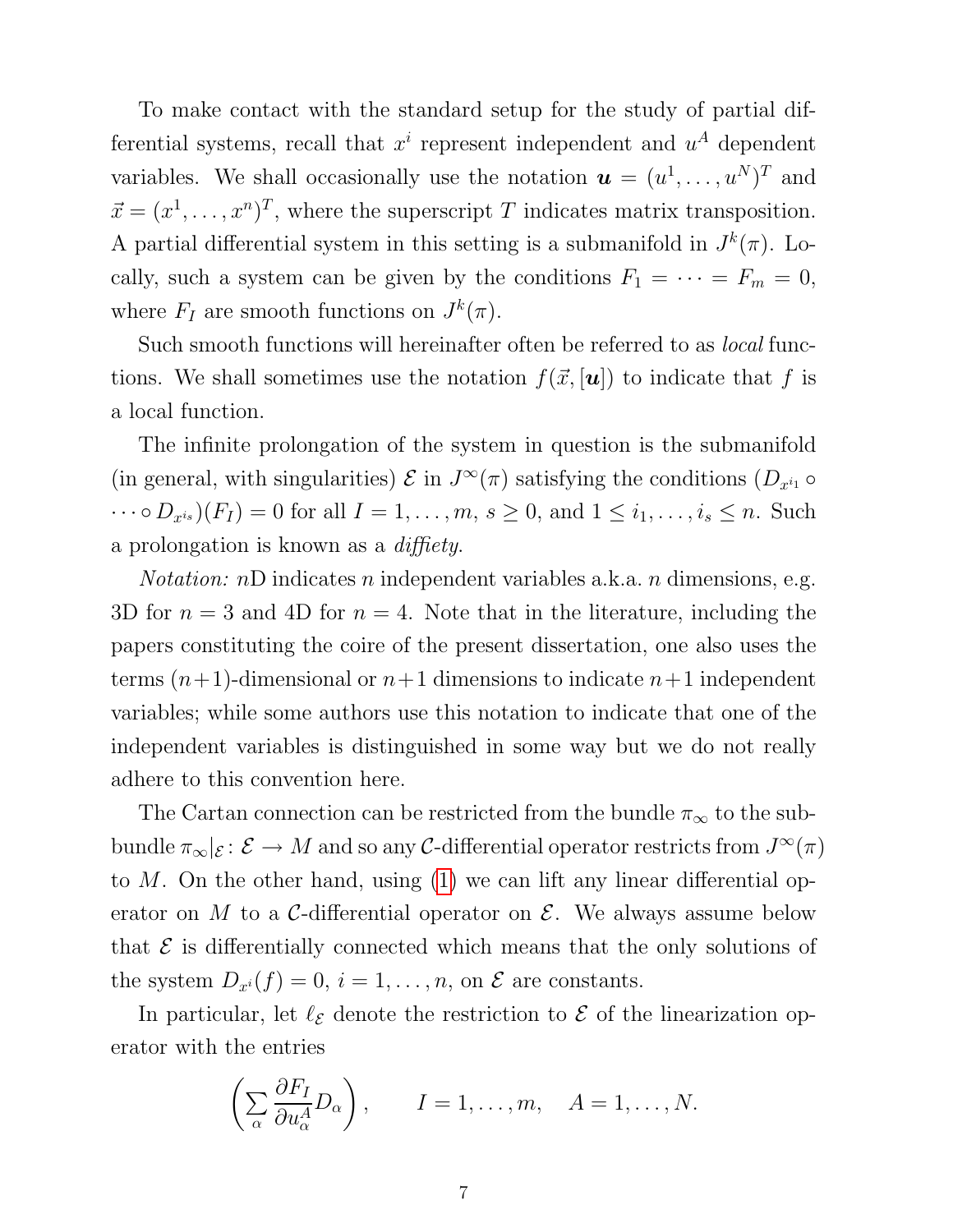Then the solutions of the equation

<span id="page-10-0"></span>
$$
\ell_{\mathcal{E}}(\phi) = 0 \quad \text{on} \quad \mathcal{E} \tag{2}
$$

are identified with *generalized*, or *(infinitesimal) higher, symmetries* of  $\mathcal{E}$ , i.e., with the vertical vector fields  $\sum_A \phi^A \partial/\partial u^A$  whose infinite prolongations

$$
\sum_{A,\alpha} D_{\alpha}(\phi^A) \partial/\partial u_{\alpha}^A
$$

are tangential to  $\mathcal{E}$ .

The solutions of equation formally adjoint to [\(2\)](#page-10-0), that is,

$$
\ell_{\mathcal{E}}^*(\psi)=0 \quad \text{on} \quad \mathcal{E}
$$

are called *cosymmetries*; here  $\ell_{\mathcal{E}}^*$  $\overset{*}{\varepsilon}$  is the formal adjoint of  $\ell_{\mathcal{E}}$ .

The lift  $d_h$  of the de Rham differential gives rise to the horizontal de Rham complex on  $\mathcal{E}$ ;  $d_h$ -closed  $(n-1)$ -forms are conservation laws of  $\mathcal E$  and  $d_h$ -exact forms are trivial conservation laws. To any conservation law  $\omega$  one can associate its characteristic  $\psi_{\omega}$  which is a cosymmetry.

In what follows we shall mostly encounter *two-component* conservation laws for which the  $(n - 1)$ -form  $\omega$  in question has, in suitably chosen local coordinates, just two nonzero components, so its closeness condition can be written as

$$
D_{x^{i_1}}(\rho)=D_{x^{i_2}}(\sigma)
$$

on  $\mathcal E$  for some specific indices  $i_1$  and  $i_2$ .

A morphism of difficties is a smooth map  $\tau: \tilde{\mathcal{E}} \to \mathcal{E}$  which takes the Cartan distribution  $\tilde{\mathcal{C}}$  on  $\tilde{\mathcal{E}}$  to that on  $\mathcal{E}$ . A morphism  $\tau$  is a (differential) covering if its differential maps the Cartan plane  $\mathcal{C}_{\tilde{\theta}}$  to  $\mathcal{C}_{\tau(\tilde{\theta})}$  isomorphically for any  $\tilde{\theta} \in \tilde{\mathcal{E}}$ . In other words, for any vector field Z on M the field  $\tilde{\mathcal{C}}_Z$ projects to  $\mathcal{C}_Z$ . Thus, in local coordinates the total derivatives on  $\tilde{\mathcal{E}}$  read

<span id="page-10-1"></span>
$$
\tilde{D}_{x^i} = D_{x^i} + X_i, \qquad i = 1, \dots, n,
$$
\n(3)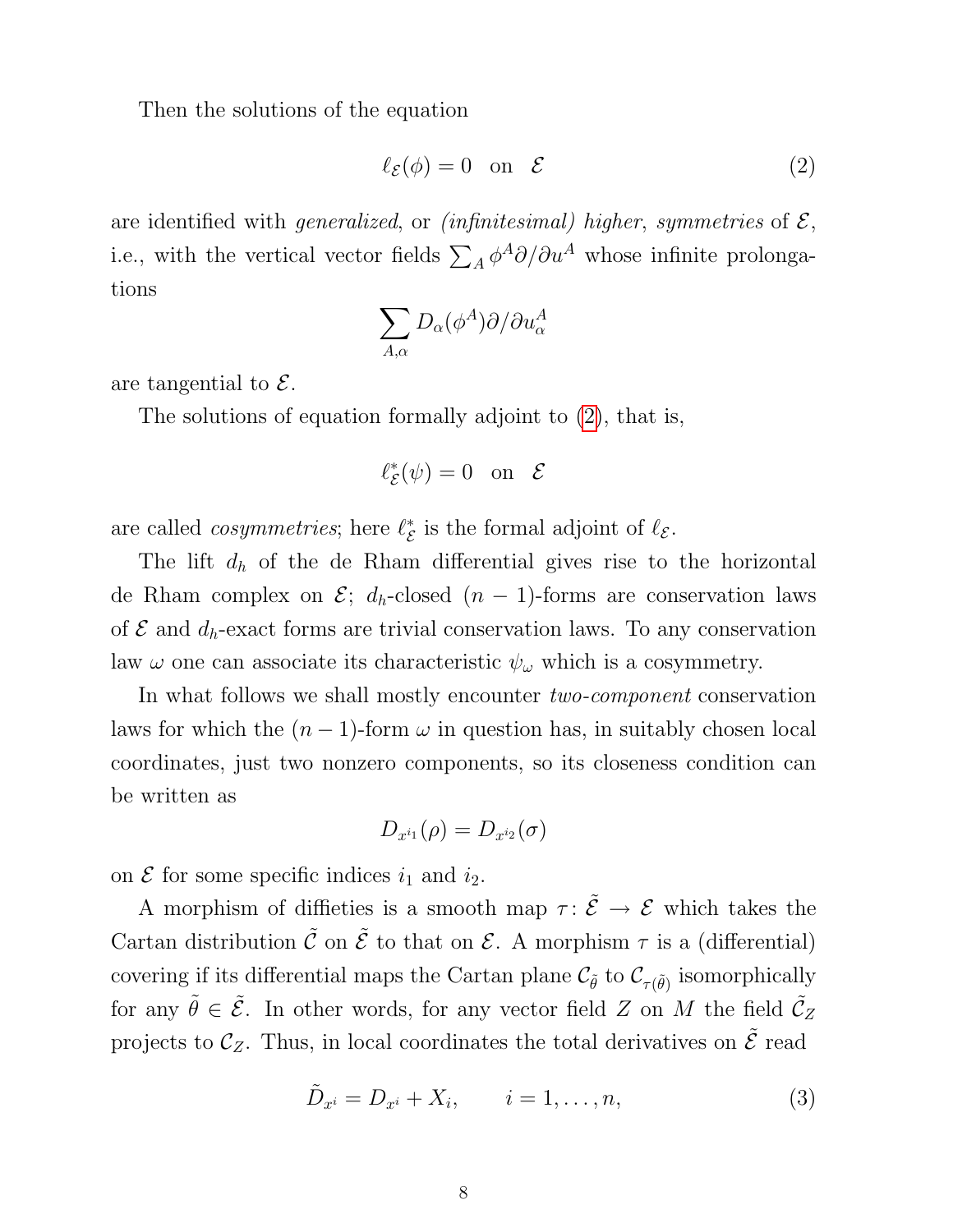where  $D_{x^i}$  are the total derivatives on  $\mathcal{E}$ , and

$$
D_{x^{i}}(X_{j}) - D_{x^{j}}(X_{i}) + [X_{i}, X_{j}] = 0, \qquad 1 \leq i < j \leq n,
$$

 $X_i$  being  $\tau$ -vertical vector fields on  $\tilde{\mathcal{E}}$ . A covering  $\tau : \tilde{\mathcal{E}} \to \mathcal{E}$  over a differentially connected diffiety is called irreducible if the covering diffiety  $\tilde{\mathcal{E}}$  is differentially connected as well.

Symmetries, cosymmetries, conservation laws of the covering equation  $\tilde{\mathcal{E}}$ are nonlocal symmetries, etc., of  $\mathcal E$ . Local objects depend on formal solutions of  $\mathcal E$  and their partial derivatives; roughly speaking, nonlocal ones may depend on integrals of these solutions.

For example, the relations

$$
\tilde{D}_x = D_x + \frac{wu}{2}, \qquad \tilde{D}_t = D_t + \frac{w}{2} \left(\frac{u^2}{2} + u_x\right) \tag{4}
$$

define a covering of the Burgers equation  $\mathcal{E} = \{u_t = uu_x + u_{xx}\}\$  by the heat equation  $\tilde{\mathcal{E}} = \{w_t = w_{xx}\}.$ 

Thus, the nonlocal variable  $w$  is related to  $u$  by the formulas

<span id="page-11-0"></span>
$$
w_x = \frac{wu}{2}, \quad w_t = \frac{w}{2} \left(\frac{u^2}{2} + u_x\right). \tag{5}
$$

Note that system [\(5\)](#page-11-0) is compatible by virtue of the Burgers equation.

The form  $\omega = w dx + w_x dt$  is a local conservation law of  $\tilde{\mathcal{E}}$ , and its pullback to  $\mathcal E$  gives a nonlocal conservation law for  $\mathcal E$ . The corresponding nonlocal conserved density on  $\mathcal{E}$ , i.e., w, defined by [\(5\)](#page-11-0), can be informally thought of as  $\int \exp(u/2) dx$ .

It should be also pointed out that the (isospectral) Lax pairs in this setting are just linear coverings involving an essential parameter, cf. e.g. [\[28\]](#page-38-1) and references therein.

For example, an integrable 6D second-order PDE discovered in [\[S17\]](#page-35-1),

<span id="page-11-1"></span>
$$
u_s u_{zt} - u_z u_{st} - u_s u_{xy} + u_y u_{sx} - u_y u_{rz} + u_z u_{ry} = 0,
$$
\n(6)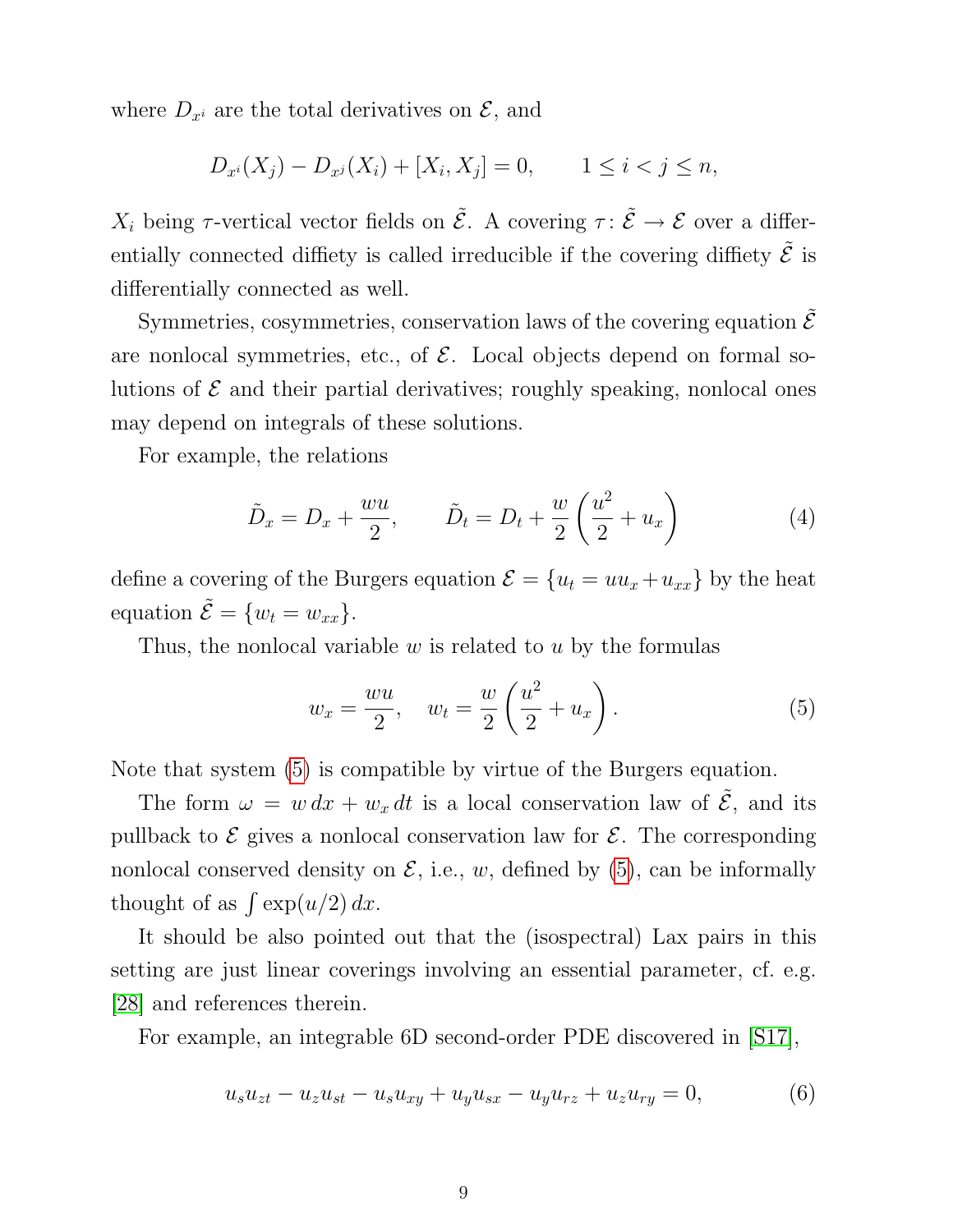has a Lax pair given by [\[S17\]](#page-35-1)

<span id="page-12-0"></span>
$$
\chi_z - \frac{u_z}{u_s} \chi_s - \lambda \chi_x + \lambda \frac{u_z}{u_s} \chi_r = 0, \quad \chi_y - \frac{u_y}{u_s} \chi_s - \lambda \chi_t + \lambda \frac{u_y}{u_s} \chi_r = 0, \quad (7)
$$

and [\(7\)](#page-12-0) quite obviously defines a covering over [\(6\)](#page-11-1) that involves an essential parameter  $\lambda$ .

Note that any C-differential operator  $\Delta$  on  $\mathcal E$  can be lifted to a Cdifferential operator  $\tilde{\Delta}$  on  $\tilde{\mathcal{E}}$  using equations [\(3\)](#page-10-1). In particular, this can be done with the linearization operator  $\ell_{\mathcal{E}}$  and its adjoint. Solutions of the equations

$$
\tilde{\ell}_{\mathcal{E}}(\phi) = 0, \qquad \tilde{\ell}_{\mathcal{E}}^*(\psi) = 0
$$

are called nonlocal shadows of symmetries and cosymmetries, respectively.

For the rest of this section consider, following mostly [\[35,](#page-39-3) [39\]](#page-39-0), an evolution system in two independent variables, which we denote by  $x$  and  $t$ , and N dependent variables  $u^A$ :

<span id="page-12-1"></span>
$$
\mathbf{u}_t = \mathbf{F}(x, t, \mathbf{u}, \mathbf{u}_1, \dots, \mathbf{u}_n), \tag{8}
$$

where  $u_j = \partial^j u/\partial x^j$  with the understanding that  $u_0 = u$ , and F is a smooth function of its arguments.

Let  $\mathcal{S}_F$  denote the diffiety associated with [\(8\)](#page-12-1). It is immediate that we can take  $x, t, u, u_1, u_2, \ldots$  for local coordinates on  $S_F$ . This choice greatly simplifies many of the above definitions, and in what follows we shall stick to it whenever we deal with a system of the form [\(8\)](#page-12-1).

First of all, a local function is then just a smooth function of  $x, t, u$  and finitely many  $u_j$ . We shall denote the algebra of such functions by  $\mathcal{A}$ .

The total derivatives on  $S_F$  then read

$$
D_x = \partial/\partial x + \sum_{i=0}^{\infty} \sum_{A=1}^{N} u_{i+1}^A \partial/\partial u_i^A, \quad D_t = \partial/\partial t + \sum_{i=0}^{\infty} \sum_{A=1}^{N} D^i(F^A) \partial/\partial u_i^A,
$$

where  $u_i^A$  $i<sup>A</sup>$  stand for  $\partial^{i} u^{A}/\partial x^{i}$ .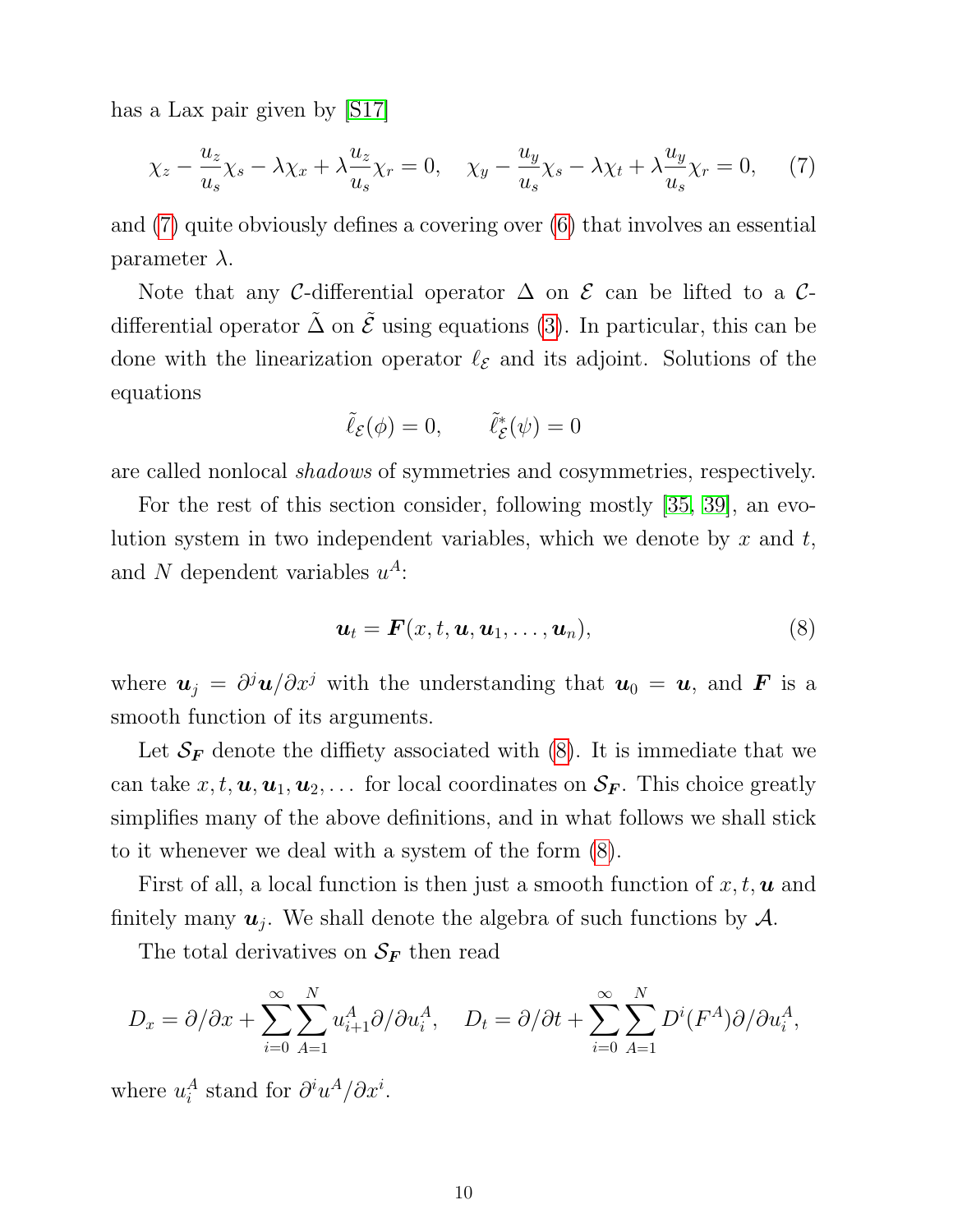Next, a symmetry for  $(8)$  is identified with a local vector function  $\boldsymbol{G}$ that satisfies

$$
D_t(\mathbf{G}) - \mathbf{F}_*(\mathbf{G}) = 0, \tag{9}
$$

where  $\mathbf{F}_{*}$  is a linearization of  $\mathbf{F}$ , i.e., a  $N \times N$ -matrix-valued C-differential operator with the entries

$$
(\boldsymbol{F}_*)^A_B = \sum_{j=0}^n \partial F^A / \partial u_j^B D_x^j.
$$

Likewise, a cosymmetry  $\gamma$  for [\(8\)](#page-12-1) by definition must satisfy

$$
D_t(\boldsymbol{\gamma}) + \boldsymbol{F}_*^{\dagger}(\boldsymbol{\gamma}) = 0, \qquad (10)
$$

where  $\boldsymbol{F}_*^{\dagger}$ <sup> $\frac{1}{*}$ </sup> is the formal adjoint of  $\mathbf{F}_{*}$ .

In turn, without loss of generality we can assume that a conservation law for [\(8\)](#page-12-1) is a horizontal differential one-form  $\rho dx + \sigma dt$ , where  $\rho, \sigma \in \mathcal{A}$ , such that

<span id="page-13-0"></span>
$$
D_t(\rho) = D_x(\sigma); \tag{11}
$$

 $\rho$  is called the density and  $\sigma$  the flux.

The characteristic of such a conservation law has the form  $\delta \rho / \delta u$ , where

$$
\delta/\delta \boldsymbol{u} = \sum_{i=0}^{\infty} (-D_x)^i \circ \partial/\partial \boldsymbol{u}_i
$$

is the operator of variational derivative.

A conservation law  $\rho dx + \sigma dt$  is said to be trivial if there is a  $\zeta \in \mathcal{A}$ such that  $\rho = D_x \zeta$  and  $\sigma = D_t \zeta$ .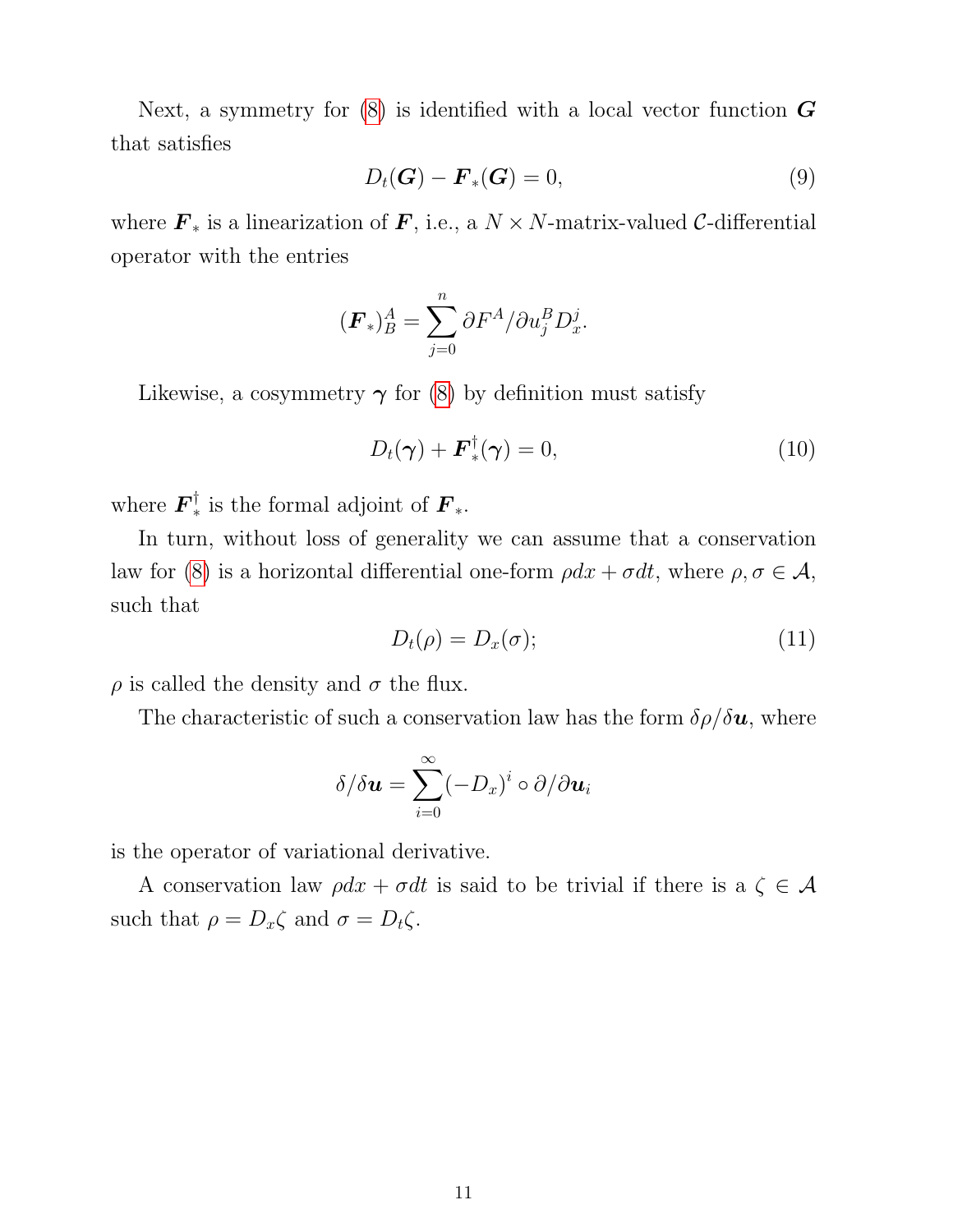# <span id="page-14-0"></span>3 Symmetries and conservation laws for evolution systems

In this section we present some results on symmetries and local conservation laws for certain evolution systems of the form [\(8\)](#page-12-1).

It is well known, cf. e.g. [\[28,](#page-38-1) [39\]](#page-39-0), that finding all generalized symmetries and/or all local conservation laws for a given system [\(8\)](#page-12-1) is, in general, quite challenging and has been done for rather few systems to date.

#### <span id="page-14-1"></span>3.1 Generalized symmetries

The search for generalized symmetries can often be greatly aided by the formal symmetry approach, see [\[35\]](#page-39-3) and references therein, a modification of which allowing for explicit time dependence in the equation under study as well as its symmetries, can be found in [\[SV\]](#page-35-2).

Using this enabled us to obtain inter alia the complete description of generalized symmetries for the following equation [\[23,](#page-38-5) [24\]](#page-38-6) arising in the study of shallow water waves:

<span id="page-14-2"></span>
$$
u_{t} = -u_{x} - \frac{3}{2}auu_{x} - \frac{1}{6}bu_{xxx} + \frac{3}{8}a^{2}u^{2}u_{x} - \frac{23}{24}abu_{x}u_{xx} - \frac{5}{12}abuu_{xxx}
$$
  
+
$$
\frac{d}{2}(h'u + hu_{x}) + \frac{1}{4}bd(-h'''u - h''u_{x} + h'u_{xx} + hu_{xxx}) - \frac{19}{360}b^{2}u_{xxxxx},
$$
(12)

where a, b, and d are constants,  $h = h(x)$  is a smooth function of the primes indicate x-derivatives of h.

**Theorem 1** ([\[SV\]](#page-35-2)) If  $a \neq 0$ ,  $b \neq 0$ , and  $d \neq 0$  then all generalized symmetries of  $(12)$  are equivalent to the Lie point ones:

If  $a \neq 0, b \neq 0, d \neq 0, and h' \neq 0, then the only generalized sym$ metry of  $(12)$  is the one with the characteristic equal to F; this symmetry corresponds to the Lie point symmetry  $\partial/\partial t$ , i.e., the time translation.

If  $a \neq 0$ ,  $b \neq 0$ ,  $d \neq 0$  and  $h \equiv$  const, then, in addition to the time translation, we have a symmetry with the characteristic  $u_x$ , which corresponds to the Lie point symmetry  $\partial/\partial x$ , i.e., the space translation.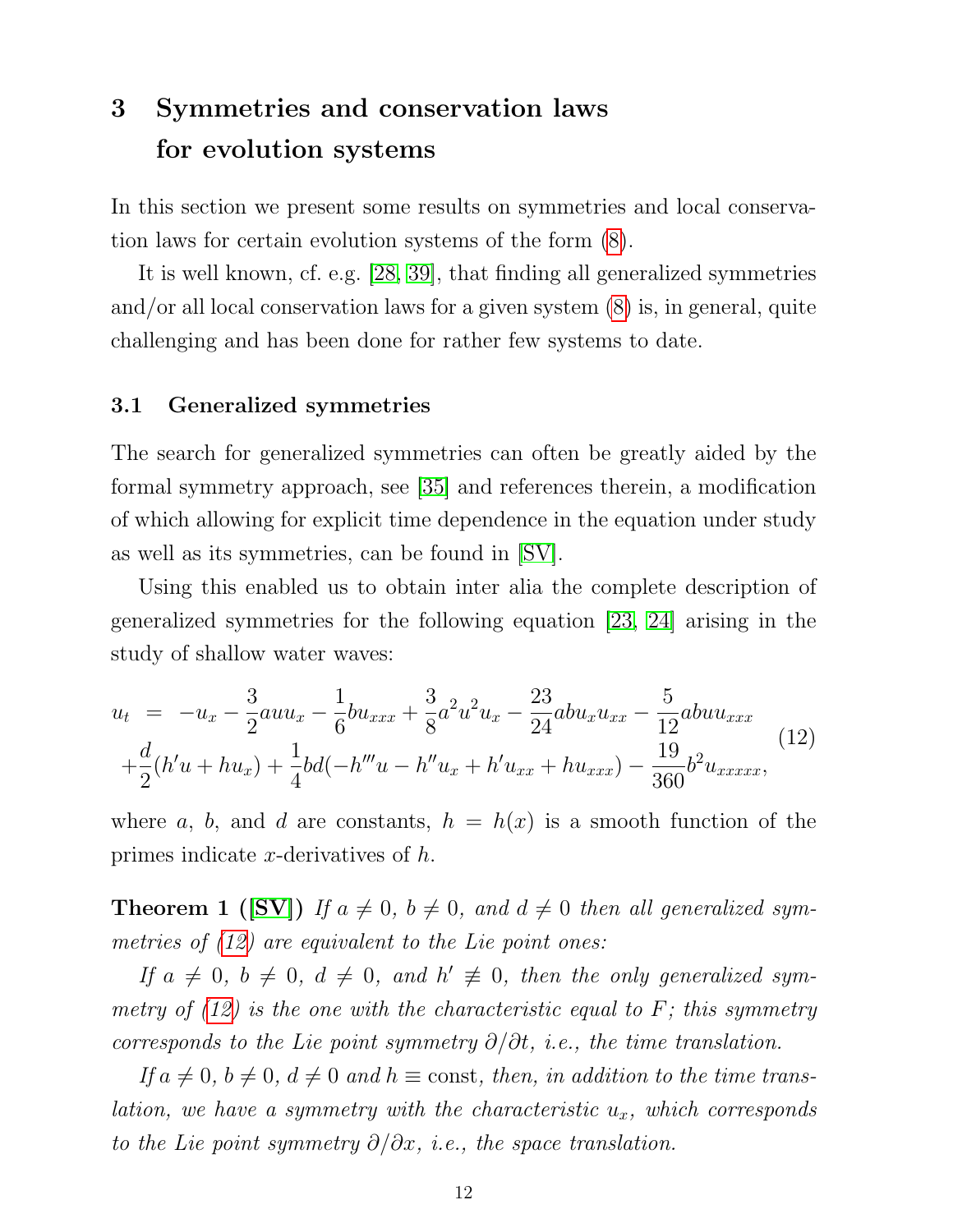Moreover, if  $a \neq 0$ ,  $b \neq 0$ ,  $d \neq 0$ ,  $h \equiv \text{const}$ , and  $hd = 4$ , then in addition to the space and time translations equation [\(12\)](#page-14-2) admits a symmetry with the characteristic  $5tF + (x + 2t)u_x + 2u - 4/a$ , which corresponds to a Lie point symmetry  $5t\partial/\partial t + (x+2t)\partial/\partial x + (4/a - 2u)\partial/\partial u$ .

As an aside note that for the conservation laws and cosymmetries, using the formal conservation law technique one can prove the following

**Theorem 2** ([\[SV\]](#page-35-2)) If  $a \neq 0$ ,  $b \neq 0$ , and  $d \neq 0$ , then [\(12\)](#page-14-2) has, modulo trivial conservation laws, just one local conservation law  $\rho dx + \sigma dt$  with

$$
\rho = u,
$$
\n
$$
\sigma = u - \frac{3}{4}au^2 - \frac{1}{6}bu_{xx} + \frac{1}{8}a^2u^3 - \frac{13}{48}abu_x^2 - \frac{5}{12}abuu_{xx}
$$
\n
$$
+ \frac{d}{2}hu + \frac{1}{4}bd(-h''u + hu_{xx}) - \frac{19}{360}b^2u_{xxxx}.
$$
\n(13)

associated to the only local cosymmetry  $\gamma = 1$  of [\(12\)](#page-14-2).

For another example, below is a complete description of generalized symmetries for the so-called Bakirov system [\[6\]](#page-36-5). This strengthens the earlier beautiful result of [\[8\]](#page-36-6) stating that the system in question has just one genuinely generalized symmetry independent of  $x$  and  $t$ , completing the disprovement of a longstanding belief that existence of one genuinely generalized symmetry should imply existence of infinitely many.

**Theorem 3 ([\[S01\]](#page-35-3))** Any generalized symmetry of the Bakirov system

<span id="page-15-0"></span>
$$
u_t = u_4 + v^2, \quad v_t = v_4/5,\tag{14}
$$

where now  $\mathbf{u} = (u, v)^T$ , is a linear combination of symmetries with the characteristics from the following list:

$$
Q_1 = (u_1, v_1)^T, \t Q_2 = (u_4 + v^2, v_4/5)^T,
$$
  
\n
$$
Q_3 = (2u, v)^T, \t Q_4 = (4t(u_4 + v^2) + xu_1, 4tv_4/5 + xv_1 + 2v)^T,
$$
  
\n
$$
R_\alpha = (\alpha(x, t), 0)^T, \t Q_5 = (u_6 + 5(5vv_2 + 4v_1^2)/11, v_6)^T,
$$

where  $\alpha(x, t)$  is any smooth solution of the linear equation  $\partial \alpha/\partial t = \partial^4 \alpha/\partial x^4$ .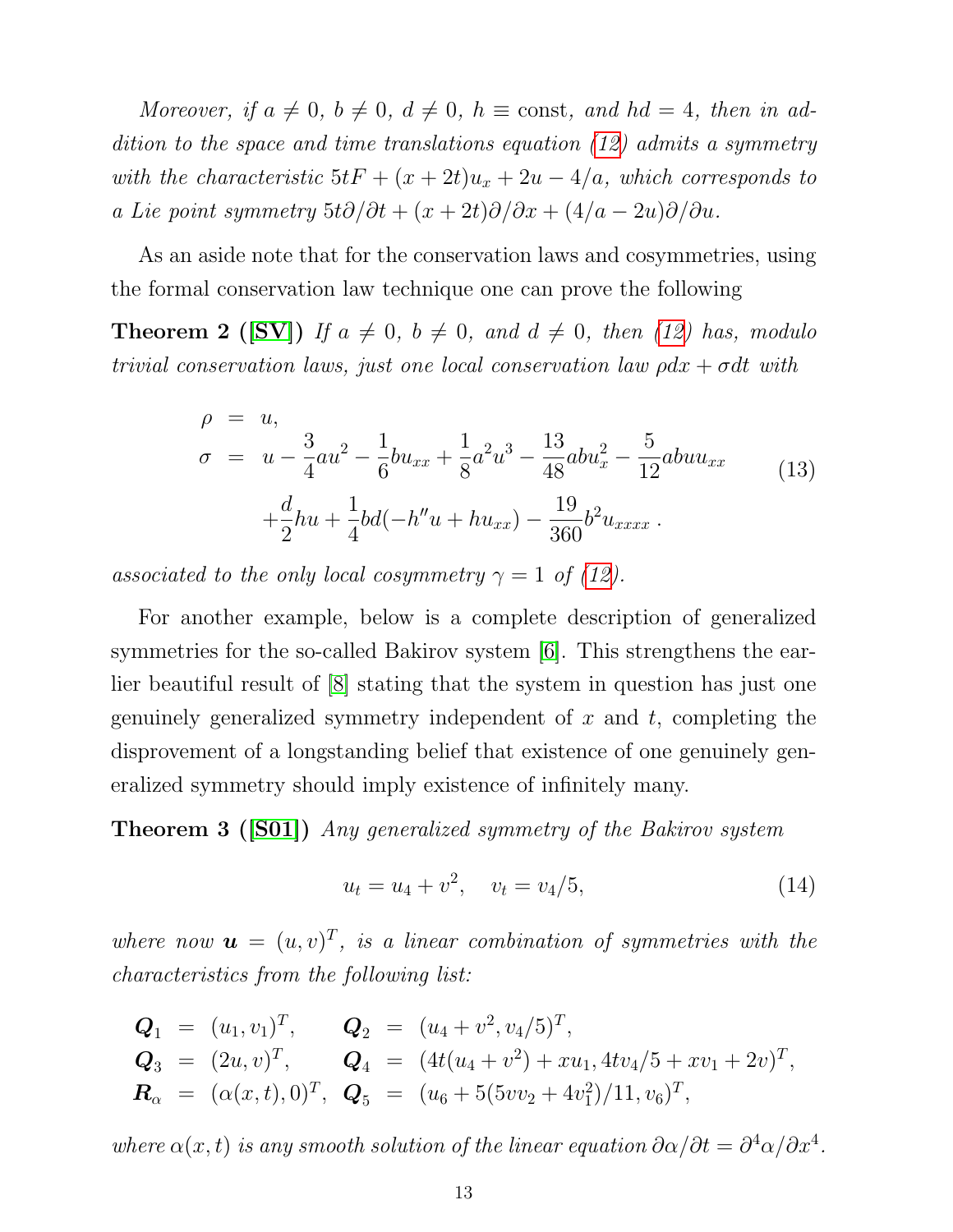Thus, the only genuinely generalized (i.e., not equivalent to a Lie point one) symmetry for the Bakirov system is  $\mathbf{Q}_5$ .

#### <span id="page-16-0"></span>3.2 Conservation laws for linear evolution equations

In this subsection we shall address the special case of  $(8)$  when  $N = 1$ , so  $u = u$ , and  $\mathbf{F} = F$  is linear in all  $u_j$ :

<span id="page-16-1"></span>
$$
u_t = \sum_{i=0}^{k} a^i(t, x) u_i.
$$
 (15)

We tacitly assume here that  $a_k \neq 0$ .

Without loss of generality we shall assume conservation laws to be of the form [\(11\)](#page-13-0) and consider them modulo trivial ones.

For equations [\(15\)](#page-16-1) quite a lot can be said about their conservation laws and cosymmetries. In particular, the following results hold true:

**Theorem 4 ([\[PS\]](#page-35-4))** For any linear evolution equation [\(15\)](#page-16-1) of even order  $k \geq 2$ , all its cosymmetries depend only on x and t, and the space of all cosymmetries is isomorphic to the space of (smooth) solutions of the associated adjoint equation

<span id="page-16-2"></span>
$$
\frac{\partial f}{\partial t} + \sum_{i=0}^{k} (-1)^i \frac{\partial^i}{\partial x^i} \left( a^i(t, x) f \right) = 0. \tag{16}
$$

where  $f = f(x, t)$ .

Corollary 1 ([\[PS\]](#page-35-4)) For any linear evolution equation [\(15\)](#page-16-1) of even order  $k \geq 2$  its space of conservation laws is exhausted by those with densities linear in u and is isomorphic to the space of (smooth) solutions of the associated adjoint equation [\(16\)](#page-16-2).

**Theorem 5 ([\[PS\]](#page-35-4))** For any linear evolution equation [\(15\)](#page-16-1) of odd order  $k \geq 3$ , all its cosymmetries are affine in the totality of variables  $u_0, u_1, u_2, \ldots$ .

An immediate consequence of the preceding theorem is the following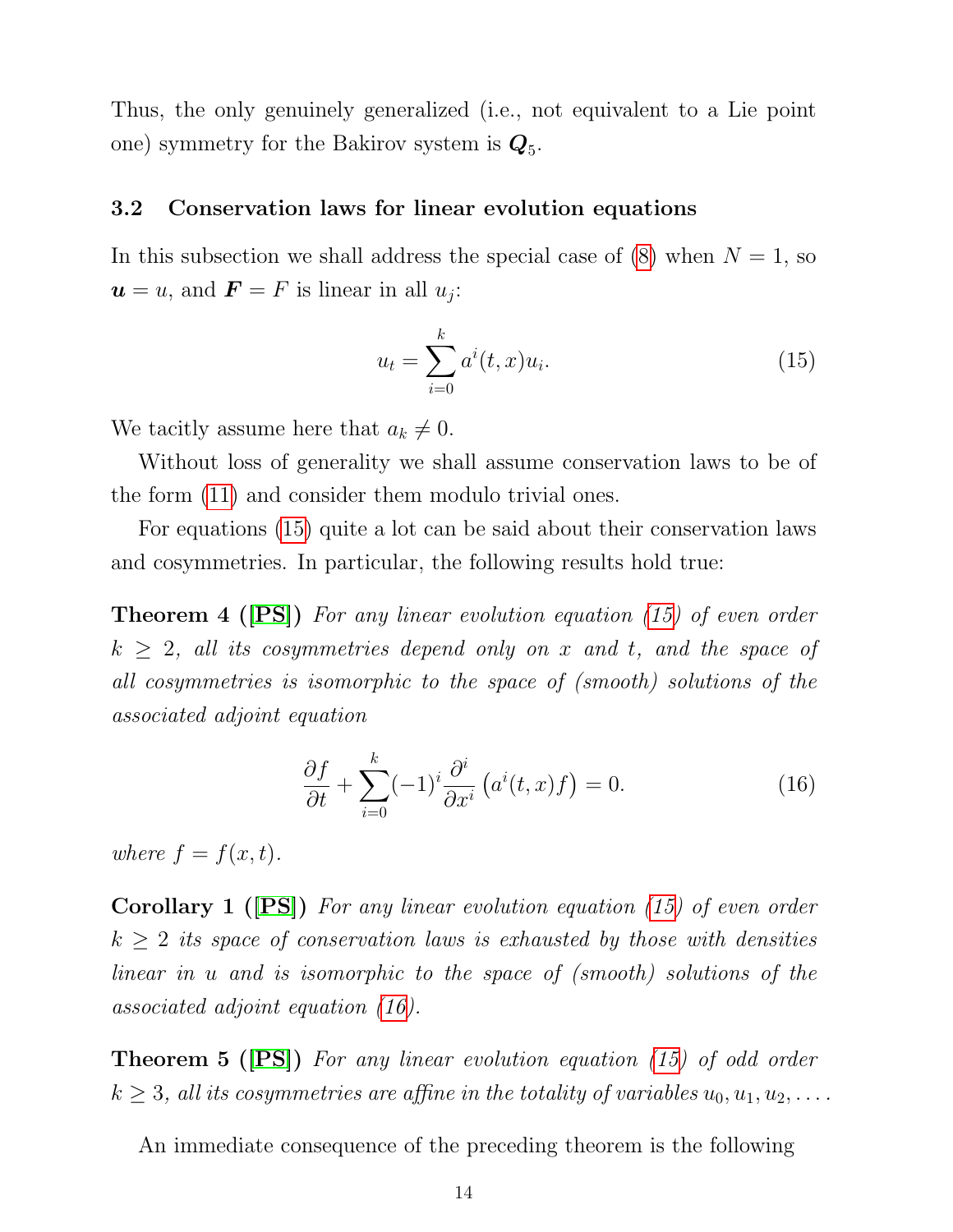**Theorem 6 ([\[PS\]](#page-35-4))** For any linear evolution equation [\(15\)](#page-16-1) of odd order  $k \geq 3$ , the space of its conservation laws is spanned by those with densities that are at most quadratic in  $u_j$ ,  $j = 0, 1, 2, \ldots$ .

#### <span id="page-17-0"></span>3.3 Hamiltonian structures and all that

We begin with a brief review of Hamiltonian structures and related matters following mostly [\[9,](#page-36-1) [39\]](#page-39-0).

Consider first a finite-dimensional smooth manifold, say  $V$ . Then a bivector (i.e., a  $(2,0)$ -tensor field) P on V is called a Poisson structure, or a Hamiltonian structure, if its Schouten bracket with itself vanishes or, equivalently, the associated bracket on  $C^{\infty}(V)$ , given by

$$
\{f,g\}=
$$

for any  $f, g \in C^{\infty}(V)$  is skewsymmetric and satisfies the Jacobi identity (and thus is a Poisson bracket on  $V$ . Here and below we shall mostly interpret a Poisson structure as a linear operator sending one-forms on V into vector fields on V .

Two Poisson structures P and  $\tilde{P}$  are *compatible* if any linear combination of the two again is a Poisson structure.

A Poisson structure is *nondegenerate* if ker  $P = 0$ .

A vector field  $X$  on  $V$  (and the associated dynamical system for its integral curves) is said to be  $Hamiltonian$  w.r.t. a Poisson structure  $P$  with a Hamiltonian  $H \in C^{\infty}(V)$  if X can be written as  $X = P dH$ .

Likewise,  $X$  is *bihamiltonian* w.r.t. a pair of compatible Poisson structures P and  $\tilde{P}$  if there exist  $H, \tilde{H} \in C^{\infty}(V)$  such that X can be written as  $X = P dH = \tilde{P} d\tilde{H}$ ; see the seminal paper [\[32\]](#page-38-7) and e.g. [\[9,](#page-36-1) [39\]](#page-39-0) for further details.

What makes (bi)hamiltonian systems particularly interesting is the wellknown fact that under a number of not too restrictive assumptions  $X$  being bihamiltonian implies integrability by quadratures of the dynamical system for the integral curves of X, see e.g. [\[9,](#page-36-1) [39\]](#page-39-0) and references therein for details.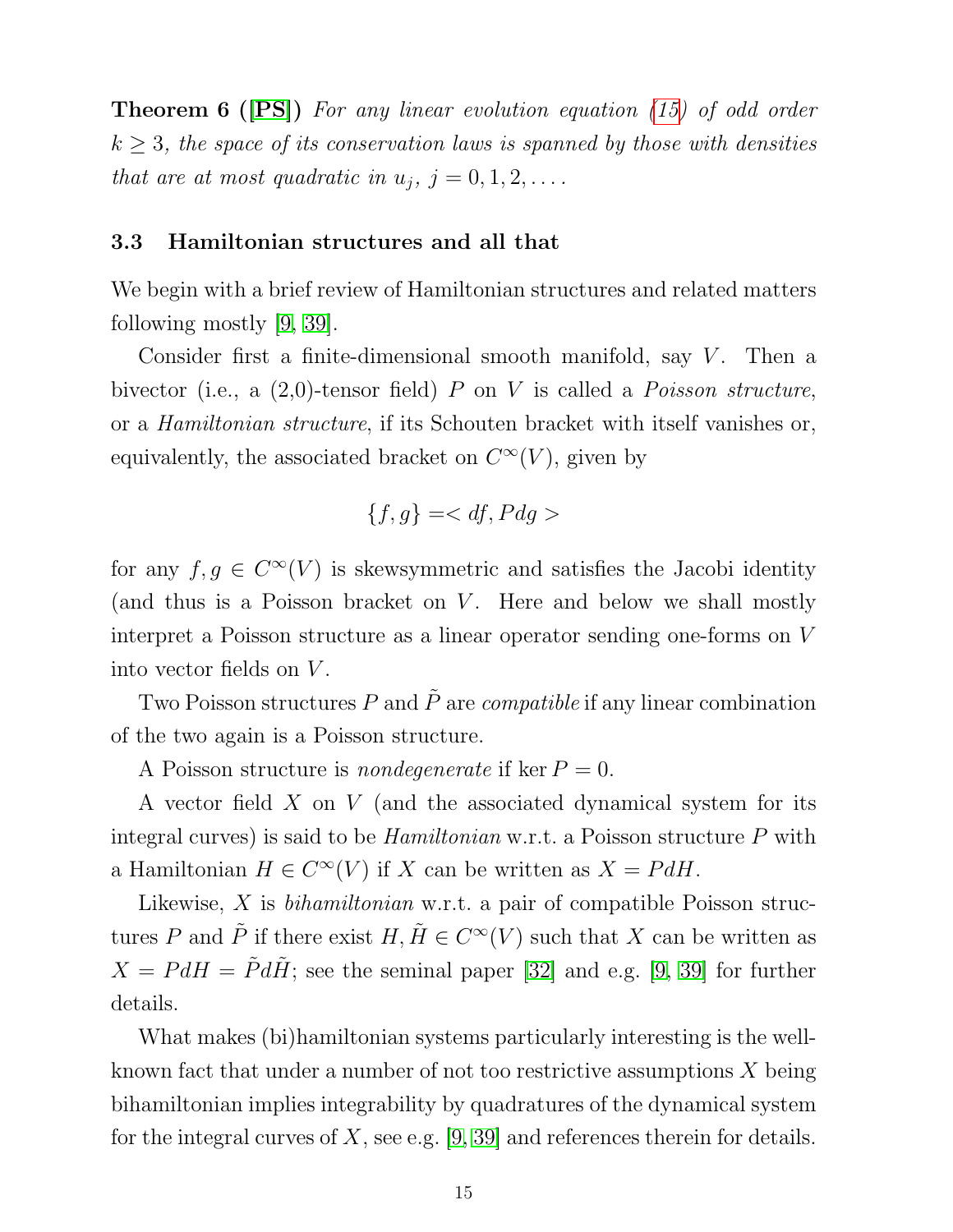This naturally leads to the following question: given a Poisson structure P, how can one describe all Poisson structures compatible with P?

For nondegenerate  $P$ , there is a concise characterization of such structures:

<span id="page-18-1"></span>**Theorem 7** ([\[S04\]](#page-35-5)) Suppose that  $H^2(V) = 0$ , i.e., the second de Rham cohomology of  $V$  is trivial, and let  $P$  be a nondegenerate Poisson structure on V. Then a bivector  $\tilde{P}$  on V is a Poisson structure compatible with P if and only if there exist vector fields  $\tau$  and  $\tilde{\tau}$  on V such that

$$
\tilde{P} = L_{\tau}(P) \tag{17}
$$

and

<span id="page-18-0"></span>
$$
L^2(\mathcal{P}) = L_{\tilde{\tau}}(\mathcal{P}).\tag{18}
$$

Here and below  $L_X$  stands for the Lie derivative along the vector field X.

It is clearly easier to look for pairs of vector fields  $\tau$  and  $\tilde{\tau}$  that satisfy  $(18)$  for a given nondegenerate P than to look for all Poisson structures compatible with P using just the definition of compatibility.

Moreover, the idea of the above theorem can be readily generalized to certain classes of Poisson structures associated to (evolutionary) partial differential systems, when the remark from the previous paragraph is particularly relevant, see Theorem [8](#page-21-0) below for one such generalization. Note that in this context Poisson structures are more often referred to as Hamiltonian structures, see e.g. [\[12,](#page-37-3) [39\]](#page-39-0).

Let us describe, mostly following [\[12,](#page-37-3) [39\]](#page-39-0), the simplest yet still quite interesting setup for this case. Like as in our earlier discussion of evolution systems in two independent variables, let a local function now be just a smooth function of  $x, t, \mathbf{u}$  and finitely many  $\mathbf{u}_j$ , and denote the algebra of local functions by A.

Let  $V$  denote the Lie algebra of evolutionary vector fields of the form

$$
\bm{v}_{\phi}=\sum_{A=1}^{N}\sum_{j=0}^{\infty}D_{x}^{j}(\phi^{A})\partial/\partial u_{j}^{A}
$$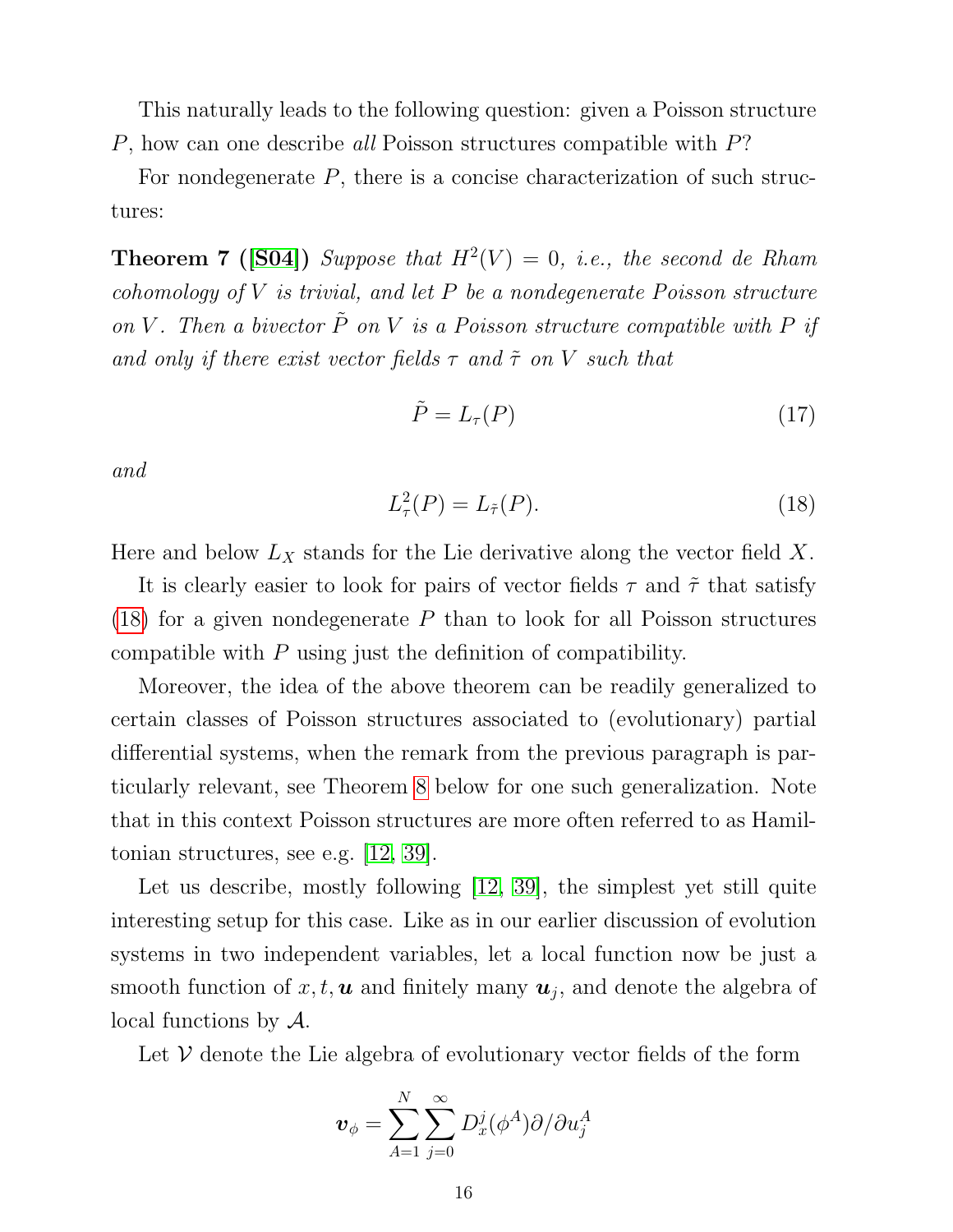where  $\phi^A \in \mathcal{A}$  (recall that  $\phi$  is called a characteristic of such a vector field, cf. e.g. [\[39\]](#page-39-0)). As an evolutionary vector field  $\mathbf{v}_{\phi}$  is uniquely determined by its characteristic  $\phi$ , as a vector space  $\mathcal{V} \simeq \mathcal{A}^N$ . We shall implicitly make use of this below.

The dual  $\mathcal{V}^*$  of  $\mathcal{V}$  in our setting is the space of 1-forms of the form

$$
\omega = \sum_{A=1}^{N} \omega_A du^A
$$

with  $\omega_A \in \mathcal{A}$ .

The pairing is defined as follows:

$$
<\omega,\boldsymbol{v}_{\phi}>=\int dx\sum_{A=1}^{N}\phi^{A}\omega_{A}
$$

with integral  $\int dx$  understood in the spirit of formal calculus of variations [\[12,](#page-37-3) [39\]](#page-39-0).

We also need the space  $\mathcal L$  of functionals of the form  $\mathcal H = \int h dx$ , where  $h \in \mathcal{A}$ . For such a functional its variation is defined as

$$
\delta \mathcal{H} = \delta h / \delta \boldsymbol{u}.
$$

A linear C-differential operator  $P: \mathcal{V}^* \to \mathcal{V}$  is a *Hamiltonian operator* if the associated bracket defined by the formula

$$
\{\mathcal{G},\mathcal{H}\} = <\delta\mathcal{G}, P\delta\mathcal{H}> \quad \forall \mathcal{G}, \mathcal{H} \in \mathcal{L}
$$

is a Poisson bracket on  $\mathcal{L}$ , i.e., it is skewsymmetric and satisfies the Jacobi identity.

In local coordinates such an operator has the form

$$
P = \sum_{i=0}^{s} p_i D_x^i
$$

where  $p_i$  are  $N \times N$  matrices whose entries belong to A.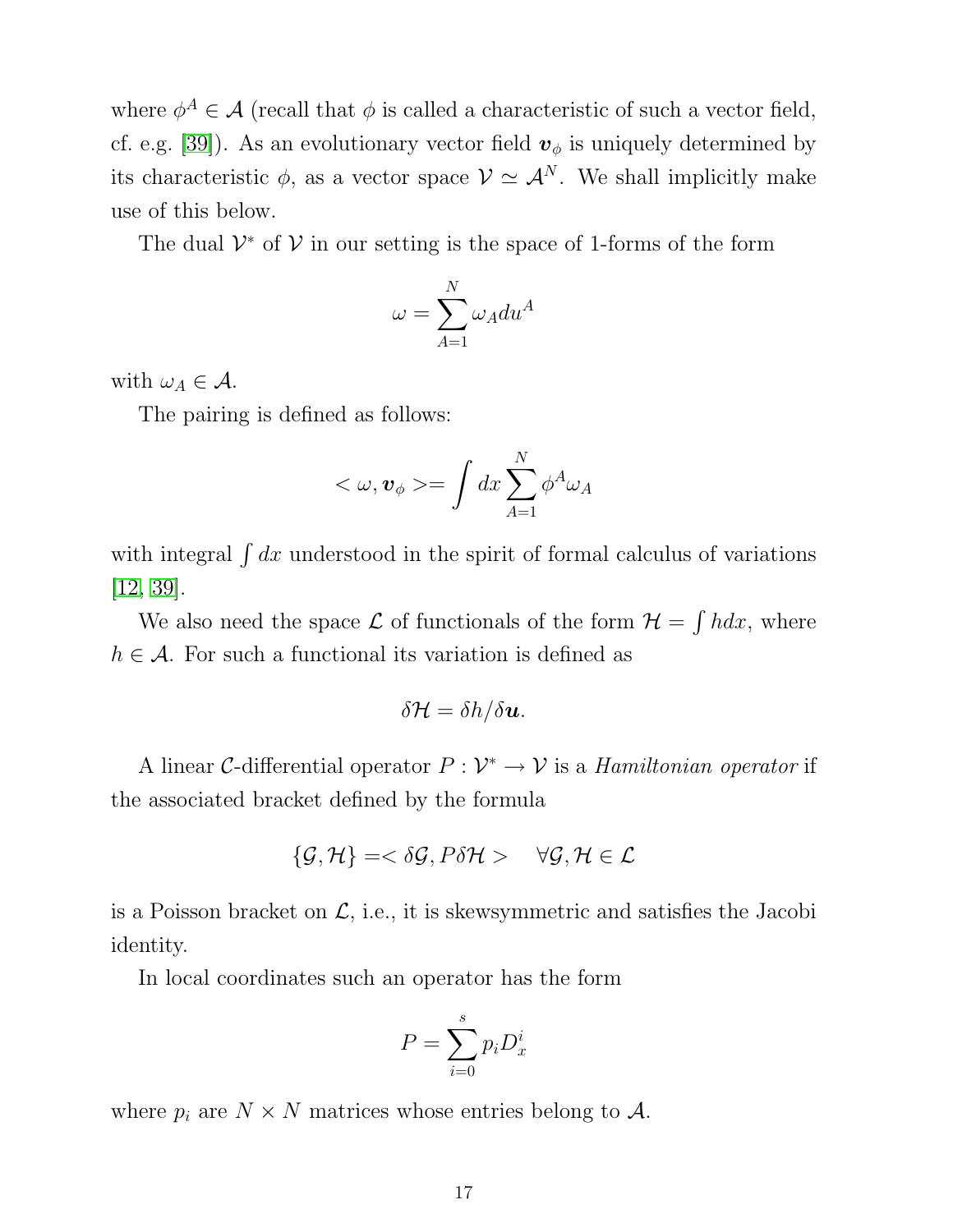Note that the requirement of being  $C$ -differential can be relaxed to allow for certain nonlocalities, cf. e.g. [\[12,](#page-37-3) [17,](#page-37-4) [27,](#page-38-3) [28\]](#page-38-1) and references therein for details.

Thus, we can think of P as of an operator that sends an element of  $\mathcal{V}^*$ into a characteristic of an evolutionary vector field.

With this in mind, an evolution system  $(8)$  is *Hamiltonian* with respect a Hamiltonian operator P with a Hamiltonian  $\mathcal{H} \in \mathcal{L}$  if the right-hand side of [\(8\)](#page-12-1) can be written as  $\mathbf{F} = P \delta \mathcal{H}$ .

Note that for a system of the form [\(8\)](#page-12-1) a functional  $\mathcal{H} = \int h dx \in \mathcal{L}$  is said to be an integral of motion if  $h$  is a conserved density, that is, there is a  $\sigma \in A$  such that  $D_t(h) = D_x(\sigma)$  and thus  $h dx + \sigma dt$  is a conservation law for the system under study.

The definition of bihamiltonian system then mimics that of a bihamiltonian vector field above, with X replaced by F and d by  $\delta$ , cf. e.g. [\[9,](#page-36-1) [12,](#page-37-3) [39\]](#page-39-0).

Again, just as in the case of finite-dimensional integrable dynamical systems, if a system [\(8\)](#page-12-1) is bihamiltonian, then, under certain technical as-sumptions it admits, see e.g. [\[9,](#page-36-1) [12,](#page-37-3) [39\]](#page-39-0) and references therein, infinitely many commuting symmetries and integrals of motion that commute with respect to both Poisson brackets associated with the relevant Hamiltonian operators.

This makes finding bihamiltonian representation for a given partial differential system, which in many cases is quite a nontrivial task, an important step in establishing integrability of the latter.

Consider the operators P from  $\mathcal{V}^*$  to V, that can be written as  $P =$  $\Vert P^{AB} \Vert$  where

<span id="page-20-0"></span>
$$
P^{AB} = g^{AB} D_x + \sum_{C=1}^{N} f_C^{AB} u_1^C,
$$
\n(19)

and  $g^{AB}$  and  $f_C^{AB}$  depend only on **u**.

The seminal result of Dubrovin and Novikov [\[15\]](#page-37-5) is that if  $g^{AB}$  defines a nondegenerate (pseudo-)Riemannian metric  $g$  then the following holds:  $P$ defined by  $(19)$  is a Hamiltonian operator if and only if g is flat and we have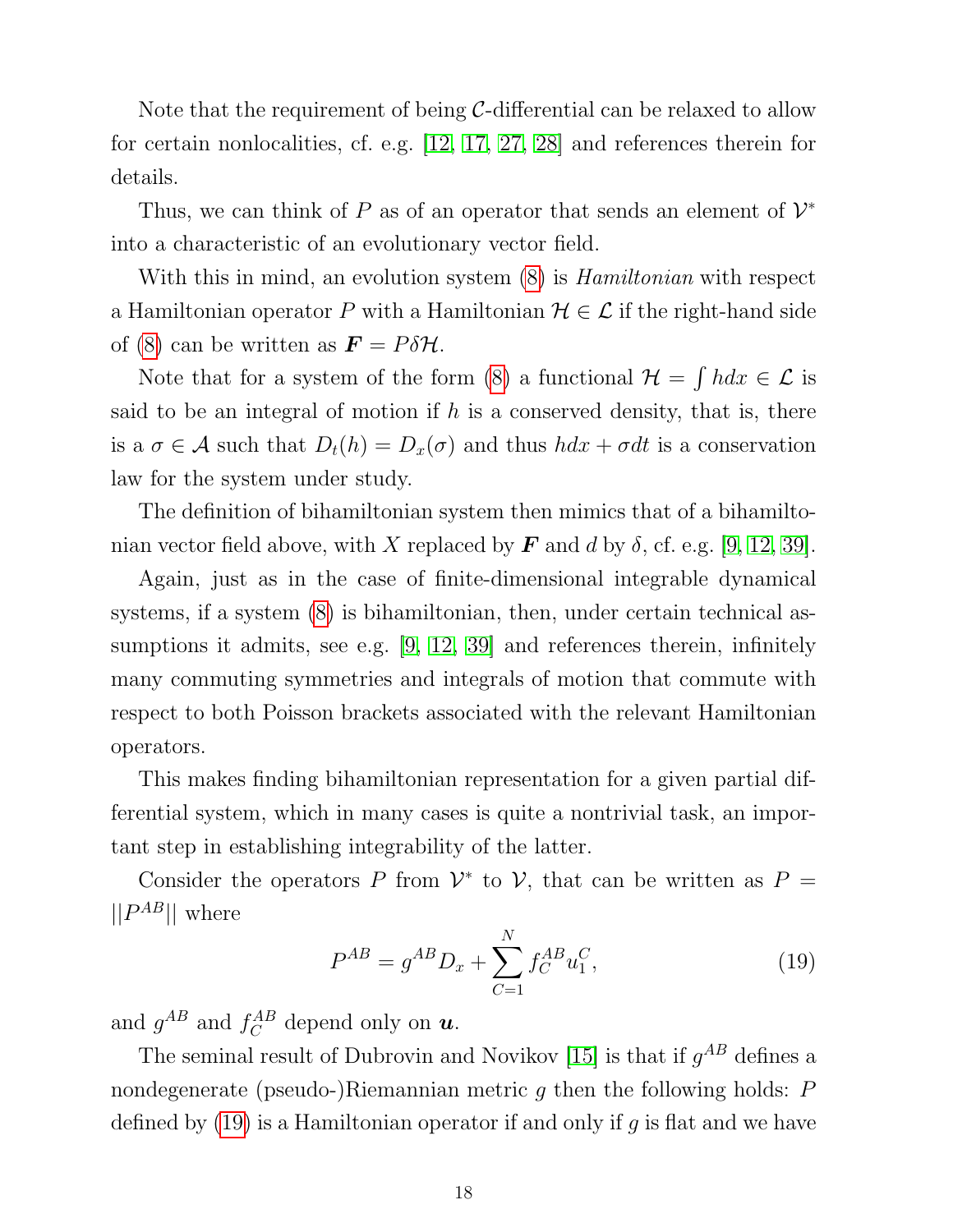$f_C^{AB} = -\sum_{D=1}^{N} g^{AD} \Gamma_{DC}^{B}$  where the  $\Gamma$ 's are components of the Levi–Civita connection for g. Such Hamiltonian operators are known as Hamiltonian operators of Dubrovin–Novikov type. Note that if q is degenerate, the conditions for [\(19\)](#page-20-0) to define a Hamiltonian operator are significantly more complicated, see e.g. [\[43\]](#page-39-4) for details.

There is the following analog of Theorem [7](#page-18-1) for this case:

Theorem 8 ([\[S04\]](#page-35-5)) Let P be a Hamiltonian operator of Dubrovin–Novikov type, *i.e.* of the form  $(19)$  with nondegenerate q.

Consider another operator  $\tilde{P}: \mathcal{V}^* \to \mathcal{V}$  from the class [\(19\)](#page-20-0), that is, of the form  $\tilde{P} = ||\tilde{P}^{AB}||$ , where

<span id="page-21-0"></span>
$$
\tilde{P}^{AB} = \tilde{g}^{AB} D_x + \sum_{C=1}^{N} \tilde{f}_C^{AB} u_1^C,
$$
\n(20)

and  $\tilde{g}^{AB}$  and  $\tilde{f}_C^{AB}$  $\mathop C\limits^{AB}$  depend only on  $\bm u.$ 

Then any such  $\tilde{P}$  is a Hamiltonian operator compatible with P if and only if there exist, in general only locally defined,  $\tau \in A^N$  and  $\tilde{\tau} \in A^N$  that depend on  $\boldsymbol{u}$  alone, such that the following conditions hold: i)  $\tilde{P}$  can be written as  $\tilde{P} = L_{\boldsymbol{v}_{\tau}}(P)$ ;  $ii) L^2_{\boldsymbol{v}}$  $v_{\tau}(P) = L_{\nu_{\tilde{\tau}}}(P).$ 

We stress that the nondegeneracy of  $g$  is assumed in the above theorem but that of  $\tilde{q}$  is not.

The term 'locally defined' here means that  $\tau$  and  $\tilde{\tau}$  in general can be defined only on certain open domains but not necessarily for all  $u$ . In the language of Section  $2 \tau$  and  $\tilde{\tau}$  can, roughly speaking, be thought of as local (rather than global) vector fields on E. For the details on the definition of Lie derivative for Hamiltonian operators see e.g. [\[9,](#page-36-1) [12\]](#page-37-3).

<span id="page-21-1"></span>Now turn to the problem of finding bihamiltonian representations for specific evolutionary systems [\(8\)](#page-12-1). There is no general recipe for finding those, and sometimes this can be quite a challenge, as illustrated by the following result.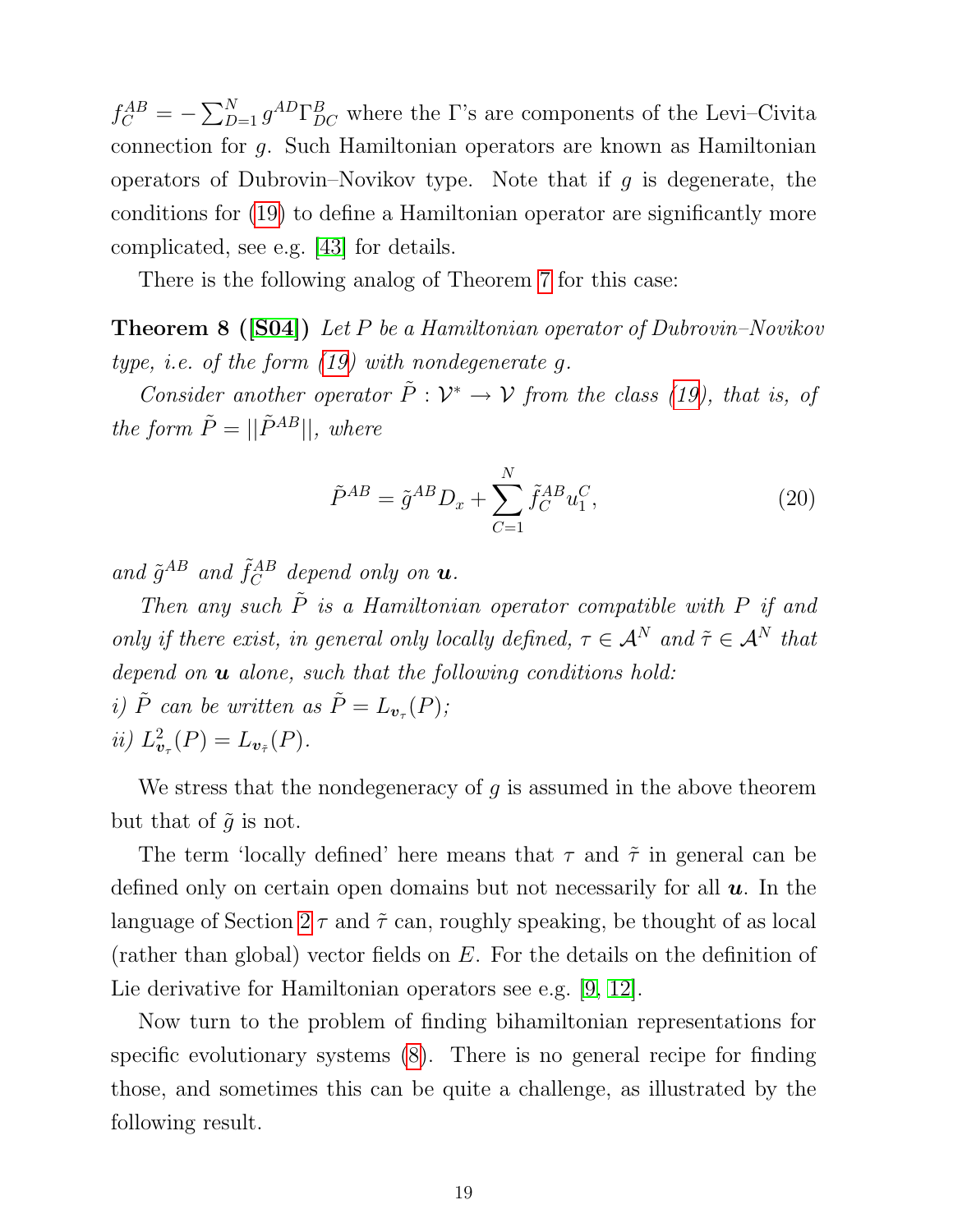**Theorem 9 ([\[S05\]](#page-35-6))** The system found in [\[22\]](#page-37-6),

<span id="page-22-0"></span>
$$
u_t = 4u_{xxx} - v_{xxx} - 12uu_x + vu_x + 2uv_x,
$$
  

$$
v_t = 9u_{xxx} - 2v_{xxx} - 12vu_x - 6uv_x + 4vv_x,
$$

where now  $\mathbf{u} = (u, v)^T$ , is bihamiltonian:

$$
\mathbf{u}_t = P_1 \delta \mathcal{H}_0 = P_0 \delta \mathcal{H}_1,\tag{21}
$$

where  $\mathcal{H}_0 = \int dx (v/2 - 3u)$ ,  $\mathcal{H}_1 = \int dx (2u^2 - uv + v^2/9)$ , and  $P_0$  and  $P_1$ are compatible Hamiltonian operators of the form

$$
P_0 = \begin{pmatrix} D_x^3 - 2uD_x - u_x & 0 \\ 0 & -9D_x^3 + 12vD_x + 6v_x \end{pmatrix}, P_1 = \begin{pmatrix} a_{11} & a_{12} \\ a_{21} & a_{22} \end{pmatrix},
$$

where

$$
a_{11} = D_x^5 - 4uD_x^3 - 6u_xD_x^2 + 4(u^2 - u_{xx})D_x - u_{xxx} + 4uu_x - u_xD_x^{-1} \circ u_x,
$$
  
\n
$$
a_{12} = 2D_x^5 - (2u + 3v)D_x^3 + 4(u_x - 2v_x)D_x^2 + (6u_{xx} - 7v_{xx} - 4u^2 + 6uv)D_x
$$
  
\n
$$
+2u_{xxx} - 2v_{xxx} - 6uu_x + 3vu_x + 4uv_x - u_xD_x^{-1} \circ v_x,
$$
  
\n
$$
a_{21} = 2D_x^5 - (2u + 3v)D_x^3 - (10u_x + v_x)D_x^2 + (-4u^2 + 6uv - 8u_{xx})D_x
$$
  
\n
$$
-2u_{xxx} - 2uu_x + 3vu_x + 2uv_x - v_xD_x^{-1} \circ u_x,
$$
  
\n
$$
a_{22} = 3D_x^5 + (18u - 12v)D_x^3 + (27u_x - 12v_x)D_x^2
$$
  
\n
$$
+ (21u_{xx} - 14v_{xx} - 12u^2 - 12uv + 9v^2)D_x
$$
  
\n
$$
+6u_{xxx} - 4v_{xxx} - 12u u_x - 6vu_x - 6uv_x + 9vv_x - v_xD_x^{-1} \circ v_x.
$$

Define the quantities  $\mathbf{Q}_j$  and  $\mathcal{H}_j = \int h_j dx$  recursively by the formula  $\mathbf{Q}_j = P_1 \delta \mathcal{H}_j = P_0 \delta \mathcal{H}_{j+1}, j = 0, 1, 2, \ldots$  Then  $h_j, j = 2, 3, \ldots$ , are local functions that can be chosen to be independent of  $x$  and  $t,$  and  $\boldsymbol{v}_{\boldsymbol{Q}_j}$  are local commuting generalized symmetries for [\(21\)](#page-22-0) for all  $j = 1, 2, \ldots$ .

Moreover, the evolution systems  $\mathbf{u}_{t_j} = \mathbf{Q}_j$  are bihamiltonian with respect to  $P_1$  and  $P_0$  by construction, and  $\mathcal{H}_j = \int h_j dx$  are in involution with respect to the Poisson brackets associated with  $P_0$  and  $P_1$  for all  $j = 0, 1, 2 \ldots$ , so  $\mathcal{H}_j$  are joint integrals of motion for all evolution systems  $\boldsymbol{u}_{t_k} = \boldsymbol{Q}_k$ ,  $k = 0, 1, 2, \ldots$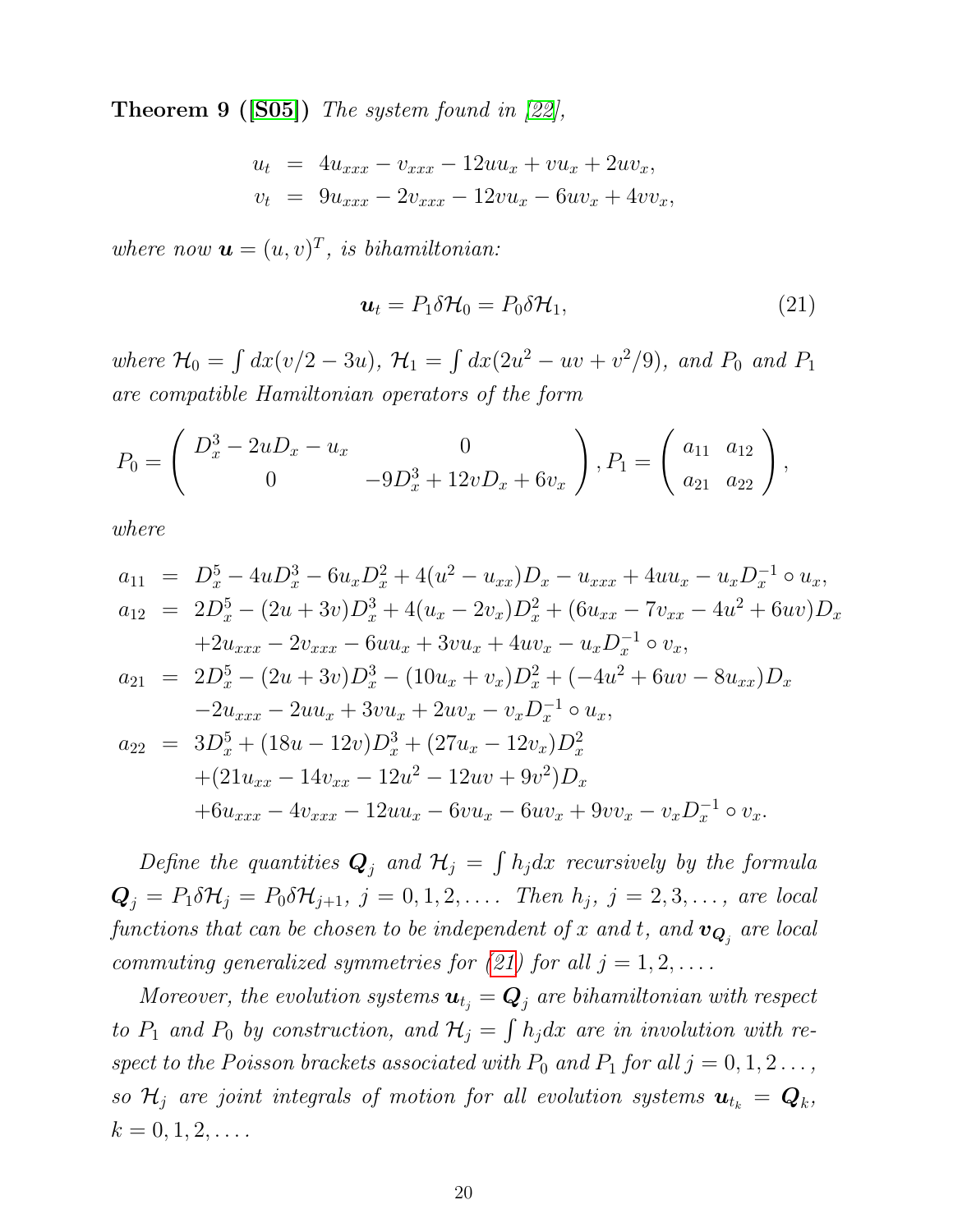Another system whose bihamiltonian represenattion was elusive for quite a long time is presented below.

**Theorem 10 ([\[SD\]](#page-35-7))** The Sasa-Satsuma [\[40\]](#page-39-5) system

<span id="page-23-0"></span>
$$
p_t = p_{xxx} + 9pqp_x + 3p^2q_x, \quad q_t = q_{xxx} + 9pqq_x + 3q^2p_x \tag{22}
$$

is a bihamiltonian system with a pair of compatible Hamiltonian operators

$$
P = \left(\begin{array}{cc} -pD_x^{-1} \circ p & D_x + pD_x^{-1} \circ q \\ D_x + qD_x^{-1} \circ p & -qD_x^{-1} \circ q \end{array}\right),
$$

and  $\tilde{P} = P \circ J \circ P$ . Here *J* is a symplectic operator of the form

$$
J = \begin{pmatrix} 3qD_x^{-1} \circ q & D_x + 2pD_x^{-1} \circ q + 3qD_x^{-1} \circ p \\ D_x + 2qD_x^{-1} \circ p + 3pD_x^{-1} \circ q & 3pD_x^{-1} \circ p \end{pmatrix}.
$$

The bihamiltonian representation for [\(22\)](#page-23-0) reads

$$
\boldsymbol{u}_t = P \delta \mathcal{H}_0 = \tilde{P} \delta \mathcal{H}_1
$$

where now  $\mathbf{u} = (p,q)^T$ ,  $\mathcal{H}_0 = \int dx (2p^2q^2 - p_xq_x)$ ,  $\mathcal{H}_1 = \int dx \, pq$ .

In this case establishing locality of  $\mathcal{H}_j$  and  $\mathbf{Q}_j$  defined through the relations  $\mathbf{Q}_j = \tilde{P} \delta \mathcal{H}_j = P \delta \mathcal{H}_{j+1}$  mimicking those in Theorem [9,](#page-21-1) and locality of  $Q_j$  is more difficult than e.g. for [\(21\)](#page-22-0), and was done in the later work by Wang  $[45]$  who has also fixed some typos in J; J in the above theorem already incorporate her corrections.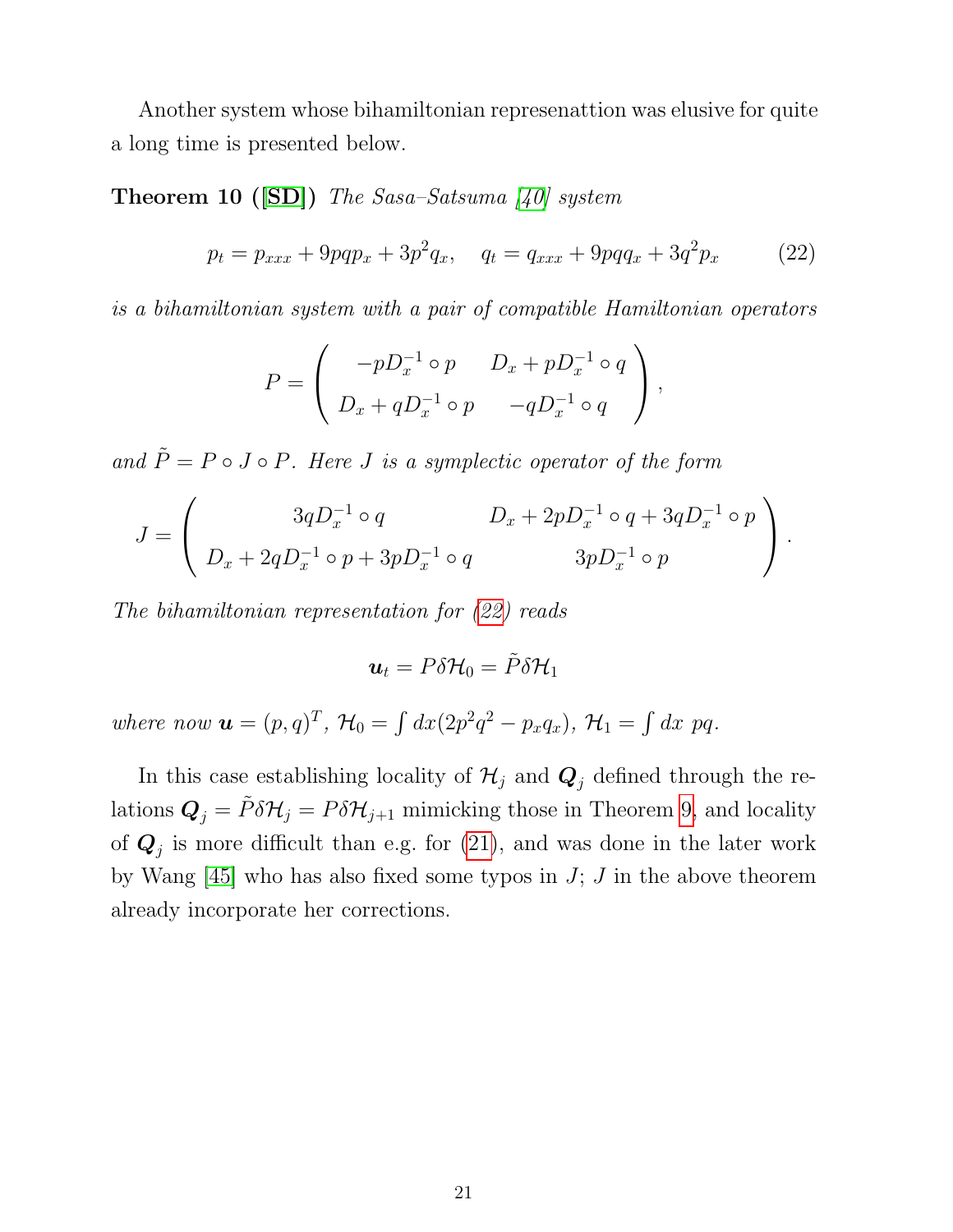## <span id="page-24-0"></span>4 Nonlocal objects related to integrable systems

#### <span id="page-24-1"></span>4.1 Commuting nonlocal symmetries

Consider the four-dimensional Martínez Alonso–Shabat equation

<span id="page-24-3"></span>
$$
u_{ty} = u_z u_{xy} - u_y u_{xz} \tag{23}
$$

introduced in [\[2\]](#page-36-7). It has [\[36\]](#page-39-6) a covering defined by system

<span id="page-24-2"></span>
$$
q_y = \lambda u_y q_x, \qquad q_z = \lambda (u_z q_x - q_t) \tag{24}
$$

with a non-removable parameter  $\lambda$  (which means that [\(24\)](#page-24-2) defines a Lax pair for [\(23\)](#page-24-3)), and a recursion operator, and is therefore integrable.

Moreover, there is another Lax pair for [\(23\)](#page-24-3)

<span id="page-24-4"></span>
$$
w_y = \lambda (u_y w_x - u_{xy} w), \qquad w_z = \lambda (u_z w_x - w_t - u_{xz} w)
$$
 (25)

that defines another covering over  $(23)$  with an important property: if w satisfies [\(25\)](#page-24-4) then it is a nonlocal symmetry shadow for [\(23\)](#page-24-3).

We have the following important observation.

Consider a copy of the covering [\(25\)](#page-24-4) with the parameter  $\mu$ :

$$
\tilde{w}_y = \mu (u_y \tilde{w}_x - u_{xy} \tilde{w}), \qquad w_z = \mu (u_z \tilde{w}_x - \tilde{w}_t - u_{xz} \tilde{w}) \tag{26}
$$

<span id="page-24-6"></span>Proposition 1 ([\[MS\]](#page-35-8)) The system

$$
u_{\tau} = \tilde{w}, \quad w_{\tau} = \frac{\lambda \mu}{\mu - \lambda} (\tilde{w} w_x - w \tilde{w}_x)
$$

is compatible with  $(23)$  and  $(25)$ , i.e.,

<span id="page-24-5"></span>
$$
\tilde{w}\frac{\partial}{\partial u} + \frac{\lambda \mu}{\mu - \lambda} \left(\tilde{w} w_x - w \tilde{w}_x\right) \frac{\partial}{\partial w},\tag{27}
$$

is a symmetry for  $(23)+(25)$  $(23)+(25)$  $(23)+(25)$ .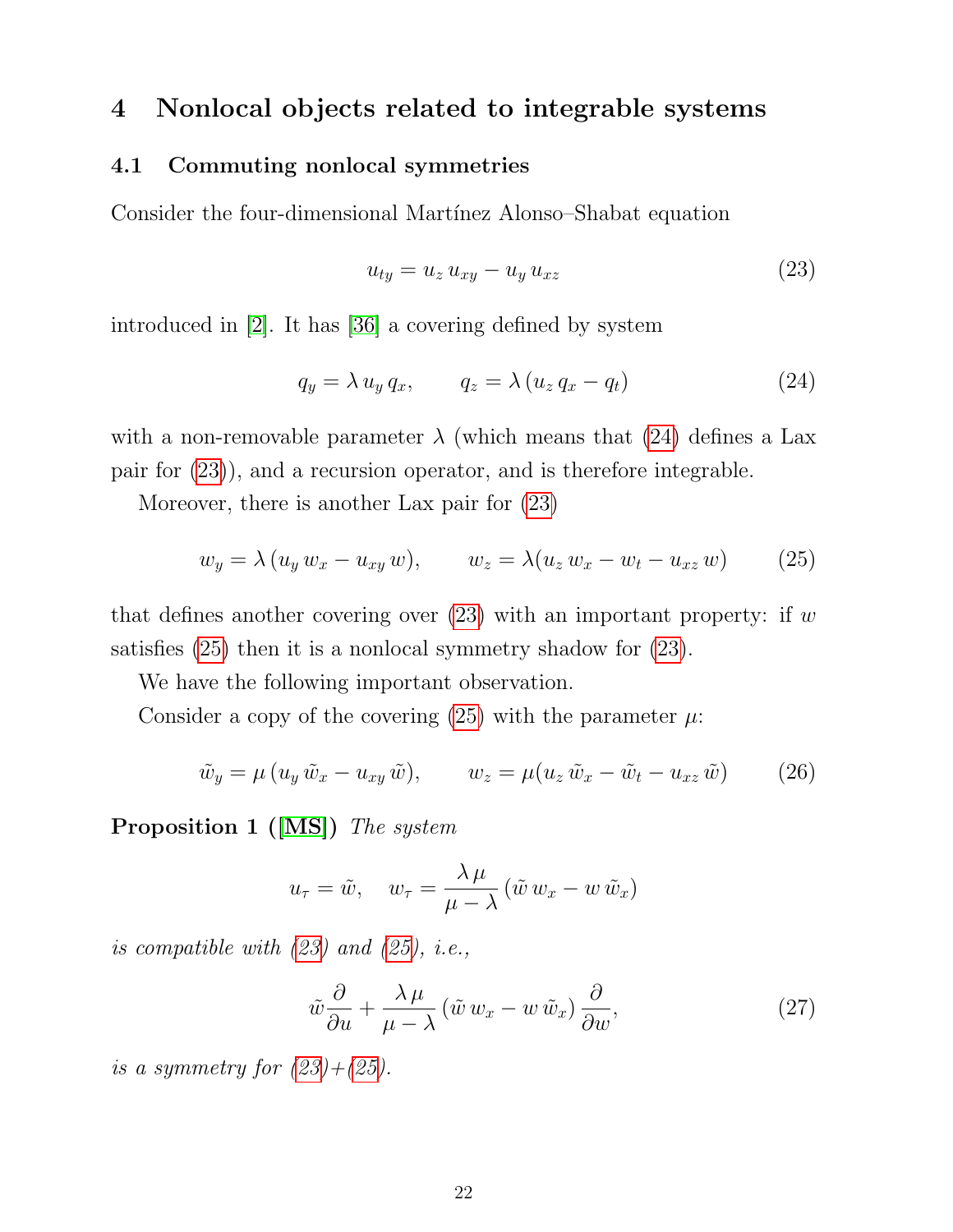Substituting into [\(25\)](#page-24-4) a formal expansion  $w = \sum$ ∞  $i=0$  $w_i \lambda^i$  gives rise to another covering over [\(23\)](#page-24-3) generated by the system

<span id="page-25-0"></span>
$$
(w_i)_y = u_y (w_{i-1})_x - u_{xy} w_{i-1},
$$
  
\n
$$
(w_i)_z = u_z (w_{i-1})_x - (w_{i-1})_t - u_{xz} w_{i-1}
$$
\n(28)

for  $i = 1, 2, \ldots$ ;  $w_0$  is an arbitrary smooth function of t and x.

More precisely, [\(28\)](#page-25-0) defines an infinite-dimensional covering, say  $W$ , over  $(23)$  with the nonlocal variables  $w_{iab}$ , and when spelled out in full this covering is given by

<span id="page-25-1"></span>
$$
(w_{iab})_x = w_{i,a+1,b}, \quad (w_{iab})_t = w_{i,a,b+1}, \quad a, b = 0, 1, 2, \dots \tag{29}
$$

with  $w_{i00} \equiv w_i$ , along with [\(28\)](#page-25-0), and differential consequences of both (28) and [\(29\)](#page-25-1).

It is readily checked that  $w_i$  are nonlocal shadows for  $(23)$ , and, most importantly, using the above proposition and performing formal expansions w.r.t. the parameters involved, it can be shown that these shadows can be promoted to full-fledged nonlocal symmetries of  $(23)$  in the covering  $W$ , and these symmetries commute:

<span id="page-25-2"></span>**Theorem 11 ([\[MS\]](#page-35-8))** The infinite prolongations of the vector fields

$$
Q_i = w_i \frac{\partial}{\partial u} + \sum_{j=1}^{\infty} \sum_{k=0}^{i-1} (w_{i+j-k-1}(w_k)_x - w_k(w_{i+j-k-1})_x) \frac{\partial}{\partial w_j},
$$
 (30)

where  $i \in \mathbb{N}$ , upon restriction to [\(23\)](#page-24-3) and [\(28\)](#page-25-0) form an infinite series of commuting nonlocal symmetries for equation [\(23\)](#page-24-3) in the covering [\(28\)](#page-25-0).

It is important to stress that finding a nonlocal symmetry similar to [\(27\)](#page-24-5) for a system consisting of a nonlinear partial differential system and its Lax pair, like [\(23\)](#page-24-3)+[\(25\)](#page-24-4), is fairly straightforward, so the likes of Proposition [1](#page-24-6) and hence of Theorem [11](#page-25-2) can be proved for many other integrable multidimensional systems with isospectral Lax pairs, enabling one to obtain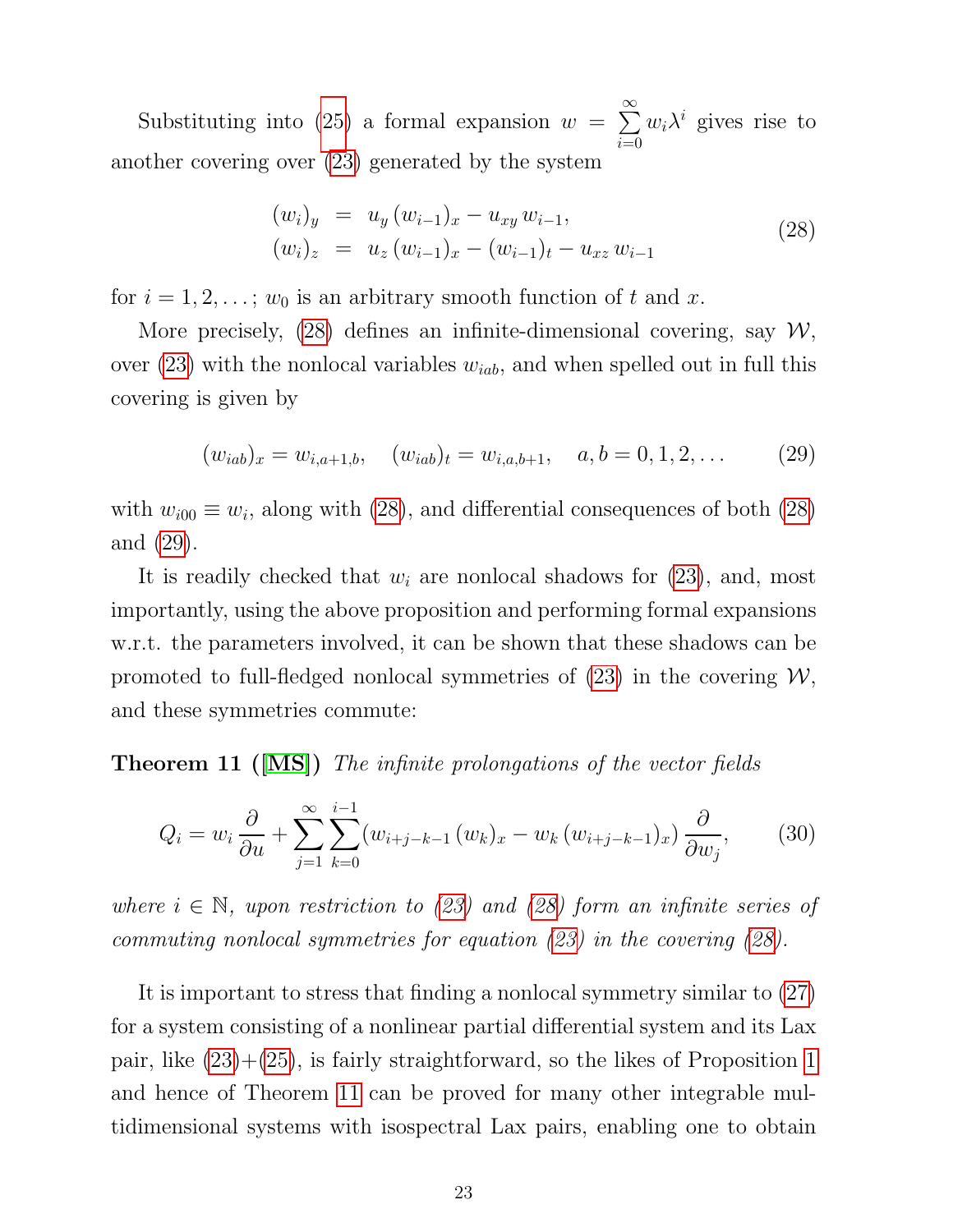explicit form of the associated hierarchies of nonlocal commuting symmetries. Such hierarchies are intimately related to integrability and are rather difficult to construct by other means as the recursion operators for systems in more than two independent variables typically produce nonlocal shadows rather than full-fledged nonlocal symmetries, cf. e.g. [\[28,](#page-38-1) [S17\]](#page-35-1) and references therein.

#### <span id="page-26-0"></span>4.2 Recursion operators

Recall that, informally, a recursion operator for a given system is an operator that maps a symmetry of the system under study into (another) symmetry, cf. the seminal paper [\[38\]](#page-39-7) and e.g. [\[9,](#page-36-1) [16,](#page-37-1) [39\]](#page-39-0). However, the recursion operators for partial differential systems often involve nonlocalities, and it turns out that a proper way to handle those is to think of a recursion operator as of a Bäcklund auto-transformation for the linearized version of the system under study, see [\[21,](#page-37-7) [34,](#page-39-8) [28\]](#page-38-1) and references therein for details. Note that for certain systems in more than two independent variables there exist recursion operators of different type, namely bilocal ones, see e.g. [\[9,](#page-36-1) [19\]](#page-37-8) and references therein, but this is beyond our scope here.

As it was already pointed out a bit earlier, existence of infinite hierarchies of symmetries is an important feature of integrable partial differential systems, and the recursion operators provide a highly useful tool for generating such hierarchies, cf. e.g. [\[28,](#page-38-1) [39\]](#page-39-0).

Consider a partial differential system

<span id="page-26-1"></span>
$$
F_I(\vec{x}, [\mathbf{u}]) = 0, \quad I = 1, \dots, m,
$$
 (31)

denote by  $\mathcal F$  the associated diffiety, and introduce the following notation for operators in total derivatives:

<span id="page-26-2"></span>
$$
A_i = A_i^0 + \sum_{j=1}^n A_i^j D_{x^j}, \quad B_i = B_i^0 + \sum_{j=1}^n B_i^j D_{x^j}, \quad i = 1, 2,
$$
  
\n
$$
L = L^0 + \sum_{k=1}^n L^k D_{x^k}, \quad M = M^0 + \sum_{k=1}^n M^k D_{x^k}.
$$
\n(32)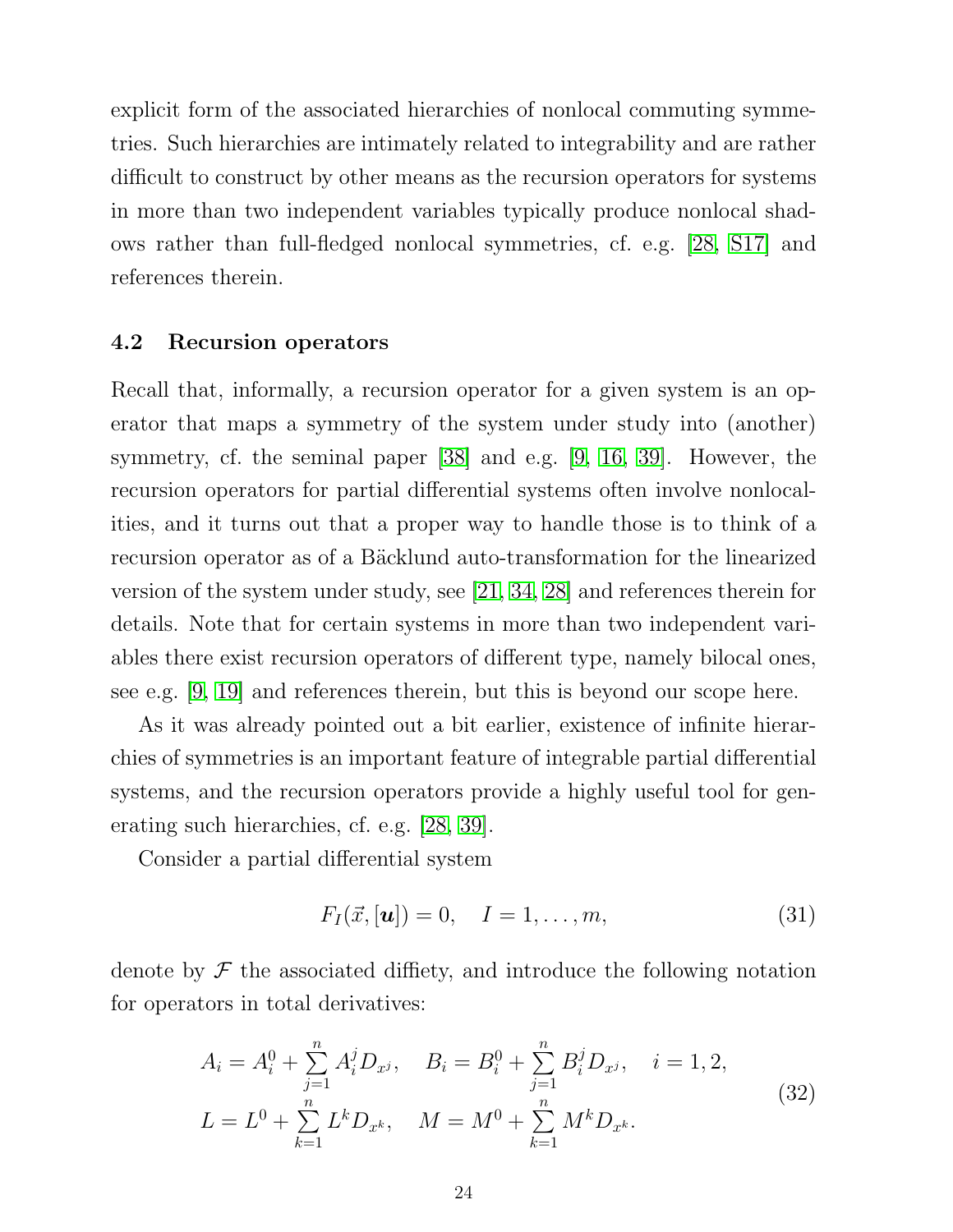Here  $A_i^j = A_i^j$  $i^j(\vec{x}, [\boldsymbol{u}])$  and  $B_i^j = B_i^j$  $i_i^j(\vec{x}, [\boldsymbol{u}])$  for  $i = 1, 2$  and  $j = 1, \ldots, n$ are scalar functions,  $A_i^0 = A_i^0(\vec{x}, [\boldsymbol{u}])$  and  $B_i^0 = B_i^0(\vec{x}, [\boldsymbol{u}])$  for  $i = 1, 2$  are  $N \times N$  matrices,  $L^k = L^k(\vec{x}, \{u\})$  for  $k = 0, \ldots, n$  are  $N \times m$  matrices, and  $M^k = M^k(\vec{x}, |\mathbf{u}|)$  for  $k = 0, \ldots, n$  are  $m \times N$  matrices.

<span id="page-27-1"></span>**Theorem 12** ([\[S17\]](#page-35-1)) Suppose that for a system  $(31)$  there exist the operators  $A_i, B_i, L, M$  of the form  $(32)$  such that

<span id="page-27-0"></span>
$$
i) \t[A_1, A_2] = 0,\t(33)
$$

$$
ii) [B_1, B_2] = 0,
$$
\n(34)

$$
iii) \quad (A_1B_2 - A_2B_1) = L \circ \ell_{\mathcal{F}}, \tag{35}
$$

$$
iv) \quad \ell_{\mathcal{F}} = M \circ (B_1 A_2 - B_2 A_1), \tag{36}
$$

v) there exist  $p, q \in \{1, \ldots, n\}$ ,  $p \neq q$ , such that we can express  $D_{x^p}\tilde{\boldsymbol{U}}$  and  $D_{x^q}\tilde{\boldsymbol{U}}$  from the relations  $A_i(\tilde{\bm{U}}) = B_i(\bm{U}), \quad i = 1, 2.$  (37)

Then relations [\(37\)](#page-27-0) define a recursion operator for [\(31\)](#page-26-1), i.e., whenever  $U$ is a nonlocal symmetry shadow for  $(31)$ , so is  $\tilde{U}$  defined by  $(37)$ .

A natural source of  $A_i$ ,  $B_i$  and L, M satisfying the conditions of Proposition [12](#page-27-1) is provided by the Lax pairs for [\(31\)](#page-26-1) of the form

<span id="page-27-3"></span>
$$
\mathcal{L}_i \psi = 0, \quad i = 1, 2,
$$
\n<sup>(38)</sup>

with  $\mathcal{L}_i$  linear in  $\lambda$  such that  $\psi$  is a nonlocal symmetry shadow for [\(31\)](#page-26-1). Then putting  $\mathcal{L}_i = \lambda B_i - A_i$  or  $\mathcal{L}_i = \lambda A_i - B_i$  gives us natural candidates for  $A_i$  and  $B_i$  which then should be checked against the conditions of Proposition [12,](#page-27-1) and, if the latter hold, yield a recursion operator for [\(31\)](#page-26-1).

For example, consider the general heavenly equation [\[13,](#page-37-9) [41\]](#page-39-9)

<span id="page-27-2"></span>
$$
au_{xy}u_{zt} + bu_{xz}u_{yt} + cu_{xt}u_{yz} = 0, \t a + b + c = 0,
$$
 (39)

where  $a, b, c$  are constants.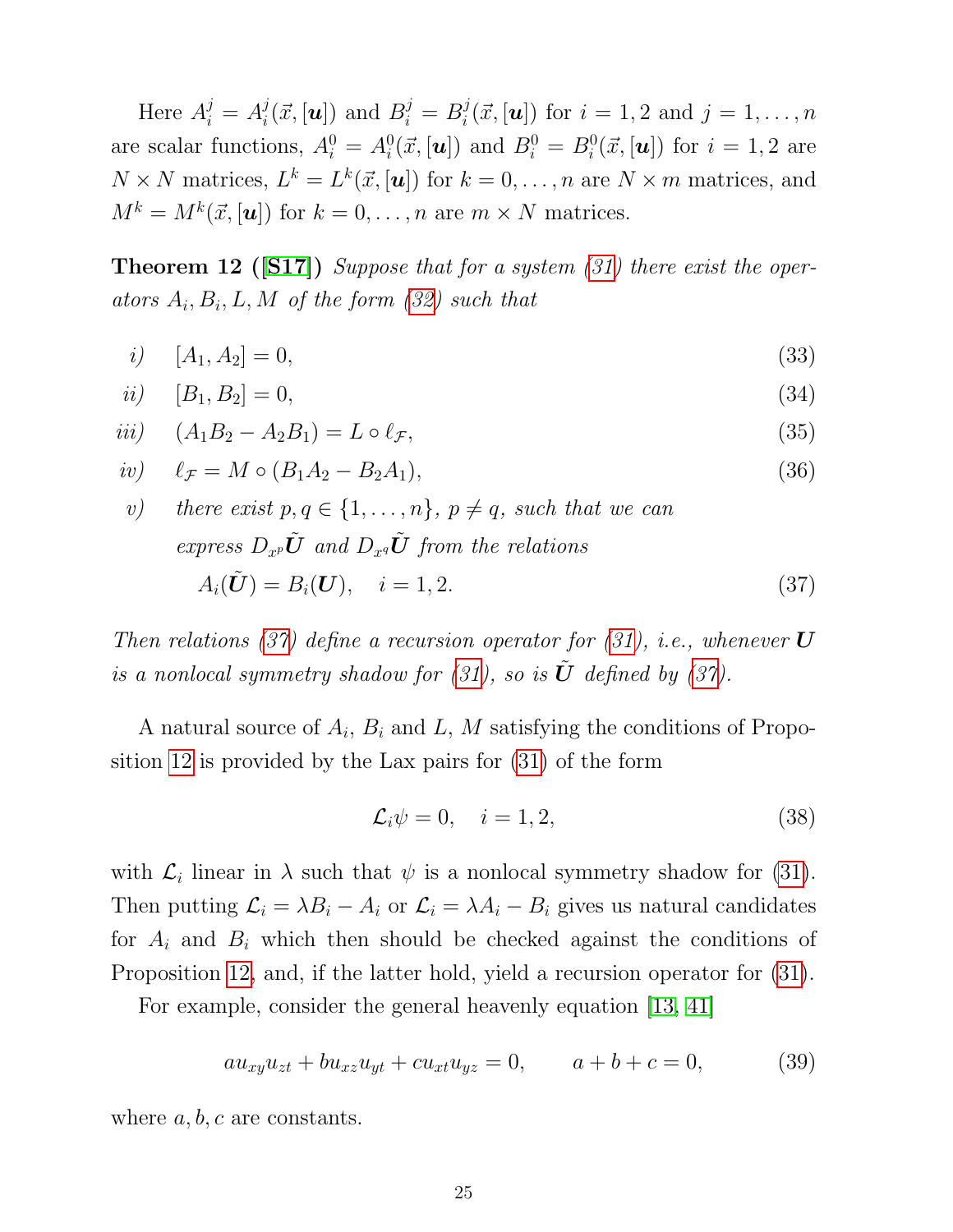**Proposition 2** ([\[S17\]](#page-35-1)) If U is a nonlocal symmetry shadow for  $(39)$  then

<span id="page-28-0"></span>
$$
\tilde{U}_x = \frac{u_{xz}U_t + cu_{xt}\tilde{U}_z - u_{zt}U_x}{cu_{zt}}, \quad \tilde{U}_y = -\frac{u_{yz}U_t - bu_{yt}\tilde{U}_z - u_{zt}U_y}{bu_{zt}} \tag{40}
$$

defines another nonlocal symmetry shadow  $\tilde{U}$  for [\(39\)](#page-27-2), i.e., the relations [\(40\)](#page-28-0) define a recursion operator for [\(39\)](#page-27-2).

It is important to stress that the Lax pair with the operators  $\mathcal{L}_i$  employed in the above construction does not have to be the original Lax pair of our system [\(31\)](#page-26-1). In general, we should *custom tailor* the operators  $\mathcal{L}_{1,2}$ constituting the Lax pair for the construction in question, so that the solutions of the associated linear problem [\(38\)](#page-27-3) are shadows of nonlocal symmetries, i.e., satisfy the linearized version of our system, see [\[S17\]](#page-35-1) for details.

The method in question, based on the above remarks and Theorem [12,](#page-27-1) is quite straightforward to apply and works for plenty of examples of multidimensional integrable systems with isospectral Lax pairs, and other authors have already found a number of new recursion operators using our approach, see e.g. [\[7,](#page-36-8) [29\]](#page-38-8). It should also be noted that our method, when applicable, requires significantly less computations than e.g. that of [\[37\]](#page-39-10).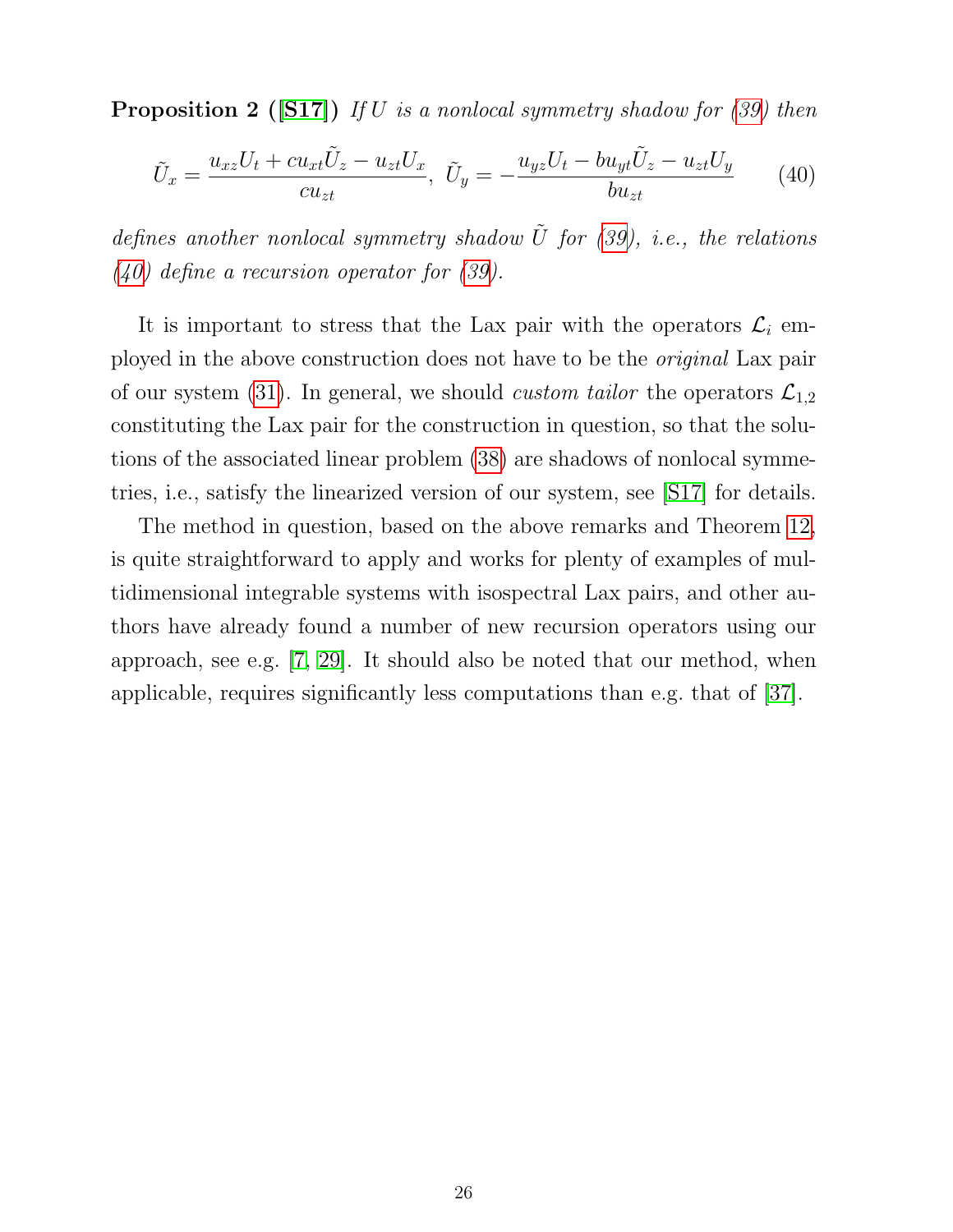### <span id="page-29-0"></span>5 Integrable systems in four independent variables

Among integrable systems, those in four independent variables (4D) are of particular interest, as four is the dimension of our spacetim according to general relativity, so gaining a deeper understanding of such systems could be quite significant for possible applications, including those in physics.

Such systems were long believed to be quite scarce, and an efficient construction for such systems remained elusive. The overwhelming majority of previously known integrable 4D systems are dispersionless in the following sense.

A partial differential system is said (cf. e.g. [\[10,](#page-36-9) [18\]](#page-37-10) and references therein) to be of *hydrodynamic type*, or *dispersionless*, if it can be written as a first-order homogeneous quasilinear system, that is,

$$
A_1(\boldsymbol{u})\boldsymbol{u}_{x^1}+A_2(\boldsymbol{u})\boldsymbol{u}_{x^2}+\cdots+A_n(\boldsymbol{u})\boldsymbol{u}_{x^n}=0;\t\t(41)
$$

 $A_i$  are  $M \times N$  matrices,  $M \geqslant N$ ,  $\boldsymbol{u} \equiv (u^1, \ldots, u^N)^T$ ;  $\vec{x} = (x^1, \ldots, x^n)^T$ ,  $\boldsymbol{u} =$  $u(\vec{x})$ . Such systems have many applications including e.g. fluid dynqamics, nonlinear optics, and general relativity, see for example [\[10,](#page-36-9) [16,](#page-37-1) [18,](#page-37-10) [46\]](#page-40-1) and references therein.

In what follows we shall deal with dispersionless systems in four independent variables that will be denoted  $x, y, z, t$ , so the systems under study will read

<span id="page-29-2"></span>
$$
A_1(\boldsymbol{u})\boldsymbol{u}_x + A_2(\boldsymbol{u})\boldsymbol{u}_y + A_3(\boldsymbol{u})\boldsymbol{u}_z + A_4(\boldsymbol{u})\boldsymbol{u}_t = 0, \qquad (42)
$$

For an  $h = h(p, u)$  define an operator  $X_h$  as

$$
X_h = h_p \partial_x + (ph_z - h_x)\partial_p + (h - ph_p)\partial_z \tag{43}
$$

which formally looks exactly like the contact vector field with a contact hamiltonian h on a contact 3-manifold with local coordinates  $x, z, p$  and contact one-form  $dz + pdx$ , see [\[S18\]](#page-35-9) for details.

A linear system

<span id="page-29-1"></span>
$$
\chi_y = X_f(\chi), \quad \chi_t = X_g(\chi) \tag{44}
$$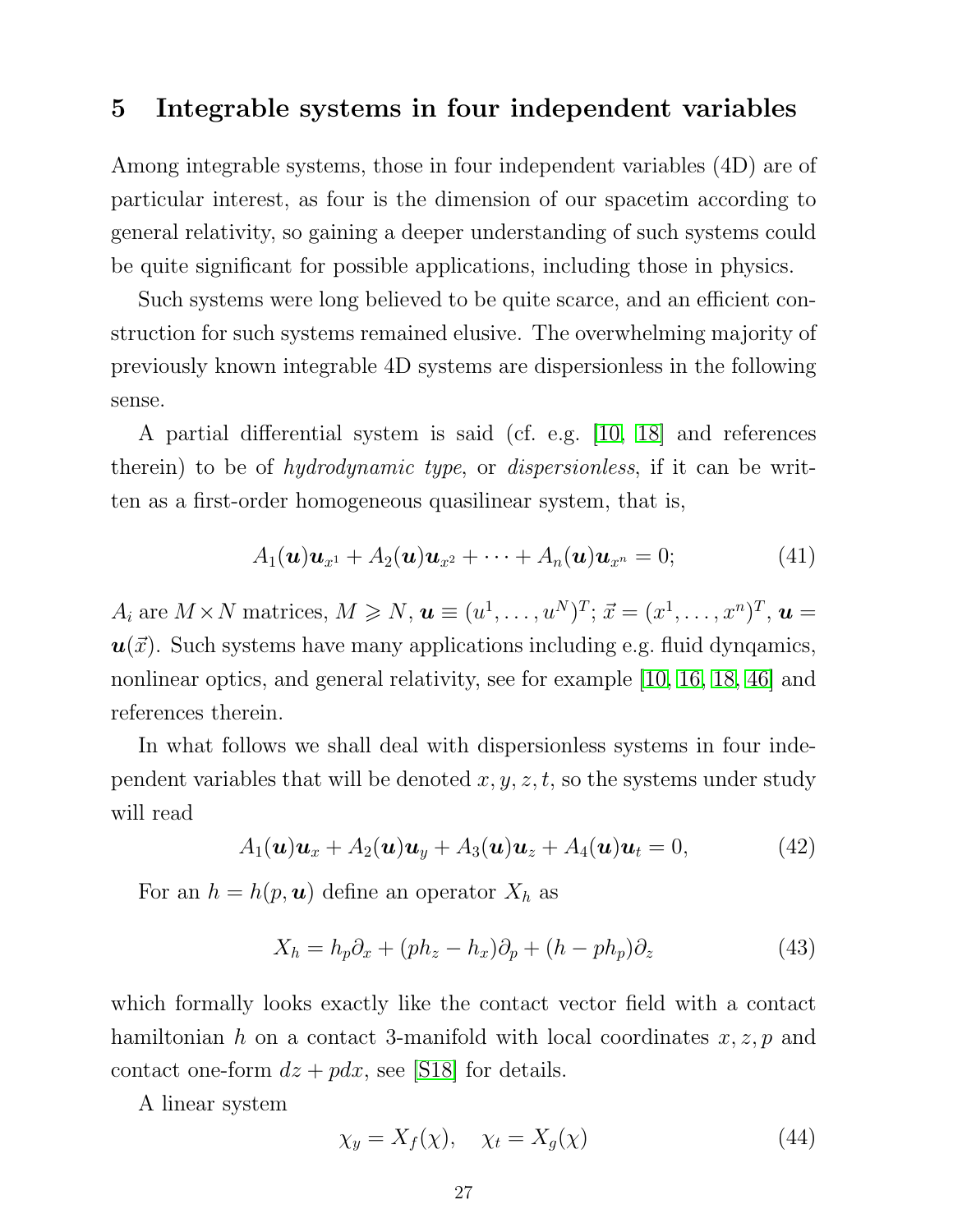for  $\chi = \chi(x, y, z, t, p)$  will be hereinafter referred to [\[S18\]](#page-35-9) as a linear contact Lax pair. Here p is the so-called variable spectral parameter (recall that  $u = u(x, y, z, t)$ , so  $u_p \equiv 0$ ,  $f = f(p, u)$ ,  $g = g(p, u)$  are the Lax functions and  $L = \partial_y - X_f$  and  $M = \partial_t - X_g$  are the Lax operators.

Fix f and g in  $(44)$  and consider for a moment the associated Lax equation

<span id="page-30-0"></span>
$$
[\partial_y - X_f, \partial_t - X_g] = 0,\t\t(45)
$$

expressing the compatibility condition for [\(44\)](#page-29-1). This compatibility condition can be expressed in a more concise form that simplifies many computations.

**Proposition 3 ([\[S18\]](#page-35-9))** The Lax equation  $(45)$  holds iff so does

$$
f_t - g_y + \{f, g\} = 0,\t\t(46)
$$

where  $\{f,g\} = f_p g_x - g_p f_x - p (f_p g_z - g_p f_z) + f g_z - g f_z$  is a (special case  $of)$  the so-called contact bracket.

The Lax pairs [\(44\)](#page-29-1) provide a new and natural 4D generalization of a well-known (see e.g. [\[10,](#page-36-9) [11,](#page-36-10) [16,](#page-37-1) [46\]](#page-40-1) and references therein) 3D Lax pairs

<span id="page-30-1"></span>
$$
\chi_y = \mathcal{X}_f(\chi), \quad \chi_t = \mathcal{X}_g(\chi), \tag{47}
$$

where  $X_h = h_p \partial_x - h_x \partial_p$ , since if  $u_z = 0$  and  $\chi_z = 0$  then [\(44\)](#page-29-1) boils down to [\(47\)](#page-30-1). The class of integrable 3D systems with Lax pairs [\(47\)](#page-30-1) is quite broad, see e.g. [\[10,](#page-36-9) [18,](#page-37-10) [33,](#page-39-11) [46\]](#page-40-1), so it is natural to ask whether this holds true for the class of integrable 4D systems with linear contact Lax pairs [\(44\)](#page-29-1).

The following result shows that this is indeed the case and there is infinitely many pairs  $(f, g)$  such that the systems for **u** with Lax pairs [\(44\)](#page-29-1) are new genuinely 4D integrable nonlinear systems transformable into Cauchy–Kowalevski form.

<span id="page-30-2"></span>Theorem 13 ([\[S18\]](#page-35-9)) Linear contact Lax pairs yield new integrable 4D systems that can be brought into Cauchy–Kowalevski form for the following pairs of f and g: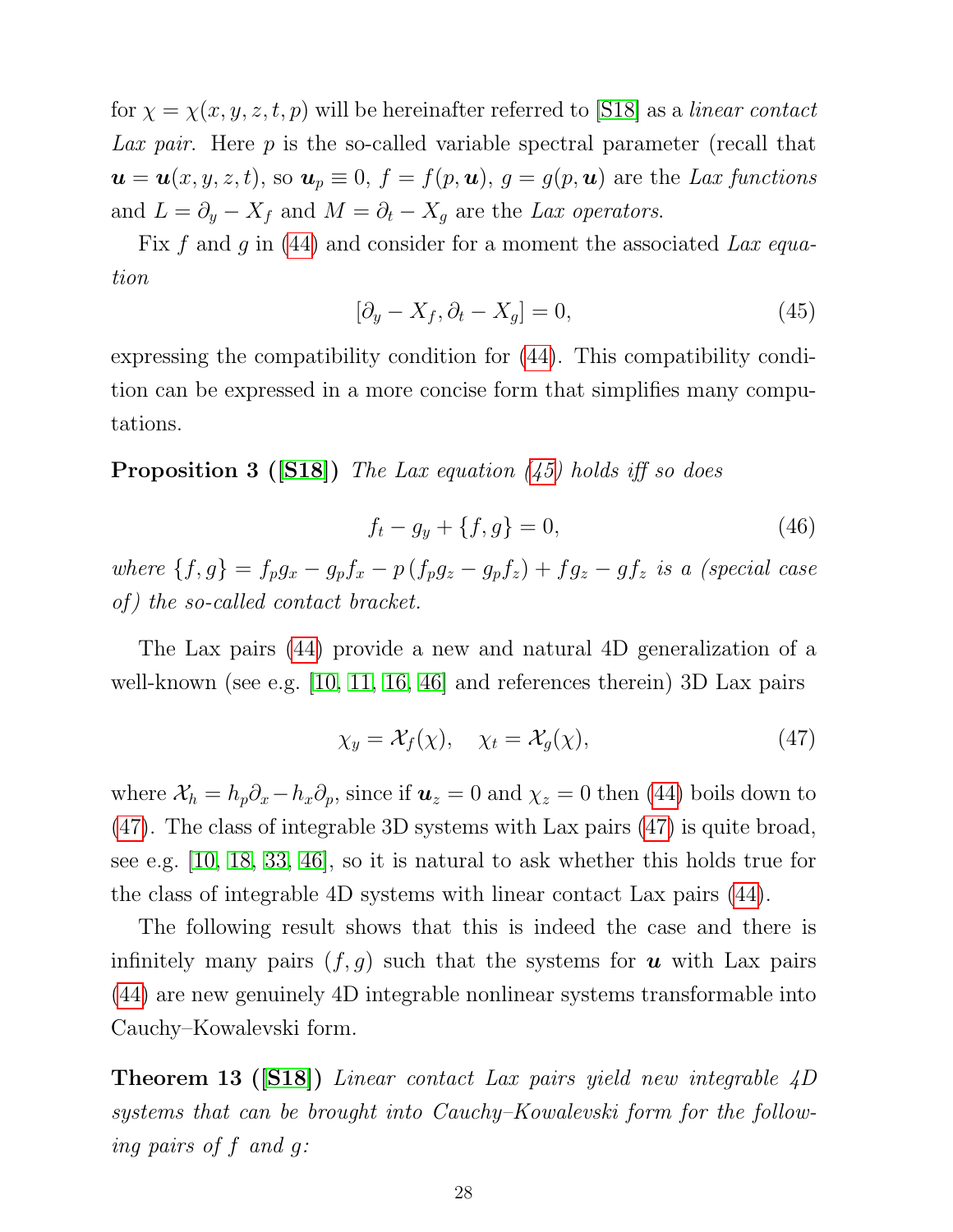1. 
$$
f = p^{k+1} + \sum_{i=0}^{k} u_i p^i
$$
,  $g = p^{l+1} + \frac{l}{k} u_l p^l + \sum_{j=0}^{l-1} v_j p^j$   
\nwith  $\mathbf{u} = (u_0, ..., u_k, v_0, ..., v_{l-1})^T$ ;  
\n2.  $f = \sum_{i=1}^{k} \frac{a_i}{(p - u_i)}$ ,  $g = \sum_{j=1}^{l} \frac{b_j}{(p - v_j)}$   
\nwith  $\mathbf{u} = (a_1, ..., a_k, u_1, ..., u_k, b_1, ..., b_l, v_1, ..., v_l)^T$ .  
\nHere  $k, l = 1, 2, 3, ...$  are arbitrary natural numbers.

Note that linear contact Lax pairs [\(44\)](#page-29-1) belong to a broader class of nonisospectral<sup>[1](#page-2-1)</sup> Lax pairs

<span id="page-31-0"></span>
$$
\chi_y = K_1(p, \mathbf{u})\chi_x + K_2(p, \mathbf{u})\chi_z + K_3(p, \mathbf{u})\chi_p,
$$
  
\n
$$
\chi_t = L_1(p, \mathbf{u})\chi_x + L_2(p, \mathbf{u})\chi_z + L_3(p, \mathbf{u})\chi_p,
$$
\n(48)

and hence are amenable to an appropriate version of the inverse scattering transform, cf. e.g. [\[33\]](#page-39-11) and references therein, which paves the way to constructing explicit exact solutions of the nonlinear systems admitting such Lax pairs. For the discussion of geometric approach to the Lax pairs [\(48\)](#page-31-0) see e.g. [\[11\]](#page-36-10) and references therein.

Let us also mention the following

<span id="page-31-2"></span>**Proposition 4 ([\[S18\]](#page-35-9))** A system  $(42)$  admits a linear contact Lax pair of the form [\(44\)](#page-29-1) if and only if it admits a nonlinear Lax pair for  $\psi =$  $\psi(x, y, z, t)$  of the form

<span id="page-31-1"></span>
$$
\psi_y = \psi_z f(\psi_x/\psi_z, \mathbf{u}), \quad \psi_t = \psi_z g(\psi_x/\psi_z, \mathbf{u}) \tag{49}
$$

with the same functions  $f$  and  $g$  as in  $(44)$ .

Note that [\(49\)](#page-31-1) is nothing but a pair of nonstationary Hamilton–Jacobi equations. Such systems are a special case of multitime Hamilton–Jacobi systems that were intensively studied in a different context, cf. e.g. [\[30\]](#page-38-9).

<sup>1</sup>Roughly speaking, nonisospectrality here refers to the fact that the Lax pairs in question involve the derivatives with respect to  $p$ ; for nonisospectral Lax pairs in general see e.g. [\[10,](#page-36-9) [11,](#page-36-10) [16\]](#page-37-1) and references therein.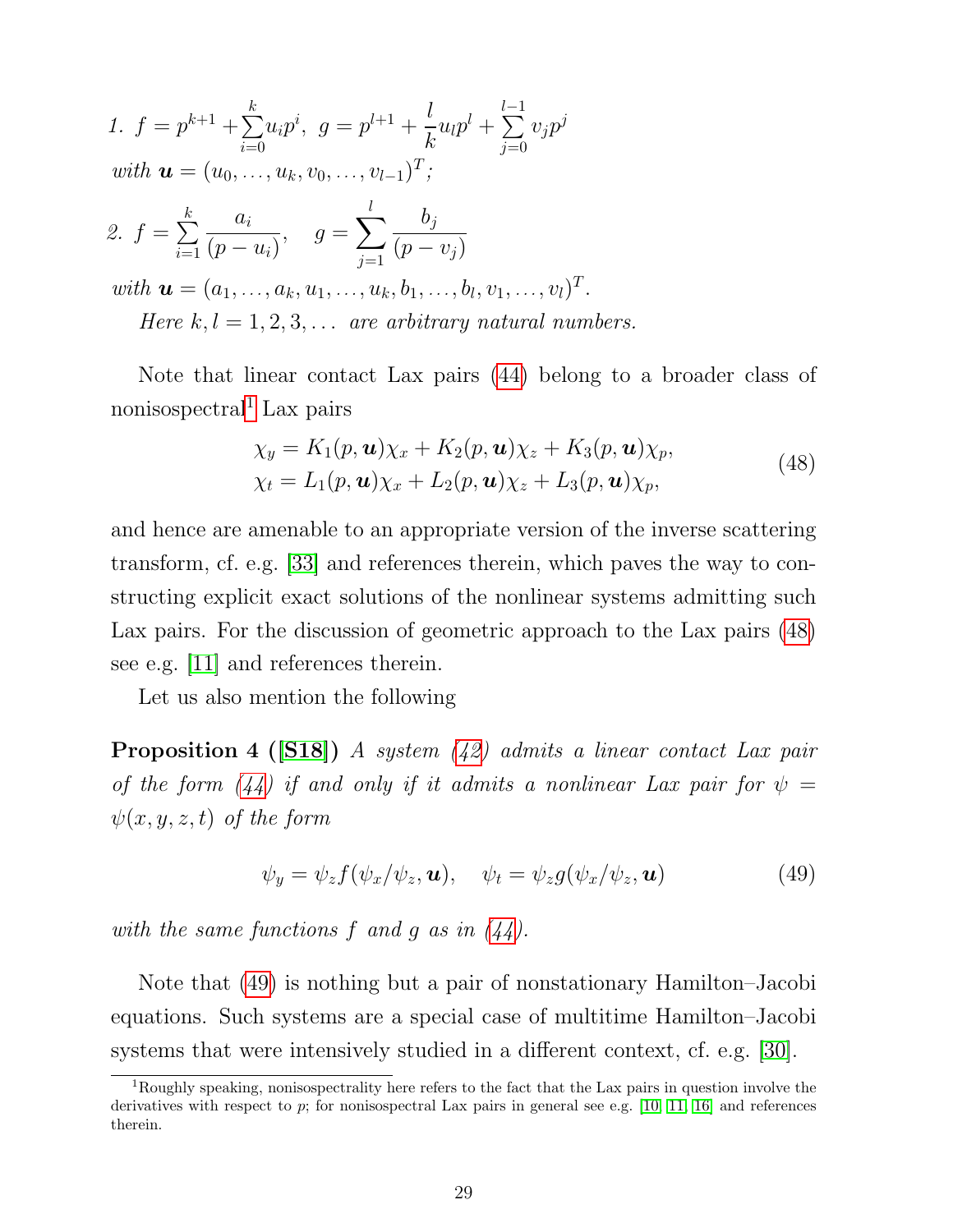For example, let  $u = (u, v, w, r)^T$ , and  $f = p^2 + wp + u$ ,  $g = p^3 + 2wp^2 +$  $rp + v$ , i.e.,  $k = 1$ ,  $l = 2$ ,  $u_0 \equiv u, u_1 \equiv w, v_0 \equiv v, v_1 \equiv r$ , in the first of two classes from Theorem [13.](#page-30-2)

The linear contact Lax pair  $\chi_y = X_f(\chi)$ ,  $\chi_t = X_g(\chi)$  then reads

<span id="page-32-1"></span>
$$
\chi_y = (2p + w)\chi_x + (-p^2 + u)\chi_z + (w_z p^2 + (u_z - w_x)p - u_x)\chi_p, \chi_t = (r + 4wp + 3p^2)\chi_x + (v - 2wp^2 - 2p^3)\chi_z \n+ (2w_z p^3 + (r_z - 2w_x)p^2 + (v_z - r_x)p - v_x)\chi_p,
$$
\n(50)

while the nonlinear Lax pair as per Proposition [4](#page-31-2) has the form

$$
\psi_y = \psi_z \left( \left( \frac{\psi_x}{\psi_z} \right)^2 + w \frac{\psi_x}{\psi_z} + u \right), \quad \psi_t = \psi_z \left( \left( \frac{\psi_x}{\psi_z} \right)^3 + 2w \left( \frac{\psi_x}{\psi_z} \right)^2 + r \frac{\psi_x}{\psi_z} + v \right).
$$

The associated integrable system for  $\boldsymbol{u}$  reads

<span id="page-32-0"></span>
$$
u_t - vu_z - ru_x + uv_z + wv_x - v_y = 0,
$$
  
\n
$$
2u_z + w_x + 2ww_z - r_z = 0,
$$
  
\n
$$
2r_x - 3u_x - 2w_y + 2wu_z - v_z - 2ww_x + 2uw_z = 0,
$$
  
\n
$$
w_t - r_y + 2v_x - 4wu_x + wr_x - rw_x - vw_z + ur_z = 0.
$$
\n(51)

Note [\[S18\]](#page-35-9) that the above system provides a novel integrable 4D generalization for the well-known integrable dispersionless Kadomtsev–Petviashvili equation, see e.g. [\[16,](#page-37-1) [46\]](#page-40-1) and references therein for details on this equation.

Let us also point out that using a formal expansion of  $\chi$  in  $p$  enables one to find an infinite hierarchy of nonlocal conservation laws for [\(51\)](#page-32-0) using [\(50\)](#page-32-1), see [\[S18\]](#page-35-9) for details, and the same can be done for many other integrable systems with linear contact Lax pairs [\(44\)](#page-29-1).

It should be pointed out that there are integrable 4D systems with contact Lax pairs whose Lax functions are not rational. Below we give an example involving algebraic Lax functions which, to the best of our knowledge, is the first example of an integrable 4D system with a nonisospectral Lax pair which is not rational in the spectral parameter.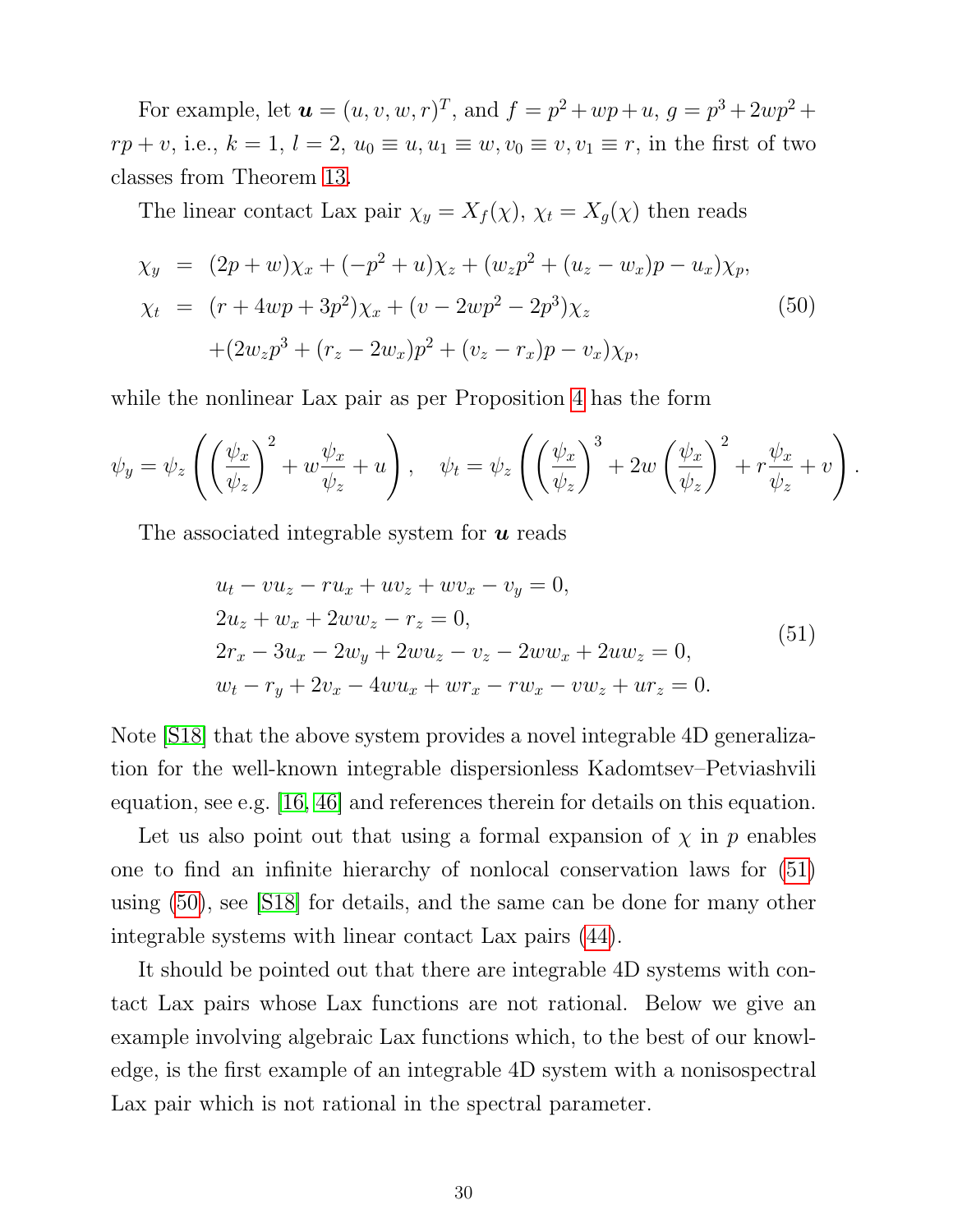Consider [\[S19\]](#page-35-10) the following 4D evolutionary system for  $u = (a, b, r, s, u, v, w)^T$ :

<span id="page-33-0"></span>
$$
a_{t} = \frac{1}{r^{2} - 2rsa + 2s^{2}b} \Big( (4w(ra - sb) - vr)a_{x} + ra_{y} + (2w (2a(ra - sb) - rb) - ur)a_{z} + (vs - 2wr)b_{x} - sb_{y} + (2w(sb - ra) + us)b_{z} + (r - sa)u_{x} + (ra - 2sb)u_{z} + (2sb - ra)v_{x} + 2(a(sb - ra) + rb)v_{z} + 2(a(ar - sb) - rb)w_{x} + 2(2a^{2}(ar - sb) - 3rab + 2sb^{2}) w_{z}),
$$
  

$$
b_{t} = \frac{1}{r^{2} - 2rsa + 2s^{2}b} \Big( 2(2wr - vs)ba_{x} + 2sba_{y} + 2(2w(ra - sb) - us)ba_{z} + (2s(va - 2wb) - vr)b_{z} + (r - 2sa)b_{y} + (2(usa - wrb) - ur)b_{z} + (2s(b - a^{2}) + ra)u_{x} + 2(r - sa)bu_{z} + (2r(a - 2sb)bw_{x} - 2(ra - 2sb)bv_{z}) + 2(ra - 2sb)bw_{x} + 4(a(ra - sb) - rb)bw_{z}),
$$
  

$$
r_{t} = \frac{1}{r^{2} - 2rsa + 2s^{2}b} \Big( (vs - 2wr)ra_{x} - rsa_{y} -(2w(ra - sb) - us)ra_{z} + (2wr - vs)sb_{x} + s^{2}b_{y} + (wr^{2} - us^{2})b_{z} + (sa - r)su_{x} + (2sb - ra)su_{z} + (r - sa)rv_{x} + (ra - 2sb)rv_{z} + (2sb - ra)rw_{x} - 2(a(ra - sb) - rb)rw_{z}),
$$
  

$$
s_{t} = w_{x} + aw_{z} + wa_{z},
$$
  

$$
u_{t} = ar_{x} + 2br_{z} - sb_{x},
$$
  

$$
v_{t} = r_{x} + ar_{z} + as_{x} + 2bs_{z} - sa_{x} + sb_{z},
$$

 $w_t = s_x + as_z + sa_z.$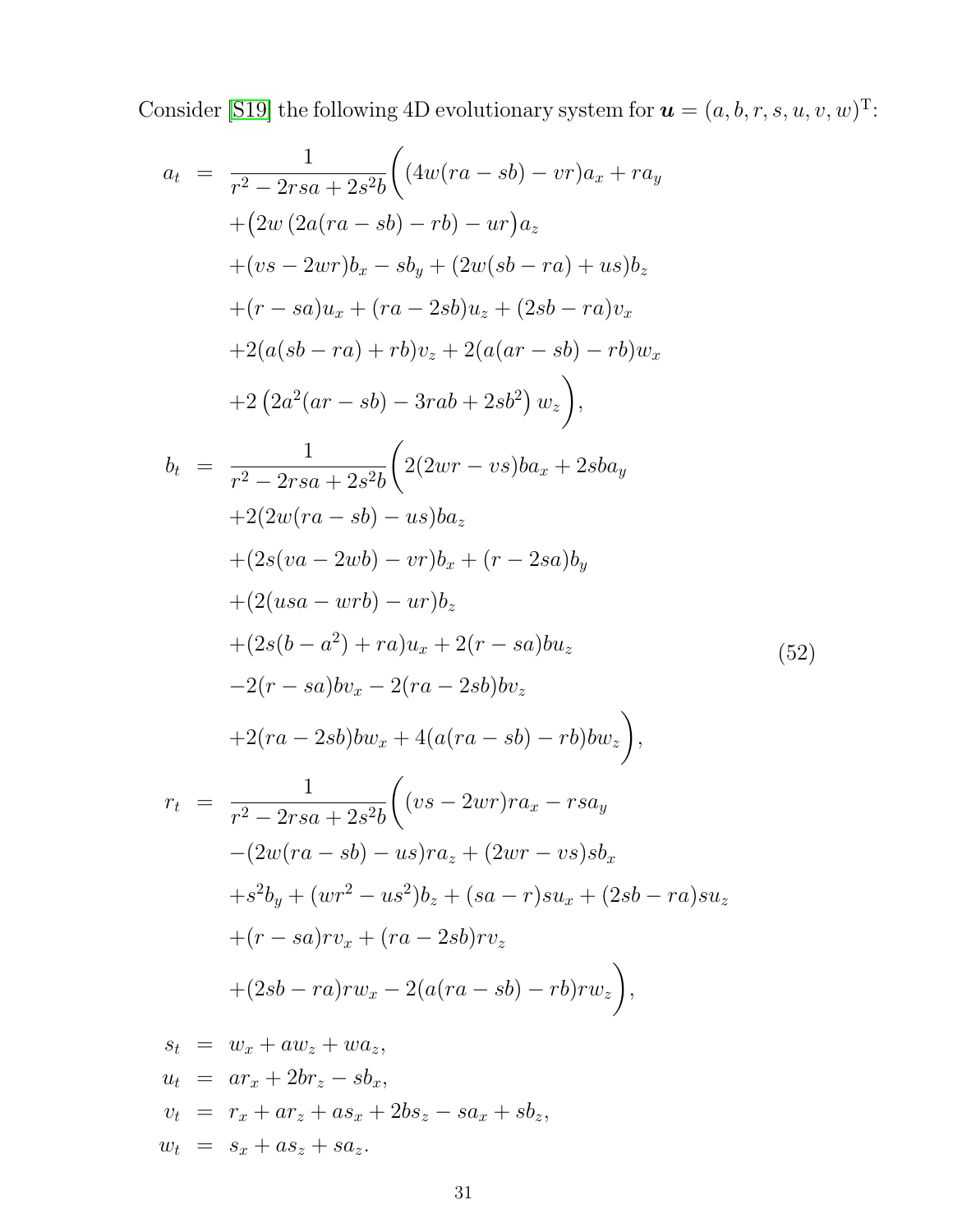**Theorem 14 ([\[S19\]](#page-35-10))** The seven-component  $\overline{4D}$  evolutionary system [\(52\)](#page-33-0) is integrable since it admits a Lax pair of the form [\(44\)](#page-29-1) with algebraic Lax functions f and g given by

<span id="page-34-0"></span>
$$
f = u + vp + wp^2 + (r + sp)\sqrt{p^2 + 2ap + 2b},
$$
  
\n
$$
g = \sqrt{p^2 + 2ap + 2b},
$$
\n(53)

that is,

$$
\chi_y = \frac{1}{g} \Big( (2sp^2 + (r + 3sa + 2wg)p + ra + vg + 2sb) \chi_x \n+ (-sp^3 - (wg + sa)p^2 + pra + 2rb + ug) \chi_z \n+ (s_zp^4 + (2as_z + sa_z + r_z + gw_z - s_x)p^3 \n+ ((v_z - w_x)g + 2bs_z + ra_z + sb_z \n- 2as_x - sa_x - r_x + 2ar_z)p^2 \n+ ((u_z - v_x)g + rb_z - ra_x - sb_x - 2bs_x - 2r_xa + 2br_z)p \n- rb_x - gu_x - 2br_x) \chi_p \Big), \n\chi_t = \frac{1}{g} \Big( (p + a) \chi_x + (ap + 2b) \chi_z + (a_zp^2 + p(b_z - a_x) - b_x) \chi_p \Big),
$$

and a nonlinear Lax pair of the form  $(49)$  with f and g given by  $(53)$ :

$$
\psi_y = u\psi_z + v\psi_x + w\psi_x^2/\psi_z + (r\psi_z + s\psi_x)\sqrt{(\psi_x/\psi_z)^2 + 2a\psi_x/\psi_z + 2b}, \n\psi_t = \psi_z\sqrt{(\psi_x/\psi_z)^2 + 2a\psi_x/\psi_z + 2b}.
$$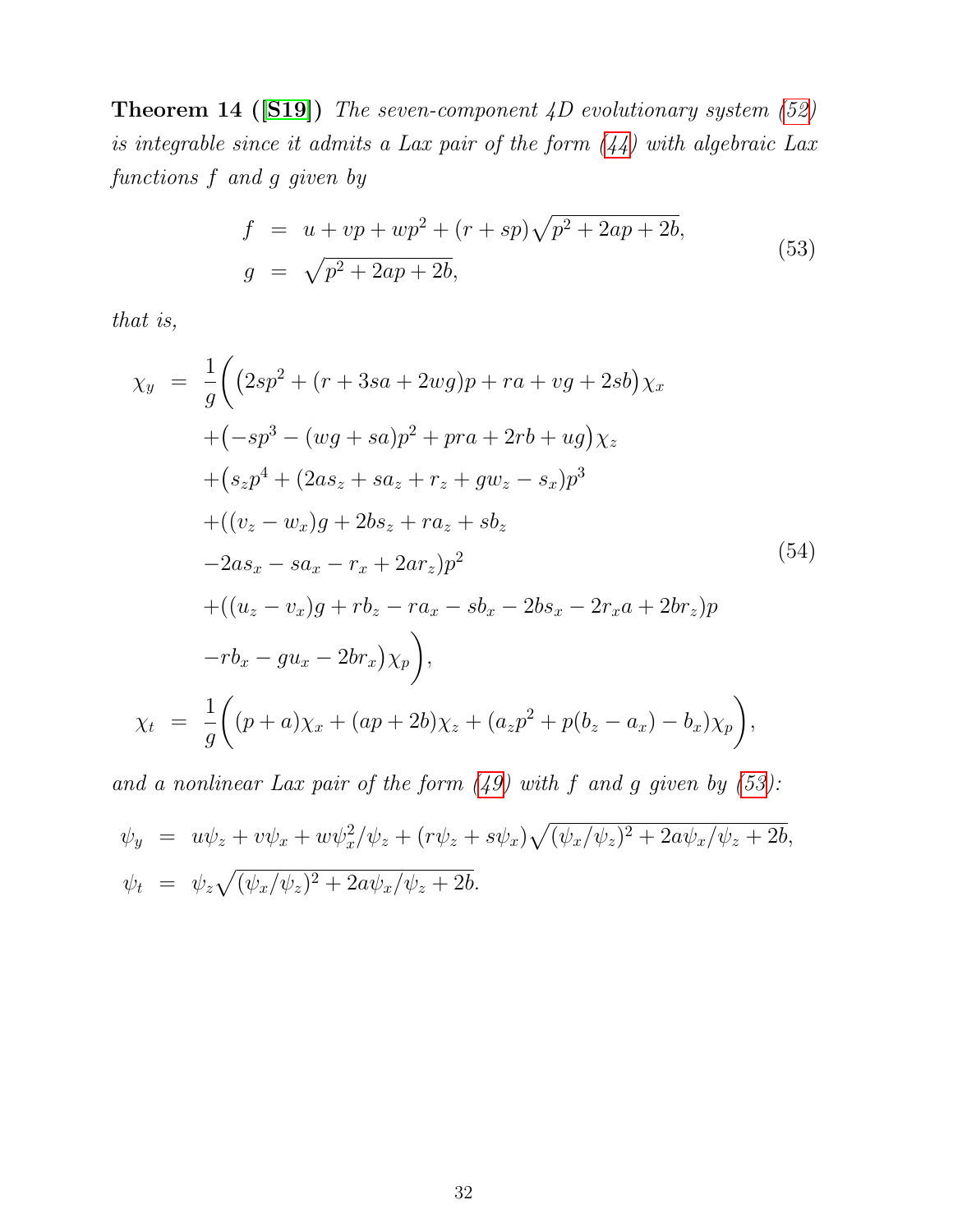#### <span id="page-35-0"></span>List of publications constituting the dissertation

- <span id="page-35-2"></span>[SV] A. Sergyeyev, R. Vitolo, Symmetries and conservation laws for the Karczewska–Rozmej–Rutkowski–Infeld equation, Nonlin. Analysis: Real World Applications **32** (2016), 1–9,  $\ar{Xiv:}1511.03975$ .
- <span id="page-35-3"></span>[S01] A. Sergyeyev, Symmetries and integrability: Bakirov system revisited, J. Phys. A: Math. Gen. 34 (2001), no. 23, 4983–4990.
- <span id="page-35-4"></span>[PS] R.O. Popovych, A. Sergyeyev, Conservation laws and normal forms of evolution equations, *Phys. Lett. A*  $374$  (2010), 2210–2217, arXiv:1003.1648.
- <span id="page-35-5"></span>[S04] A. Sergyeyev, A simple way of making a Hamiltonian system into a bi-Hamiltonian one, Acta Appl. Math. 83 (2004), no. 1-2, 183–197, arXiv:nlin/0310012.
- <span id="page-35-6"></span>[S05] A. Sergyeyev, A strange recursion operator demystified, J. Phys. A: Math. Gen. 38 (2005), no.15, L257–L262, arXiv:nlin/0406032.
- <span id="page-35-7"></span>[SD] A. Sergyeyev, D. Demskoi, Sasa–Satsuma (complex modified Korteweg–de Vries II) and the complex sine-Gordon II equation revisited: recursion operators, nonlocal symmetries and more, J. Math. Phys. 48 (2007), paper 042702, 11 pp, arXiv:nlin/0512042.
- <span id="page-35-8"></span>[MS] O.I. Morozov, A. Sergyeyev, The four-dimensional Martínez Alonso– Shabat equation: reductions and nonlocal symmetries, J. Geom. Phys. 85 (2014), 40–45, arXiv:1401.7942.
- <span id="page-35-1"></span>[S17] A. Sergyeyev, A Simple Construction of Recursion Operators for Multidimensional Dispersionless Integrable Systems, J. Math. Anal. Appl. 454 (2017), no. 2, 468-480, arXiv:1501.01955.
- <span id="page-35-9"></span>[S18] A. Sergyeyev, New integrable (3+1)-dimensional systems and contact geometry, Lett. Math. Phys. 108 (2018), no. 2, 359–376, arXiv:1401.2122.
- <span id="page-35-10"></span>[S19] A. Sergyeyev, Integrable (3+1)-dimensional system with an algebraic Lax pair, Appl. Math. Lett. 92 (2019), 196–200, arXiv:1812.02263.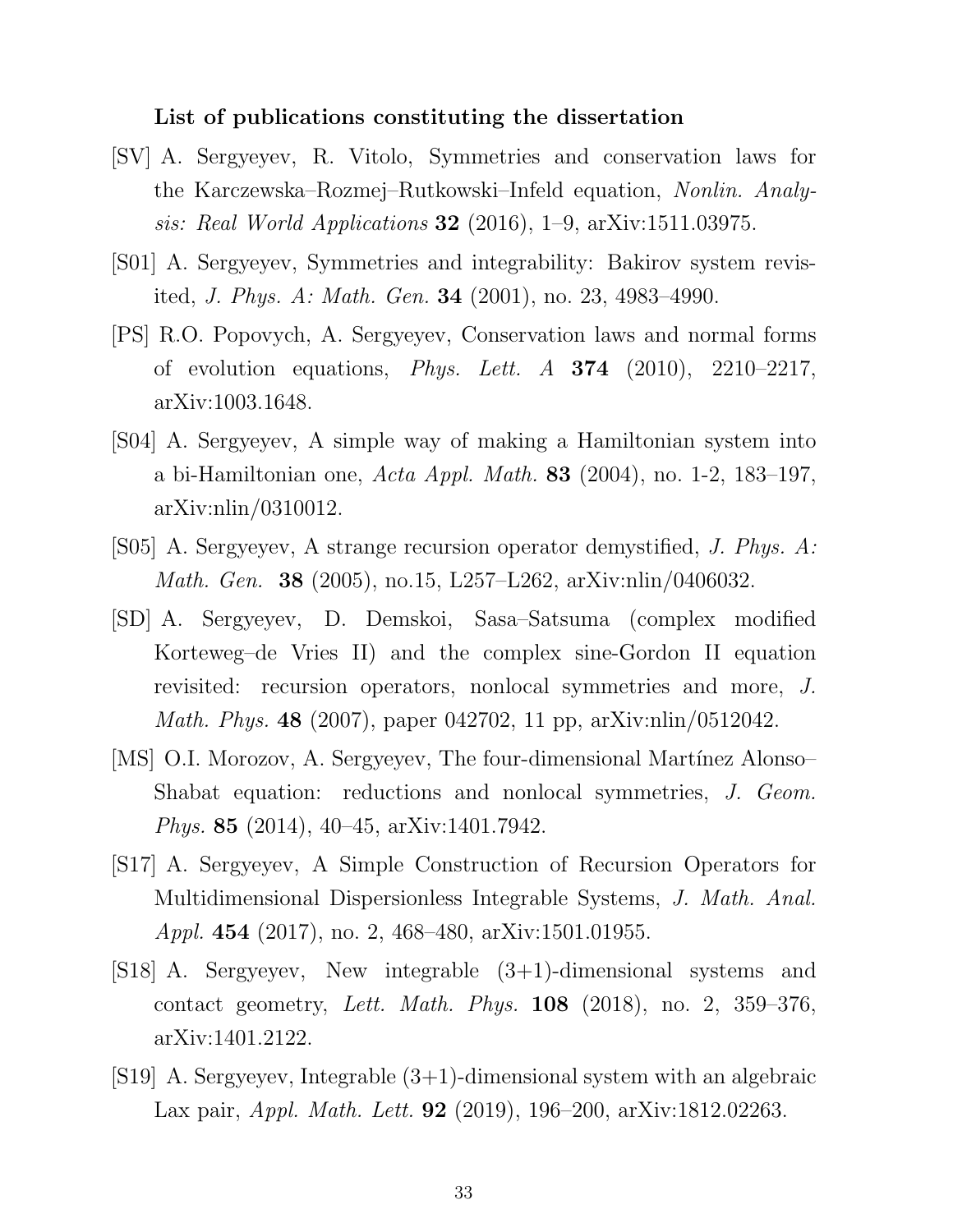#### Other references

- <span id="page-36-2"></span>[1] M.J. Ablowitz, P.A. Clarkson, Solitons, nonlinear evolution equations and inverse scattering, Cambridge Univ. Press, Cambridge, 1991.
- <span id="page-36-7"></span>[2] L.M. Alonso, A.B. Shabat, Hydrodynamic reductions and solutions of a universal hierarchy, Theor. Math. Phys. 104 (2004), 1073–1085, arXiv:nlin/0312043.
- <span id="page-36-0"></span>[3] V.I. Arnold, Mathematical methods of classical mechanics. Springer-Verlag, New York, 1989.
- <span id="page-36-4"></span>[4] M. Atiyah, On the work of Simon Donaldson, in: Proceedings of the International Congress of Mathematicians, Vol. 1, 2 (Berkeley, Calif., 1986), 3–6, Amer. Math. Soc., Providence, RI, 1987.
- <span id="page-36-3"></span>[5] M.F. Atiyah, V.G. Drinfeld, N.J. Hitchin, Yu.I. Manin, Construction of instantons. Phys. Lett. A 65 (1978), no.3, 185–187.
- <span id="page-36-5"></span>[6] I.M. Bakirov, On the symmetries of some system of evolution equations, Preprint, 1991
- <span id="page-36-8"></span>[7] H. Baran, I.S. Krasil'shchik, O.I. Morozov, P. Vojčák, Nonlocal Symmetries of Integrable Linearly Degenerate Equations: A Comparative Study, Theor. Math. Phys. 196 (2018), 1089–1110.
- <span id="page-36-6"></span>[8] F. Beukers, J.A. Sanders, J.P. Wang, One symmetry does not imply integrability. J. Differential Equations 146 (1998), no. 1, 251–260.
- <span id="page-36-1"></span>[9] M. Blaszak, Multi-Hamiltonian theory of dynamical systems. Springer-Verlag, Berlin, 1998.
- <span id="page-36-9"></span>[10] M. Błaszak, A. Sergyeyev, Contact Lax pairs and associated  $(3+1)$ dimensional integrable dispersionless systems, to appear in Nonlinear Systems and Their Remarkable Mathematical Structures, Vol. II, ed. by N. Euler and M. C. Nucci, CRC Press, 2019, arXiv:1901.05181.
- <span id="page-36-10"></span>[11] D.M.J. Calderbank, B. Kruglikov, Integrability via geometry: dispersionless differential equations in three and four dimensions, preprint arXiv:1612.02753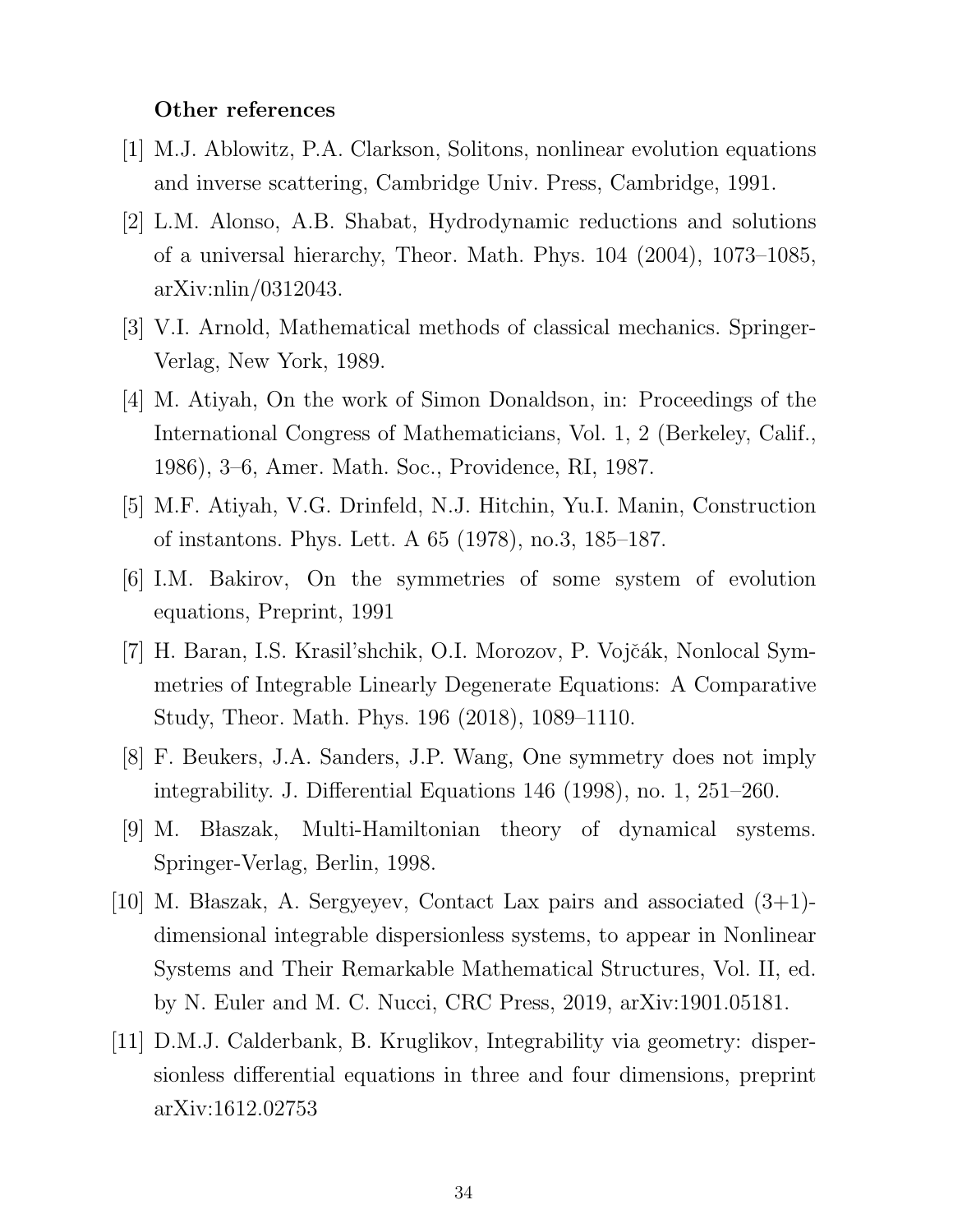- <span id="page-37-3"></span>[12] I. Dorfman, Dirac structures and integrability of nonlinear evolution equations. John Wiley & Sons, Chichester, 1993.
- <span id="page-37-9"></span>[13] B. Doubrov and E.V. Ferapontov, On the integrability of symplectic Monge–Ampère equations, J. Geom. Phys. 60 (2010), 1604–1616, arXiv:0910.3407
- <span id="page-37-2"></span>[14] B.A. Dubrovin, V.B. Matveev, S.P. Novikov, Non-linear equations of Korteweg–de Vries type, finite-zone linear operators, and Abelian varieties. Russian Math. Surveys 31 (1976), 59–146.
- <span id="page-37-5"></span>[15] B.A. Dubrovin, S.P. Novikov, Hamiltonian formalism of onedimensional systems of the hydrodynamic type and the Bogolyubov-Whitham averaging method. Soviet Math. Dokl. 27 (1983), no. 3, 665–669.
- <span id="page-37-1"></span>[16] M. Dunajski, Solitons, Instantons and Twistors, Oxford University Press, Oxford, 2010.
- <span id="page-37-4"></span>[17] E.V. Ferapontov, Nonlocal Hamiltonian operators of hydrodynamic type: differential geometry and applications, in Topics in topology and mathematical physics, Amer. Math. Soc., Providence, RI, 1995, 33–58.
- <span id="page-37-10"></span>[18] E.V. Ferapontov, K.R. Khusnutdinova, On integrability of  $(2+1)$ dimensional quasilinear systems. Comm. Math. Phys. 248 (2004), 187–206, arXiv:nlin/0305044.
- <span id="page-37-8"></span>[19] A.S. Fokas, Symmetries and integrability, Stud. Appl. Math. 77 (1987), 253–299
- <span id="page-37-0"></span>[20] C.S. Gardner, J.M. Greene, M.D. Kruskal, R.M. Miura, Method for Solving the Korteweg-de Vries Equation. Physical Review Letters, 19  $(1967), 1095 - 1097.$
- <span id="page-37-7"></span>[21] G.A. Guthrie, Recursion operators and non-local symmetries, Proc. R. Soc. A 446 (1994), no. 1926, 107–114.
- <span id="page-37-6"></span>[22] A. Karasu, At. Karasu, S. Yu. Sakovich, A strange recursion operator for a new integrable system of coupled Korteweg-de Vries equations. Acta Appl. Math. 83 (2004), no. 1-2, 85–94.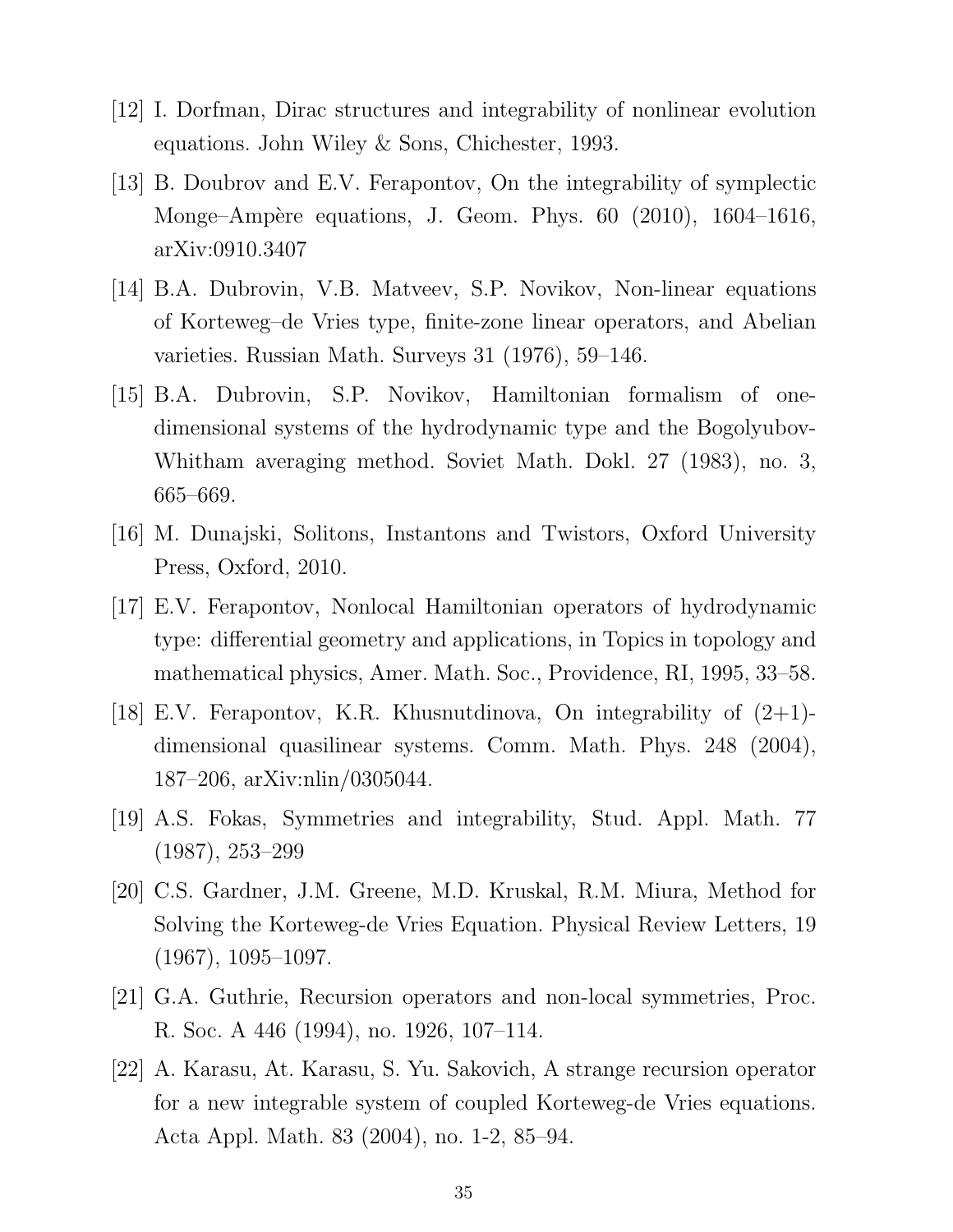- <span id="page-38-5"></span>[23] A. Karczewska, P. Rozmej, E. Infeld, Shallow-water soliton dynamics beyond the Korteweg–de Vries equation, Phys. Rev. E 90 (2014) 012907. arXiv:1401.4859.
- <span id="page-38-6"></span>[24] A. Karczewska, P. Rozmej, L. Rutkowski, A new nonlinear equation in the shallow water wave problem, Phys. Scr. 89 (2014) 054026. arXiv:1401.4261.
- <span id="page-38-4"></span>[25] I. Kolář, P. Michor, J. Slovák, Natural operations in differential geometry. Springer-Verlag, Berlin, 1993.
- <span id="page-38-2"></span>[26] I. Krasil'shchik, A. Sergyeyev, Integrability of Anti-Self-Dual Vacuum Einstein Equations with Nonzero Cosmological Constant: An Infinite Hierarchy of Nonlocal Conservation Laws, Ann. Henri Poincaré 20  $(2019)$ , no. 8,  $2699-2715$ .
- <span id="page-38-3"></span>[27] J. Krasil'shchik, A. Verbovetsky, Geometry of jet spaces and integrable systems. J. Geom. Phys. 61 (2011), no. 9, 1633–1674, arXiv:1002.0077.
- <span id="page-38-1"></span>[28] J. Krasil'shchik, A. Verbovetsky, R. Vitolo, The symbolic computation of integrability structures for partial differential equations. Springer, Cham, 2017.
- <span id="page-38-8"></span>[29] B. Kruglikov. O. Morozov, Integrable Dispersionless PDEs in 4D, Their Symmetry Pseudogroups and Deformations, Lett. Math. Phys. 105 (2015), 1703–1723.
- <span id="page-38-9"></span>[30] P.-L. Lions, J.-C. Rochet, Hopf formula and multitime Hamilton-Jacobi equations, Proc. Amer. Math. Soc. 96 (1986), no. 1, 79–84.
- <span id="page-38-0"></span>[31] J. Liouville, Note sur l'intégration des équations différentielles de la Dynamique, présentée au Bureau des Longitudes le 29 juin 1853, J. Math. Pur. Appl. 20 (1855), 137–138.
- <span id="page-38-7"></span>[32] F. Magri, A simple model of the integrable Hamiltonian equation. J. Math. Phys. 19 (1978), no. 5, 1156–1162.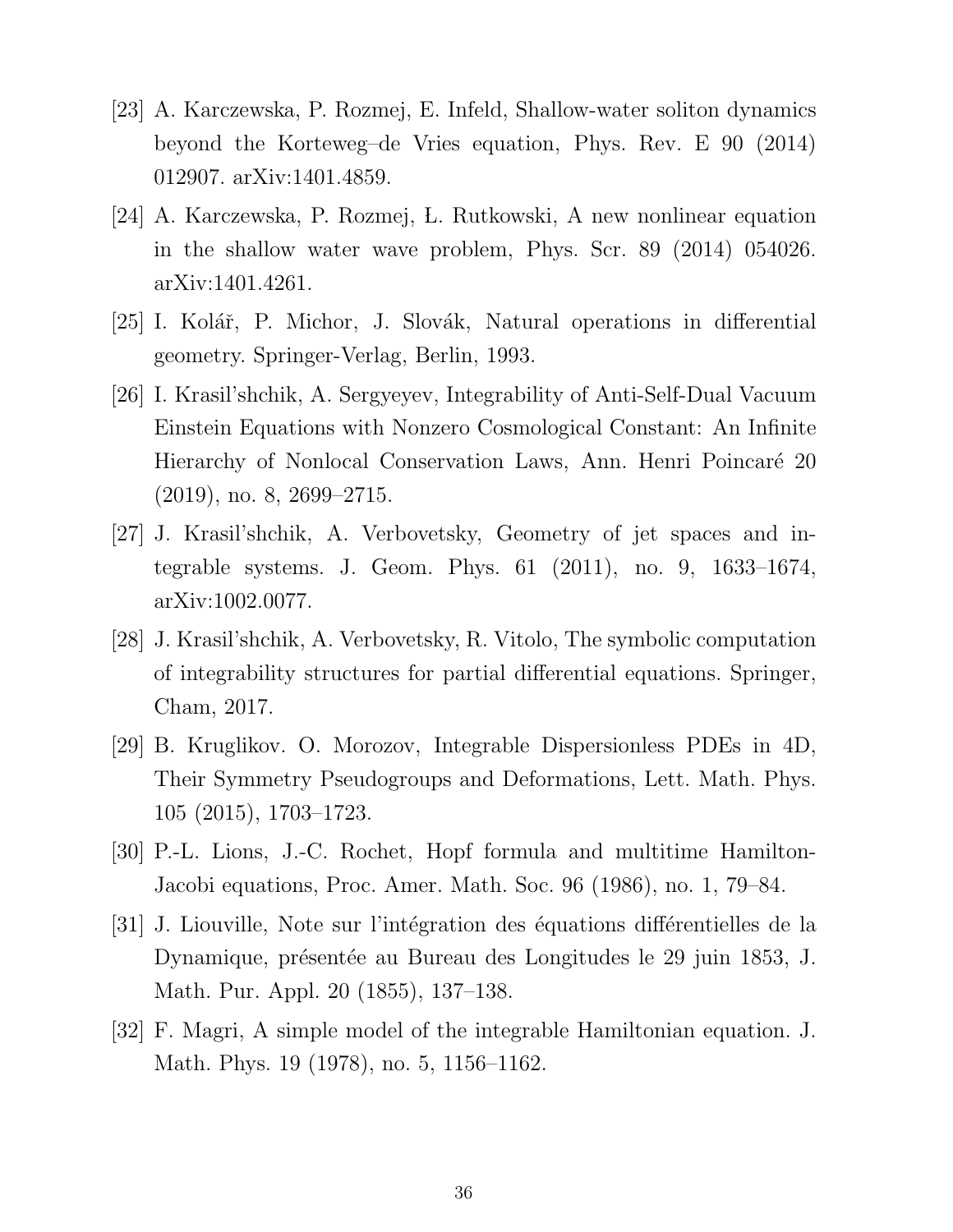- <span id="page-39-11"></span>[33] S.V. Manakov, P.M. Santini, Integrable dispersionless PDEs arising as commutation condition of pairs of vector fields, J. Phys. Conf. Ser. 482 (2014), 012029
- <span id="page-39-8"></span>[34] M. Marvan, Another look on recursion operators, in *Differential* geometry and applications (Brno, 1995), 393–402, Masaryk Univ., Brno, 1996.
- <span id="page-39-3"></span>[35] A.V. Mikhailov, V.V. Sokolov, Symmetries of differential equations and the problem of integrability, in: Integrability, 19–88, Lecture Notes in Phys., 767, Springer, Berlin, 2009.
- <span id="page-39-6"></span>[36] O.I. Morozov, The four-dimensional Martínez Alonso–Shabat equation: differential coverings and recursion operators. J. Geom. Phys. 85 (2014), 75–80, arXiv:1309.4993.
- <span id="page-39-10"></span>[37] O.I. Morozov, A Recursion Operator for the Universal Hierarchy Equation via Cartan's Method of Equivalence, Cent. Eur. J. Math. 12 (2014), 271–283, arXiv:1205.5748.
- <span id="page-39-7"></span>[38] P.J. Olver, Evolution equations possessing infinitely many symmetries, J. Math. Phys. 18 (1977), no. 6, 1212–1215.
- <span id="page-39-0"></span>[39] P.J. Olver, Applications of Lie groups to differential equations, 2nd ed., Springer, N.Y., 1993.
- <span id="page-39-5"></span>[40] N. Sasa, J. Satsuma, New type of soliton solutions for a higher-order nonlinear Schrödinger equation, J. Phys. Soc. Jpn. 60 (1991), 409–417.
- <span id="page-39-9"></span>[41] W.K. Schief, Self-dual Einstein spaces via a permutability theorem for the Tzitzeica equation, Phys. Lett. A 223 (1996), no. 1-2, 55–62.
- <span id="page-39-2"></span>[42] T. Shiota, Characterization of Jacobian varieties in terms of soliton equations. Invent. Math. 83 (1986), no. 2, 333–382.
- <span id="page-39-4"></span>[43] I.A.B. Strachan, Degenerate bi-Hamiltonian structures of hydrodynamic type. Theoret. and Math. Phys. 122 (2000), no. 2, 247–255.
- <span id="page-39-1"></span>[44] C.H. Taubes, The work of Maxim Kontsevich, in: Proceedings of the International Congress of Mathematicians, Vol. I (Berlin, 1998). Doc. Math. 1998, Extra Vol. I, 119–126.